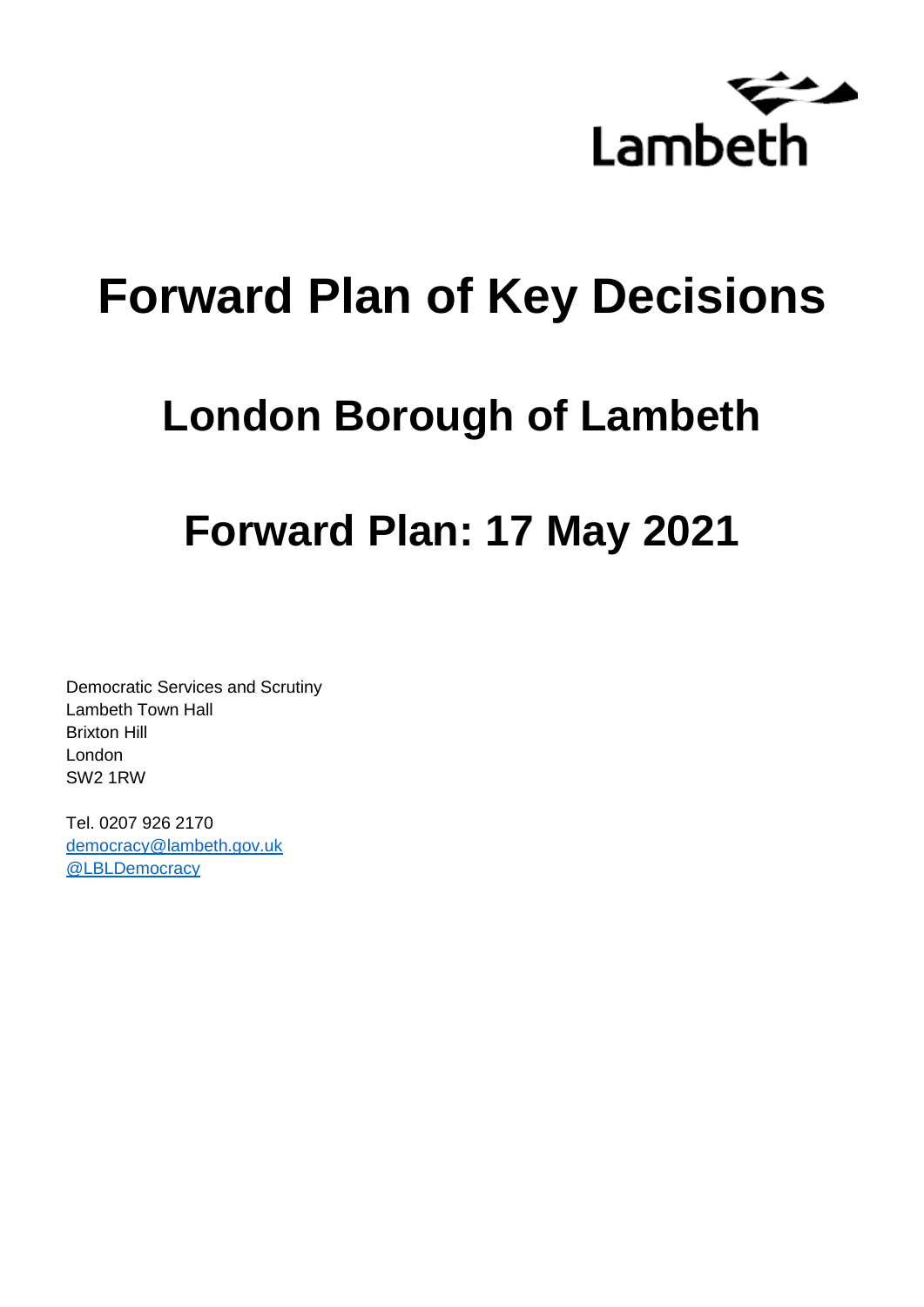#### **Notice of forthcoming Key Decisions**

Local authorities are required by law to give 28 days' notice of any key decisions to be made. The Forward Plan sets out information about the key decisions that Cabinet, individual Cabinet Members, the Health and Wellbeing Board and the Better Places Joint Committee intend to make in forthcoming months. It ensures public notice of all key decisions is provided at least 28 days' in advance of the decision date.

The Forward Plan contains information about each forthcoming key decision and is published to the Council website every week, usually on a Monday.

#### **What is a Key Decision?**

The Lambeth Council Constitution defines a key decision as an executive decision that:

- 1) Requires an amendment to the Community Plan Outcomes Framework or requires a recommendation to Full Council to amend the Budget and Policy Framework;
- 2) Results in the local authority incurring expenditure, raising income or the making of savings in excess of £500,000; or,
- 3) Has a significant impact on:
	- a) communities living or working in an area comprising two or more wards in Lambeth;
	- b) the wellbeing of the community or the quality of service provided to a significant number of people living or working in an area; or,
	- c) Communities of interest.

The majority of key decisions are taken by the Cabinet or individual Cabinet Members (the Executive). Each Key Decision will be communicated via a comprehensive report which must be published at least five clear days before the decision is taken. Published reports can be accessed through Decisions [Online.](http://moderngov.lambeth.gov.uk/mgDelegatedDecisions.aspx?bcr=1&DM=0&DS=2&K=0&DR=&V=0) Cabinet reports will also be available in [Cabinet agenda packs,](https://moderngov.lambeth.gov.uk/ieListMeetings.aspx?CommitteeId=225) which are published five clear days before the meeting.

The Executive cannot consider key decisions that have not been included on the Forward Plan. However, the Council Constitution sets out procedures that can be used if a decision that has not been advertised on the Forward Plan must be taken immediately. Urgency procedures can only be used in exceptional circumstances. For further information on Access to Information procedure rules please see Part 3, Section 2 of the [Council Constitution](http://moderngov.lambeth.gov.uk/ieListMeetings.aspx?CId=738&info=1&MD=Constitution) or contact Democratic Services.

#### **What information is included on the Forward Plan?**

The Forward Plan gives information about:

- key decisions that are likely to be considered in forthcoming months;
- the earliest date a key decision can be taken;
- who will make a decision;
- what consultation will be undertaken;
- whether the forthcoming report is likely to include exempt or confidential information;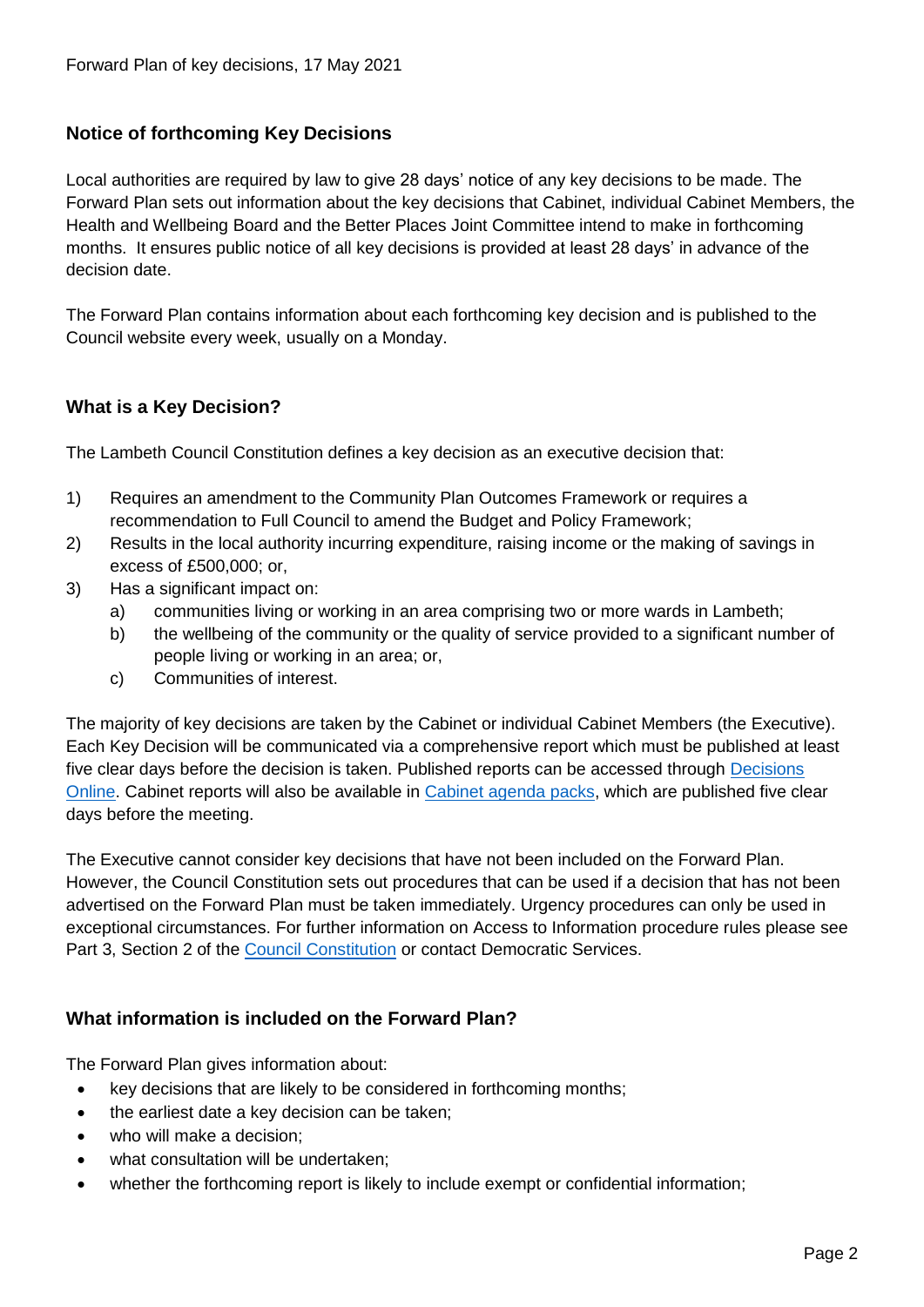- A list of background documents to be submitted to the decision maker for consideration in relation to the forthcoming decision; and,
- who you can contact for further information.

#### **Public representations and further information**

Each Forward Plan entry gives the name of the relevant officer to contact about that particular decision. Where possible, a contact name, e-mail address and telephone number are provided.

Members of the public can make representations about forthcoming decisions by:

- Contacting the Lead Officer responsible for the report;
- Contacting the decision maker or relevant Cabinet Member (details can be found on the council [website\)](http://moderngov.lambeth.gov.uk/mgMemberIndex.aspx?bcr=1); and,
- Contacting Democratic Services.

Any document listed in the Forward Plan can be requested via the Lead Officer or by contacting Democratic Services. The reader is encouraged to access any such documents electronically, however copies or extracts may be made available at the following address on request: Lambeth Town Hall, Brixton Hill, SW2 1RW.

When making representations, members of the public may submit to the decision maker any further documents relevant to the decision.

All decision dates given in the Forward Plan are subject to change. Therefore, please ensure that you always consult the latest version of the Forward Plan for the most up to date information. Any further queries can be directed to Democratic Services.

### **Notice of decisions likely to contain confidential or exempt information**

Local authorities are required to specify 28 days in advance of a Cabinet meeting all the reports that are likely to contain confidential or exempt information. Should this be the case, a private 'Part 2' report will be produced to accompany the main report but will not be published. The public and press may also be asked to leave the Cabinet meeting for part of the proceedings. Any person is able to make representations if they believe the decision should instead be made in the open part of the meeting.

If you wish to make any such representation please contact Democratic Services. All representations will be documented in the relevant agenda a minimum of five clear days before the Cabinet meeting takes place. This will also include any response to the representations and a statement of the reasons why the meeting is be held in private.

For further information about exempt or confidential information please see the Access to Information Procedure Notes in Part 3, Section 2 of the [Council Constitution](http://moderngov.lambeth.gov.uk/ieListMeetings.aspx?CId=738&info=1&MD=Constitution) or contact Democratic Services.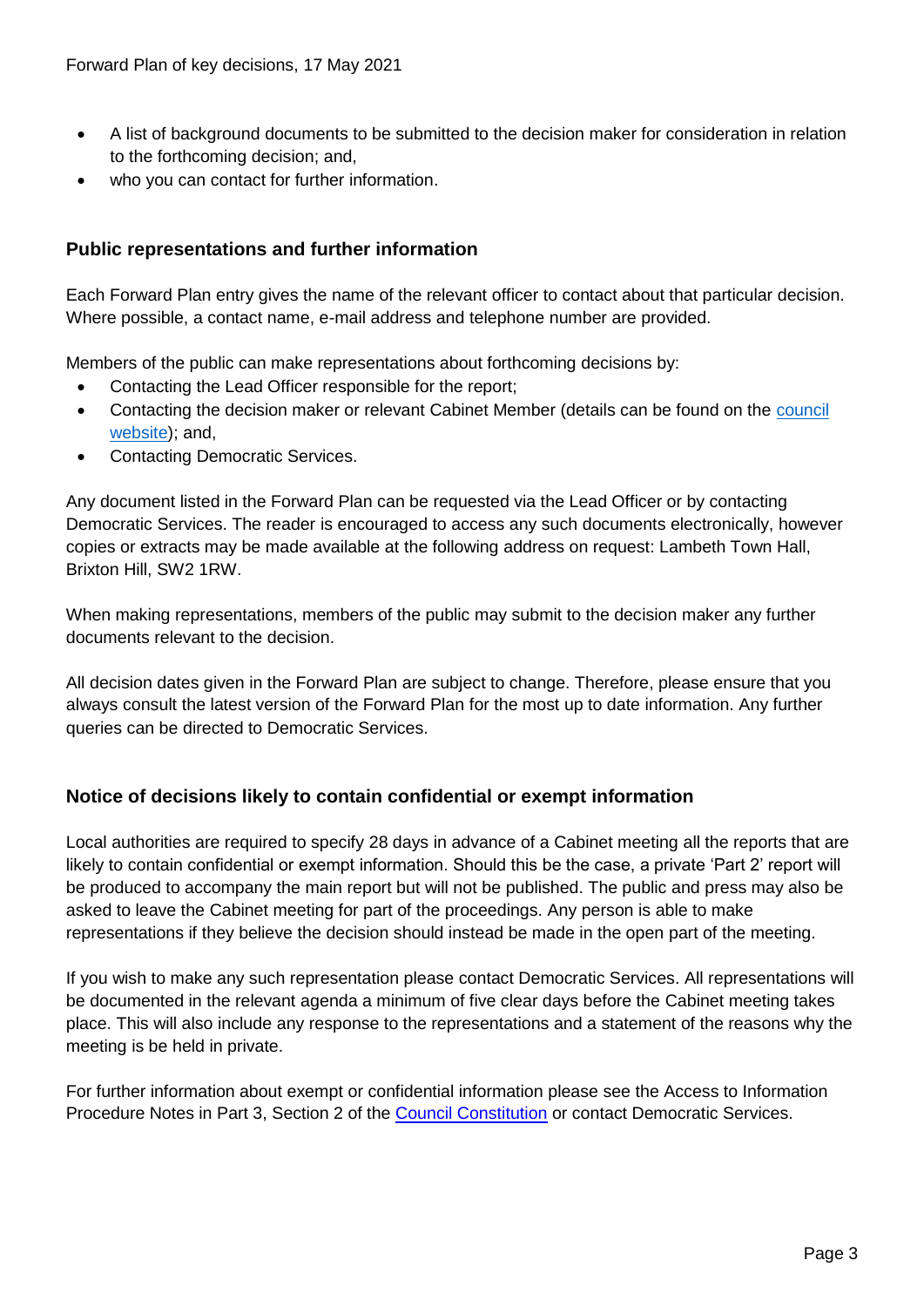| <b>Contents</b>                                                                                               |                |
|---------------------------------------------------------------------------------------------------------------|----------------|
| Regulation 18 draft Site Allocations Development Plan Document                                                | 6              |
| Developer Contributions & Neighbourhood CIL Delivery Framework                                                | 6              |
| Leisure Services Delivery from 2022                                                                           | $\overline{7}$ |
| Voluntary and Community Sector (VCS) Asset Strategy                                                           | $\overline{7}$ |
| July Finance Planning and Medium Term Strategy Report 2021 to 2025                                            | 8              |
| December Finance Planning and Medium Term Strategy Report 2021 to 2026                                        | 8              |
| Revenue and Capital Budget 2022-23                                                                            | 9              |
| <b>Tenancy Support Service</b>                                                                                | 9              |
| Fire Safety works - In Sheltered Accommodation                                                                | 10             |
| Construction of Modular Units for Temporary Accommodation                                                     | 10             |
| Delivery of Housing Contracts after 2020                                                                      | 11             |
| <b>PLACE Housing Scheme</b>                                                                                   | 11             |
| Vehicle Leasing for the Direct Labour Organisation                                                            | 12             |
| Rough Sleeping Accommodation Programme (RSAP)                                                                 | 13             |
| <b>Procurement for Stairlift Installation</b>                                                                 | 13             |
| Vulnerable Adults' Pathway                                                                                    | 14             |
| National Net Zero Retrofit Accelerator (NNZRA)                                                                | 14             |
| Leigham Court Road - Amesbury and Barcombe Avenue                                                             | 15             |
| Advertising and Sponsorship Procurement for 'Out of Home' Advertising in Lambeth                              | 15             |
| <b>Cycle Storage on Housing Estates</b>                                                                       | 16             |
| Award of a contract for Electric Vehicle Ultra Rapid Charge Points                                            | 16             |
| Capital Studio, Infrastructure and Capital Delivery Salaries CIL                                              | 17             |
| Procurement for Highways Professional Services - Traffic Order Making                                         | 18             |
| <b>Fleet Maintenance Contract Procurement</b>                                                                 | 18             |
| Fleet Acquisition for new Recycling, Waste Collection and Street Cleaning Services<br>Contract                | 19             |
| Retrofitting Lambeth Schools and Corporate Buildings under the Public Sector<br><b>Decarbonisation Scheme</b> | 20             |
| <b>Upper Norwood Joint Library</b>                                                                            | 20             |
| <b>London Counter Fraud Hub</b>                                                                               | 21             |
| <b>Facilities Management Procurement</b>                                                                      | 21             |
| Data Network Services - Extension                                                                             | 21             |
| PSR - External Works and replacement of Town Hall roof                                                        | 22             |
| <b>Digital Customer Platform Contract</b>                                                                     | 23             |
| Mobile Voice and Data Services Procurement                                                                    | 23             |
| Network and Telephony Services Procurement                                                                    | 24             |
| Extension and variation of Canon Digimail contract                                                            | 24             |
| <b>ITSM Replacement Plan</b>                                                                                  | 25             |
| Capital Maintenance – Cuttle Construction Ltd Contract variation and extension                                | 25             |
| New contract and commissioning arrangements for Youth Services                                                | 26             |
| <b>Supervised Contact Service</b>                                                                             | 26             |
| Local Safeguarding Arrangements: changes and key issues                                                       | 27             |
| Semi-independent living for care leavers                                                                      | 28             |
| Capital Funding for field drainage and renovation of Stockport Road Playing fields,<br>Woodmansterne School   | 28             |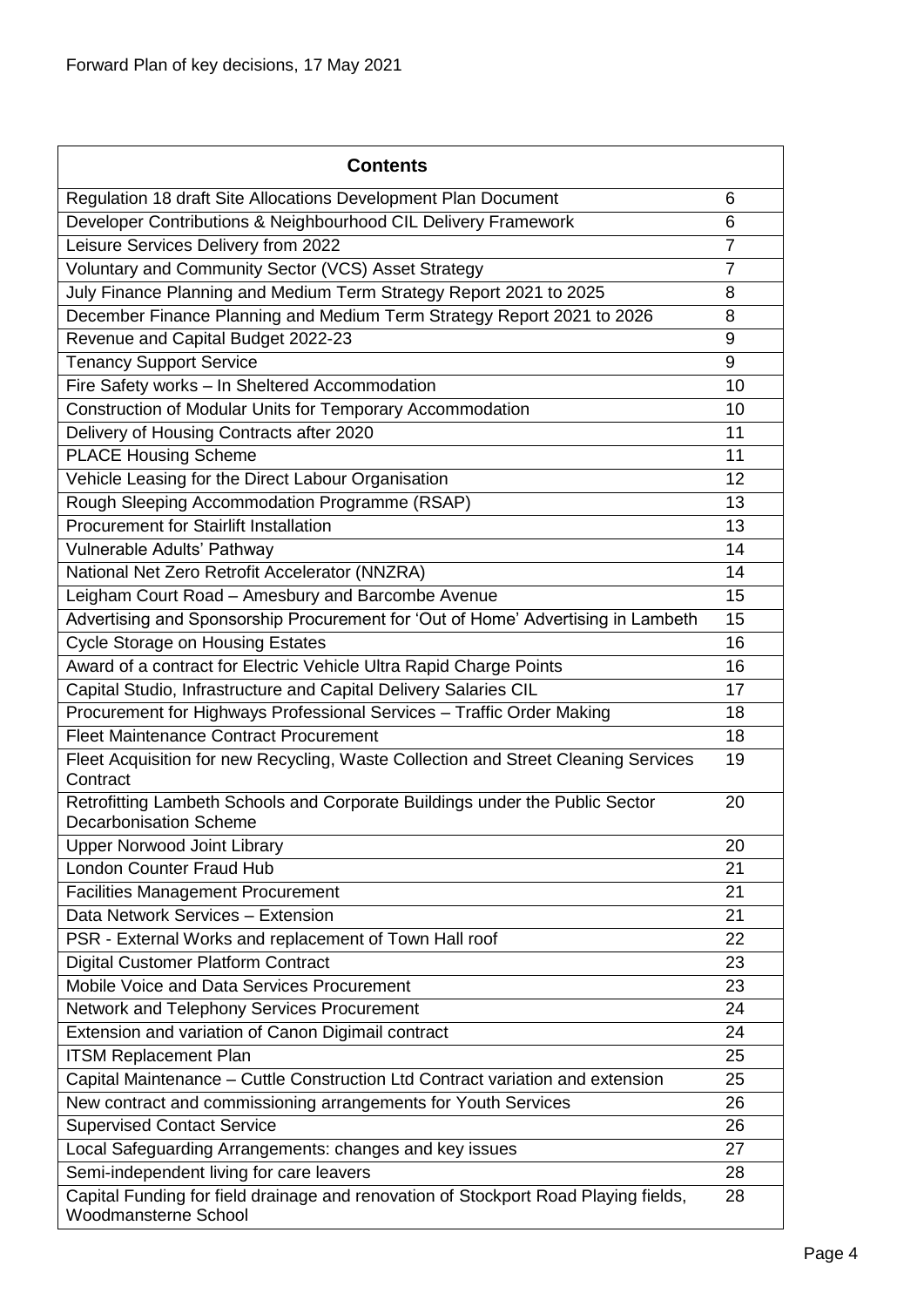| <b>Early Years Commissioning</b>                                                                                        | 29 |
|-------------------------------------------------------------------------------------------------------------------------|----|
| School admissions policy and arrangements for 2021/22 entry                                                             | 29 |
| Re-procurement of community support services                                                                            | 30 |
| Clinical Integrated Sexual Health Services - Proposed single year extensions to                                         | 30 |
| current contracts with two local acute Trusts                                                                           |    |
| Coburg Crescent Learning Disability Resource Centre - Appointment of Providers                                          | 31 |
| Conversion of Brixton Recreation Centre storage space to work space                                                     | 32 |
| Oval and Prince's Co-operative Local Investment Plan                                                                    | 32 |
| South Lambeth Estate - Enabling Works for the Phase 1 Development                                                       | 33 |
| Local Lettings Plan - South Lambeth Estate                                                                              | 33 |
| Westbury estate - Making of Compulsory Purchase Order                                                                   | 34 |
| South Lambeth estate - Making of Compulsory Purchase Order                                                              | 34 |
| Funding Allocation for Completion of LJ Works                                                                           | 35 |
| Local Lettings Plan - Knight's Walk                                                                                     | 35 |
| Local Lettings Plan - Fenwick Estate                                                                                    | 36 |
| Fenwick South - Variation to the Development Agreement                                                                  | 36 |
| Estate Regeneration - Buyback Programme - Dispute Resolution                                                            | 37 |
| Land at 53 Elliott Road - Appropriation for Planning Purposes                                                           | 37 |
| Re-designation of Kennington, Oval and Vauxhall Neighbourhood Forum                                                     | 38 |
| Brixton Townscape Heritage Initiative: Building Contractor Appointment                                                  | 38 |
| Land at 53 Elliott Road - Appropriation for Planning Purposes                                                           | 39 |
| Fenwick Place - Appropriation for Planning Purposes                                                                     | 39 |
| Hydethorpe Road - Appropriation for Planning Purposes                                                                   | 40 |
| Land at 2 Roman Rise - Appropriation for Planning Purposes                                                              | 40 |
| Economic Resilience Fund - Phases 2 and 3                                                                               | 41 |
| Allocation of Neighbourhood CIL to projects within the South Bank and Waterloo<br>Neighbours (SoWN) Neighbourhood area. | 41 |
| Allocation of s106 to St John's Church "Reignite" project                                                               | 42 |
| Approval of CIL Social Housing Relief for 17/02936/FUL Graphite Square SE11 5EE                                         | 42 |
| Proposal regarding the site at the former Clapham Old Library                                                           | 43 |
| Transfer of the Greek Enclosure from the Greek Cathedral trust of St Stephen's<br><b>Chapel to the Council</b>          | 44 |
| <b>Events Strategy Review</b>                                                                                           | 44 |
| Appointment of Consultants for Brockwell Hall Restoration                                                               | 45 |
| Approval of purchase of two new cremators                                                                               | 45 |
| ELEVATE Strategic Plan 2020-23                                                                                          | 46 |
| Expenditure Arising from London Eye Section 106 Receipts                                                                | 46 |
| Extension of FMS contract - for Lambeth's cremators                                                                     | 47 |
| Lambeth Country Show 2021 - 2024 - Procurement - Various Lots                                                           | 48 |
| Parks Capital Investment Plan 2020-25                                                                                   | 48 |
| Kennington Park Funding Allocation                                                                                      | 49 |
| Library Stock Contract for the Purchase of Books and DVDs                                                               | 49 |
| <b>Leisure Services Provision</b>                                                                                       | 50 |
| Leisure Services Contract - Covid-19 Support Payment (Phase 2)                                                          | 50 |
| Contract Award to Emmaus Lambeth for the Emergency Support Scheme (under<br>waiver)                                     | 51 |
| Station to Station Business Improvement District Re-ballot 2021                                                         | 51 |
| Vauxhall One Business Improvement District Re-ballot 2021                                                               | 52 |
|                                                                                                                         |    |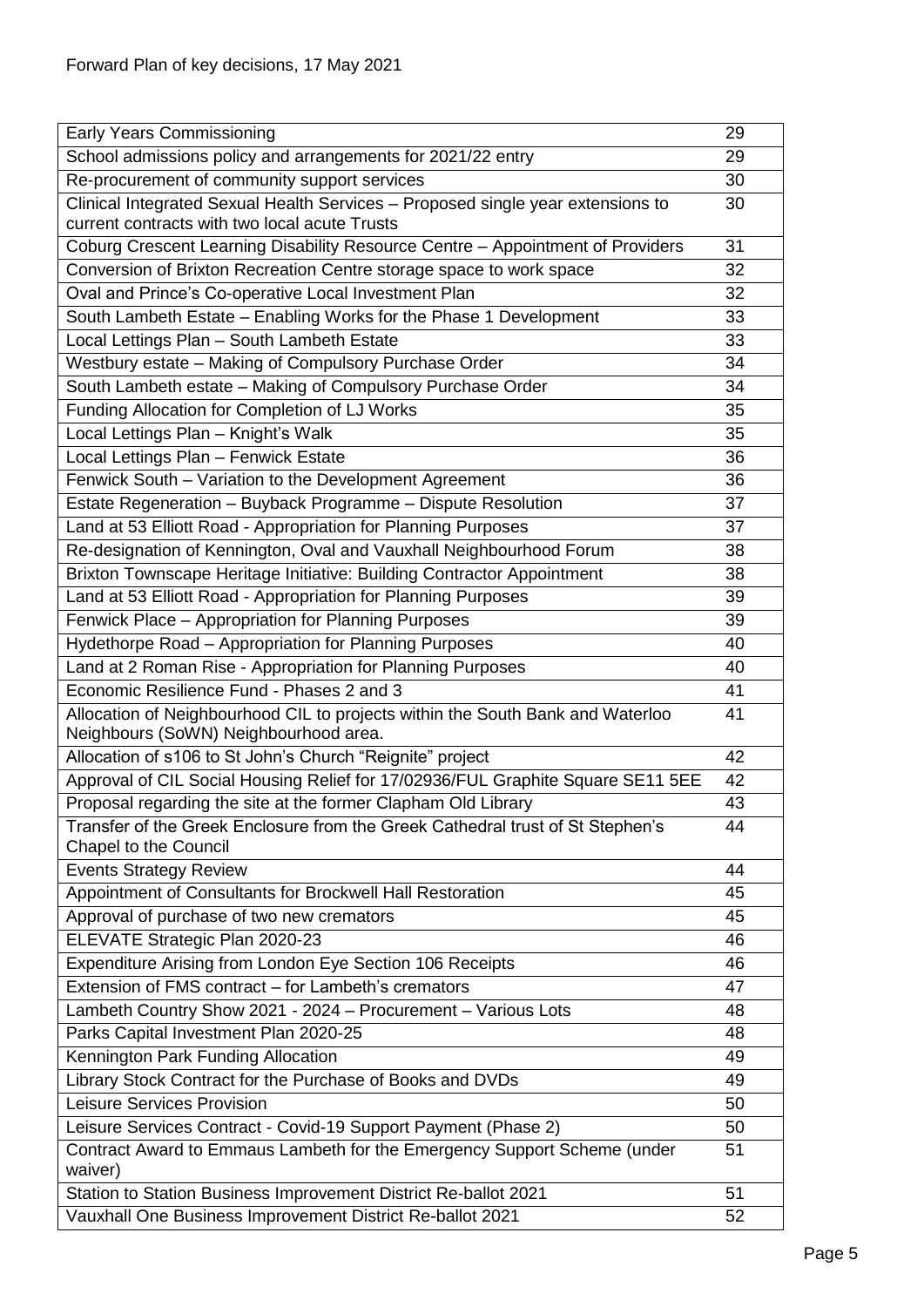<span id="page-5-1"></span><span id="page-5-0"></span>

| <b>Kickstart Scheme</b><br>52                                                                                                                                                                                                                                                   |                                                                                                                                                                                                    |  |
|---------------------------------------------------------------------------------------------------------------------------------------------------------------------------------------------------------------------------------------------------------------------------------|----------------------------------------------------------------------------------------------------------------------------------------------------------------------------------------------------|--|
|                                                                                                                                                                                                                                                                                 |                                                                                                                                                                                                    |  |
| <b>Decision: Regulation 18 draft Site Allocations Development Plan Document</b><br>To agree to commence consultation on the Regulation 18 draft of the Site Allocations DPD which will<br>eventually, on adoption, form part of the statutory Development Plan for the borough. |                                                                                                                                                                                                    |  |
| Ward(s) affected: All Wards                                                                                                                                                                                                                                                     |                                                                                                                                                                                                    |  |
| <b>Exempt or confidential information:</b>                                                                                                                                                                                                                                      | <b>Consultation details:</b>                                                                                                                                                                       |  |
|                                                                                                                                                                                                                                                                                 |                                                                                                                                                                                                    |  |
| Decision to be taken by:                                                                                                                                                                                                                                                        | <b>Decision date:</b>                                                                                                                                                                              |  |
| Cabinet                                                                                                                                                                                                                                                                         | Not before 23 Dec 2020                                                                                                                                                                             |  |
|                                                                                                                                                                                                                                                                                 |                                                                                                                                                                                                    |  |
| <b>Background documents:</b>                                                                                                                                                                                                                                                    |                                                                                                                                                                                                    |  |
| Regulation 18 draft Site Allocations Development Plan Document                                                                                                                                                                                                                  |                                                                                                                                                                                                    |  |
| For further information about this key decision, please contact:                                                                                                                                                                                                                |                                                                                                                                                                                                    |  |
| Gudrun Andrews, Planning Policy and Strategy Manager                                                                                                                                                                                                                            |                                                                                                                                                                                                    |  |
| gandrews@lambeth.gov.uk                                                                                                                                                                                                                                                         |                                                                                                                                                                                                    |  |
|                                                                                                                                                                                                                                                                                 |                                                                                                                                                                                                    |  |
|                                                                                                                                                                                                                                                                                 |                                                                                                                                                                                                    |  |
|                                                                                                                                                                                                                                                                                 |                                                                                                                                                                                                    |  |
| <b>Decision:</b> Developer Contributions & Neighbourhood CIL Delivery Framework                                                                                                                                                                                                 |                                                                                                                                                                                                    |  |
| To explain the accrual, allocation and spend of developer contributions over the past five years,                                                                                                                                                                               |                                                                                                                                                                                                    |  |
|                                                                                                                                                                                                                                                                                 |                                                                                                                                                                                                    |  |
|                                                                                                                                                                                                                                                                                 | broken down by geographic area. To seek approval for new geographic reporting processes for                                                                                                        |  |
|                                                                                                                                                                                                                                                                                 | developer contributions going forward. To seek approval for new processes to ascertain community<br>priorities for NCIL going forward and to enable more effective spend against those priorities. |  |
|                                                                                                                                                                                                                                                                                 |                                                                                                                                                                                                    |  |
| Ward(s) affected: All Wards                                                                                                                                                                                                                                                     |                                                                                                                                                                                                    |  |
| <b>Exempt or confidential information:</b>                                                                                                                                                                                                                                      | <b>Consultation details:</b>                                                                                                                                                                       |  |
|                                                                                                                                                                                                                                                                                 |                                                                                                                                                                                                    |  |
|                                                                                                                                                                                                                                                                                 |                                                                                                                                                                                                    |  |
|                                                                                                                                                                                                                                                                                 |                                                                                                                                                                                                    |  |
| Decision to be taken by:                                                                                                                                                                                                                                                        | <b>Decision date:</b>                                                                                                                                                                              |  |
| Cabinet                                                                                                                                                                                                                                                                         | 5 Jul 2021                                                                                                                                                                                         |  |
|                                                                                                                                                                                                                                                                                 |                                                                                                                                                                                                    |  |
|                                                                                                                                                                                                                                                                                 |                                                                                                                                                                                                    |  |
| <b>Background documents:</b>                                                                                                                                                                                                                                                    |                                                                                                                                                                                                    |  |
| Developer Contributions & Neighbourhood CIL Delivery Framework                                                                                                                                                                                                                  |                                                                                                                                                                                                    |  |
| For further information about this key decision, please contact:                                                                                                                                                                                                                |                                                                                                                                                                                                    |  |
| Rob Bristow, Director Planning, Transport and Sustainability                                                                                                                                                                                                                    |                                                                                                                                                                                                    |  |
| rbristow@lambeth.gov.uk                                                                                                                                                                                                                                                         |                                                                                                                                                                                                    |  |
|                                                                                                                                                                                                                                                                                 |                                                                                                                                                                                                    |  |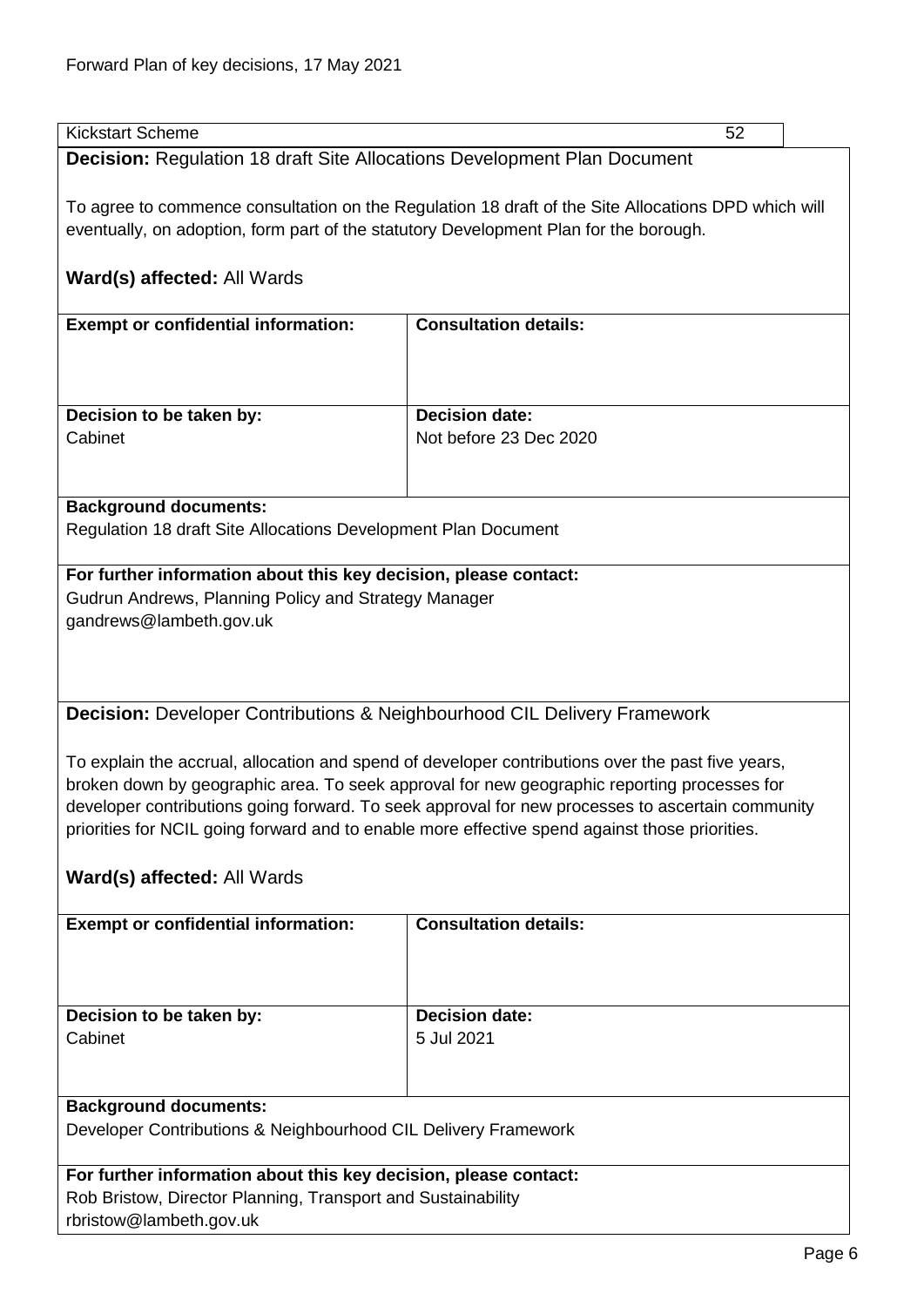<span id="page-6-1"></span><span id="page-6-0"></span>

| Tel: 020 7926 2201                                                                                                                                                                                                                                                                     |                              |  |
|----------------------------------------------------------------------------------------------------------------------------------------------------------------------------------------------------------------------------------------------------------------------------------------|------------------------------|--|
| <b>Decision: Leisure Services Delivery from 2022</b>                                                                                                                                                                                                                                   |                              |  |
| The report will recommend the delivery model for leisure services provision after the current contract<br>with GLL ends on 31 March 2022                                                                                                                                               |                              |  |
| <b>Ward(s) affected: All Wards</b>                                                                                                                                                                                                                                                     |                              |  |
| <b>Exempt or confidential information:</b><br>Part exempt<br>Information relating to the financial or<br>business affairs of any particular person<br>(including the authority holding that<br>information)                                                                            | <b>Consultation details:</b> |  |
| Decision to be taken by:                                                                                                                                                                                                                                                               | <b>Decision date:</b>        |  |
| Cabinet                                                                                                                                                                                                                                                                                | 5 Jul 2021                   |  |
| <b>Background documents:</b>                                                                                                                                                                                                                                                           |                              |  |
| Leisure Services Delivery from 2022                                                                                                                                                                                                                                                    |                              |  |
| For further information about this key decision, please contact:                                                                                                                                                                                                                       |                              |  |
| Kevin Crook, Assistant Director: Neighbourhoods, Environment and Streetscene                                                                                                                                                                                                           |                              |  |
| kcrook@lambeth.gov.uk                                                                                                                                                                                                                                                                  |                              |  |
| Blue Star House - 4th Floor                                                                                                                                                                                                                                                            |                              |  |
| Tel: 020 7926 8973                                                                                                                                                                                                                                                                     |                              |  |
| <b>Decision:</b> Voluntary and Community Sector (VCS) Asset Strategy                                                                                                                                                                                                                   |                              |  |
| To adopt the Voluntary and Community Sector (VCS) Asset Strategy, including the Letting Policy, VCS<br>Rent Matrix model, and Social Value reporting mechanism. And to approve funding of the shortfall in<br>the rent during the implementation phase.<br>Ward(s) affected: All Wards |                              |  |
|                                                                                                                                                                                                                                                                                        |                              |  |
| <b>Exempt or confidential information:</b><br>Part exempt                                                                                                                                                                                                                              | <b>Consultation details:</b> |  |
| Information relating to the financial or                                                                                                                                                                                                                                               |                              |  |
| business affairs of any particular person                                                                                                                                                                                                                                              |                              |  |
| (including the authority holding that                                                                                                                                                                                                                                                  |                              |  |
| information)                                                                                                                                                                                                                                                                           |                              |  |
| Decision to be taken by:                                                                                                                                                                                                                                                               | <b>Decision date:</b>        |  |
| Cabinet                                                                                                                                                                                                                                                                                | 5 Jul 2021                   |  |
|                                                                                                                                                                                                                                                                                        |                              |  |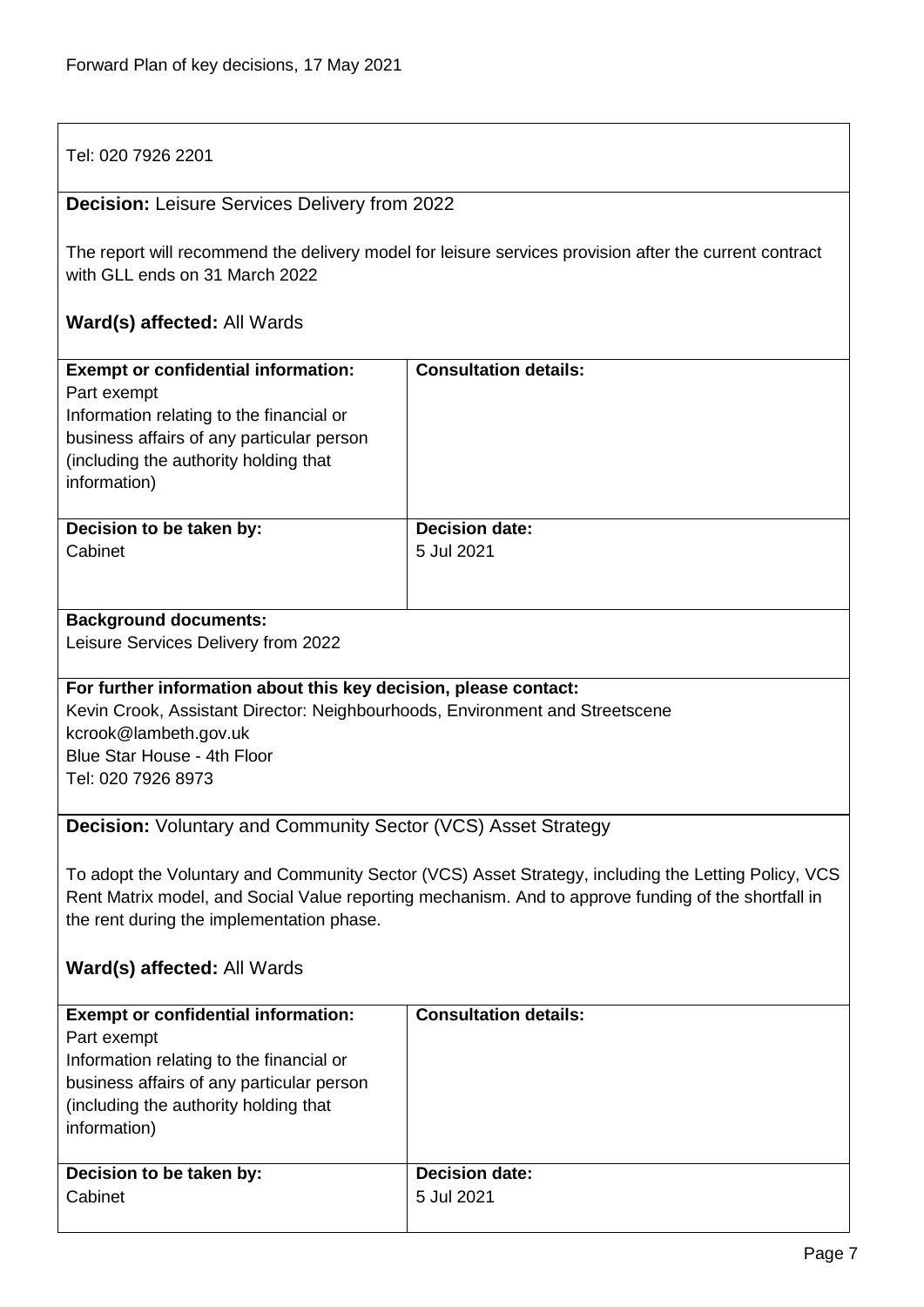<span id="page-7-1"></span><span id="page-7-0"></span>

| <b>Background documents:</b>                                                                         |                                                                                                        |  |
|------------------------------------------------------------------------------------------------------|--------------------------------------------------------------------------------------------------------|--|
| Voluntary and Community Sector (VCS) Asset Strategy                                                  |                                                                                                        |  |
|                                                                                                      |                                                                                                        |  |
| For further information about this key decision, please contact:                                     |                                                                                                        |  |
| Yvonne Hardy, Assistant Head - Directorates, Valuation and Strategic Assets                          |                                                                                                        |  |
| yhardy@lambeth.gov.uk                                                                                |                                                                                                        |  |
|                                                                                                      |                                                                                                        |  |
| Tel: 0207 926 2984                                                                                   |                                                                                                        |  |
|                                                                                                      |                                                                                                        |  |
| <b>Decision:</b> July Finance Planning and Medium Term Strategy Report 2021 to 2025                  |                                                                                                        |  |
|                                                                                                      |                                                                                                        |  |
|                                                                                                      | The July Financial Planning and Medium Term Strategy Report will provide an update on the              |  |
|                                                                                                      | economic outlook, pressures, risk areas and set out the revenue funding deficit for 2021-26 as well as |  |
| the timetable for setting the Council's budget in February 2022.                                     |                                                                                                        |  |
|                                                                                                      |                                                                                                        |  |
|                                                                                                      |                                                                                                        |  |
| Ward(s) affected: All Wards                                                                          |                                                                                                        |  |
|                                                                                                      | <b>Consultation details:</b>                                                                           |  |
| <b>Exempt or confidential information:</b>                                                           |                                                                                                        |  |
|                                                                                                      |                                                                                                        |  |
|                                                                                                      |                                                                                                        |  |
|                                                                                                      |                                                                                                        |  |
| Decision to be taken by:                                                                             | <b>Decision date:</b>                                                                                  |  |
| Cabinet, Cabinet                                                                                     | 5 Jul 2021                                                                                             |  |
|                                                                                                      |                                                                                                        |  |
|                                                                                                      |                                                                                                        |  |
| <b>Background documents:</b>                                                                         |                                                                                                        |  |
|                                                                                                      |                                                                                                        |  |
|                                                                                                      |                                                                                                        |  |
| For further information about this key decision, please contact:                                     |                                                                                                        |  |
| Amaris Wong, Group Manager Strategic Finance                                                         |                                                                                                        |  |
| awong@lambeth.gov.uk                                                                                 |                                                                                                        |  |
|                                                                                                      |                                                                                                        |  |
|                                                                                                      |                                                                                                        |  |
|                                                                                                      |                                                                                                        |  |
|                                                                                                      | Decision: December Finance Planning and Medium Term Strategy Report 2021 to 2026                       |  |
|                                                                                                      |                                                                                                        |  |
| The December Financial Planning and Medium Term Strategy Report will provide an update on the        |                                                                                                        |  |
| economic outlook, pressures, risk areas and set out the revenue funding deficit for 2020-25 together |                                                                                                        |  |
| with proposals to close the funding gap.                                                             |                                                                                                        |  |
|                                                                                                      |                                                                                                        |  |
| Ward(s) affected: All Wards                                                                          |                                                                                                        |  |
|                                                                                                      |                                                                                                        |  |
| <b>Exempt or confidential information:</b>                                                           | <b>Consultation details:</b>                                                                           |  |
|                                                                                                      |                                                                                                        |  |
|                                                                                                      |                                                                                                        |  |
|                                                                                                      |                                                                                                        |  |
|                                                                                                      |                                                                                                        |  |
| Decision to be taken by:                                                                             | <b>Decision date:</b>                                                                                  |  |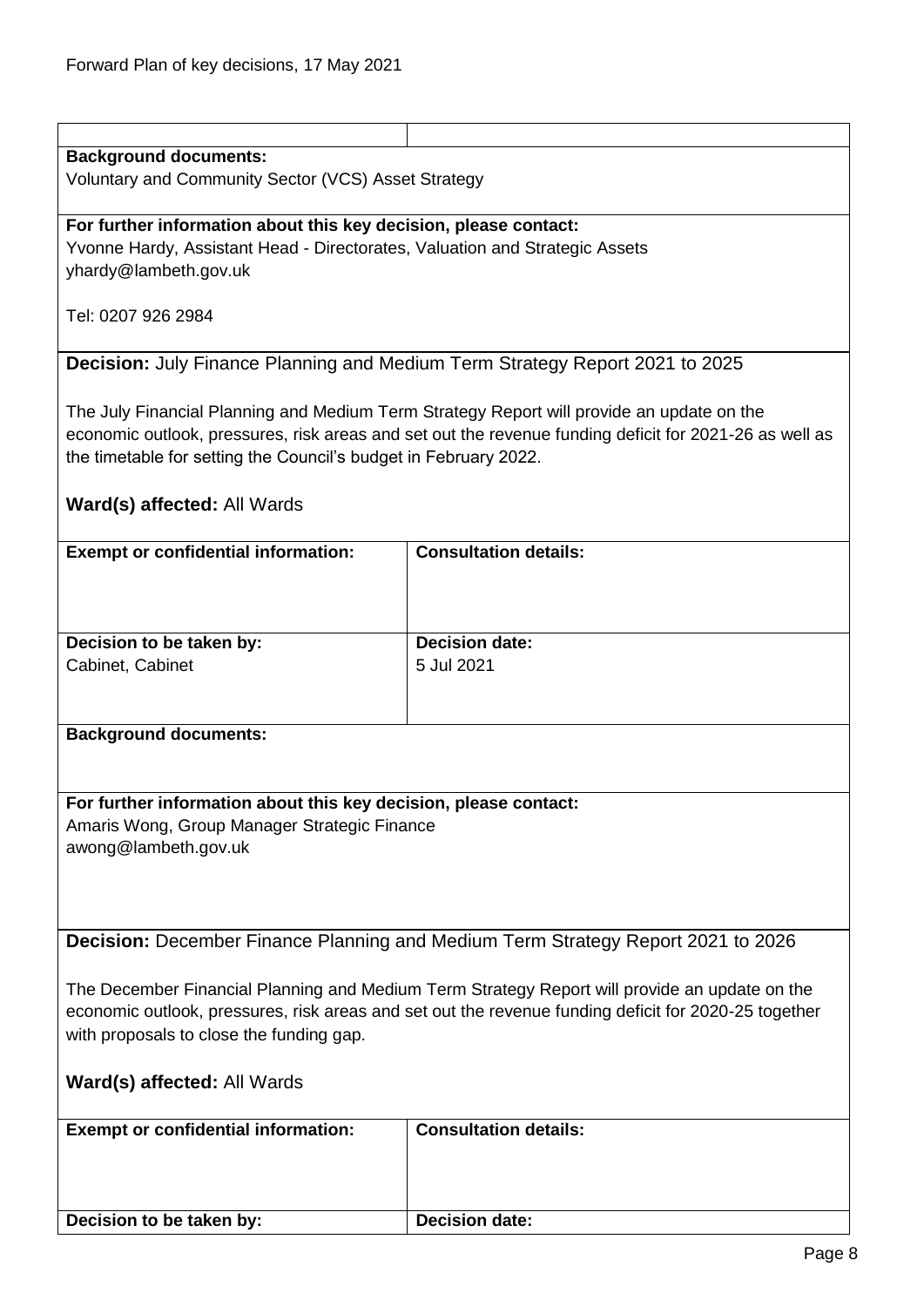<span id="page-8-1"></span><span id="page-8-0"></span>

| Cabinet                                                                                            | 13 Dec 2021                                                                                                                                                                                          |
|----------------------------------------------------------------------------------------------------|------------------------------------------------------------------------------------------------------------------------------------------------------------------------------------------------------|
|                                                                                                    |                                                                                                                                                                                                      |
|                                                                                                    |                                                                                                                                                                                                      |
| <b>Background documents:</b>                                                                       |                                                                                                                                                                                                      |
|                                                                                                    |                                                                                                                                                                                                      |
| For further information about this key decision, please contact:                                   |                                                                                                                                                                                                      |
| Amaris Wong, Group Manager Strategic Finance                                                       |                                                                                                                                                                                                      |
| awong@lambeth.gov.uk                                                                               |                                                                                                                                                                                                      |
|                                                                                                    |                                                                                                                                                                                                      |
|                                                                                                    |                                                                                                                                                                                                      |
| Decision: Revenue and Capital Budget 2022-23                                                       |                                                                                                                                                                                                      |
|                                                                                                    |                                                                                                                                                                                                      |
|                                                                                                    | The Revenue and Capital Budget report will set out the General Fund budget for 2022-23 and<br>planning totals for the following four years together with a refreshed Medium Term Financial Strategy, |
| Financial Management Strategy and Treasury Management Strategy.                                    |                                                                                                                                                                                                      |
|                                                                                                    |                                                                                                                                                                                                      |
| Ward(s) affected: All Wards                                                                        |                                                                                                                                                                                                      |
| <b>Exempt or confidential information:</b>                                                         | <b>Consultation details:</b>                                                                                                                                                                         |
|                                                                                                    |                                                                                                                                                                                                      |
|                                                                                                    |                                                                                                                                                                                                      |
|                                                                                                    |                                                                                                                                                                                                      |
| Decision to be taken by:<br>Cabinet                                                                | <b>Decision date:</b><br>7 Feb 2022                                                                                                                                                                  |
|                                                                                                    |                                                                                                                                                                                                      |
|                                                                                                    |                                                                                                                                                                                                      |
| <b>Background documents:</b>                                                                       |                                                                                                                                                                                                      |
|                                                                                                    |                                                                                                                                                                                                      |
| For further information about this key decision, please contact:                                   |                                                                                                                                                                                                      |
| Amaris Wong, Group Manager Strategic Finance                                                       |                                                                                                                                                                                                      |
| awong@lambeth.gov.uk                                                                               |                                                                                                                                                                                                      |
|                                                                                                    |                                                                                                                                                                                                      |
|                                                                                                    |                                                                                                                                                                                                      |
| <b>Decision: Tenancy Support Service</b>                                                           |                                                                                                                                                                                                      |
|                                                                                                    |                                                                                                                                                                                                      |
| The decision to extend the current contract will enable the Council to continue to provide tenancy |                                                                                                                                                                                                      |
| support to residents while Housing colleagues plan the future structure of the service.            |                                                                                                                                                                                                      |
| Ward(s) affected: All Wards                                                                        |                                                                                                                                                                                                      |
|                                                                                                    |                                                                                                                                                                                                      |
|                                                                                                    |                                                                                                                                                                                                      |
| <b>Exempt or confidential information:</b>                                                         | <b>Consultation details:</b>                                                                                                                                                                         |
|                                                                                                    |                                                                                                                                                                                                      |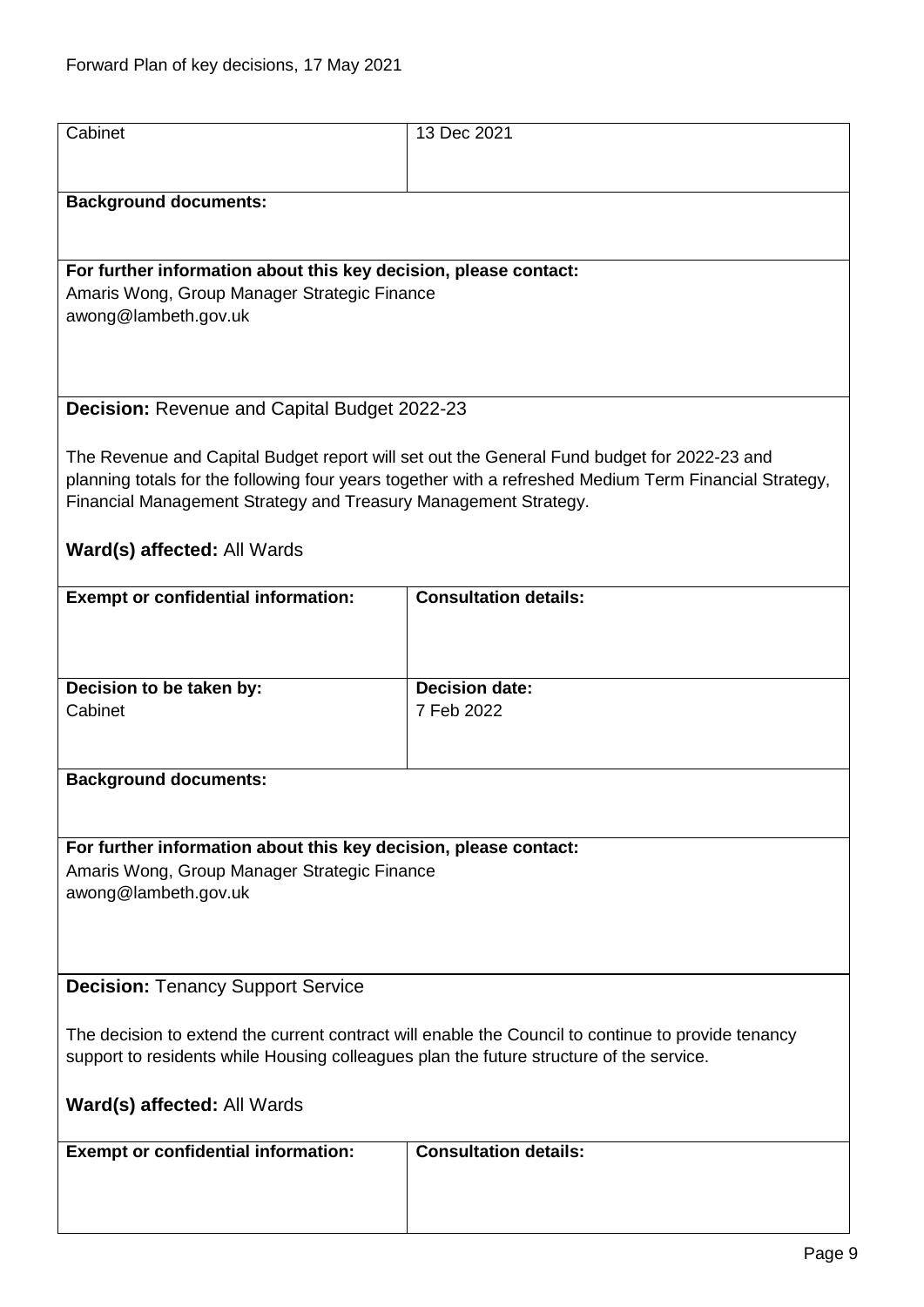<span id="page-9-1"></span><span id="page-9-0"></span>

| Decision to be taken by:                                                                                                        | <b>Decision date:</b>                                                                         |  |
|---------------------------------------------------------------------------------------------------------------------------------|-----------------------------------------------------------------------------------------------|--|
| Cabinet Member for Housing and                                                                                                  | Not before 19 Feb 2018                                                                        |  |
| Homelessness                                                                                                                    |                                                                                               |  |
|                                                                                                                                 |                                                                                               |  |
| <b>Background documents:</b>                                                                                                    |                                                                                               |  |
|                                                                                                                                 |                                                                                               |  |
|                                                                                                                                 |                                                                                               |  |
| For further information about this key decision, please contact:                                                                |                                                                                               |  |
| Andy Radice, Social Housing Liaison Manager                                                                                     |                                                                                               |  |
| aradice@lambeth.gov.uk                                                                                                          |                                                                                               |  |
| <b>Hambrook House</b><br>Tel: 020 7926 3611                                                                                     |                                                                                               |  |
|                                                                                                                                 |                                                                                               |  |
| <b>Decision:</b> Fire Safety works - In Sheltered Accommodation                                                                 |                                                                                               |  |
|                                                                                                                                 |                                                                                               |  |
|                                                                                                                                 | To undertake post-Fire Risk Assessment (FRA) actions to older persons sheltered accommodation |  |
| across the borough to the sum of £1,446,241.                                                                                    |                                                                                               |  |
|                                                                                                                                 |                                                                                               |  |
| Ward(s) affected: All Wards                                                                                                     |                                                                                               |  |
|                                                                                                                                 |                                                                                               |  |
| <b>Exempt or confidential information:</b>                                                                                      | <b>Consultation details:</b>                                                                  |  |
|                                                                                                                                 |                                                                                               |  |
|                                                                                                                                 |                                                                                               |  |
|                                                                                                                                 |                                                                                               |  |
| Decision to be taken by:                                                                                                        | <b>Decision date:</b>                                                                         |  |
| Cabinet Member for Housing and                                                                                                  | Not before 3 Sep 2019                                                                         |  |
| Homelessness                                                                                                                    |                                                                                               |  |
|                                                                                                                                 |                                                                                               |  |
| <b>Background documents:</b>                                                                                                    |                                                                                               |  |
|                                                                                                                                 |                                                                                               |  |
|                                                                                                                                 |                                                                                               |  |
| For further information about this key decision, please contact:                                                                |                                                                                               |  |
| Paul Ingram, Capital Works Manager                                                                                              |                                                                                               |  |
| PIngram1@lambeth.gov.uk                                                                                                         |                                                                                               |  |
|                                                                                                                                 |                                                                                               |  |
|                                                                                                                                 |                                                                                               |  |
| <b>Decision:</b> Construction of Modular Units for Temporary Accommodation                                                      |                                                                                               |  |
|                                                                                                                                 |                                                                                               |  |
|                                                                                                                                 |                                                                                               |  |
| To approve capital funding for the construction of modular units for use as Temporary Accommodation<br>for homeless households. |                                                                                               |  |
|                                                                                                                                 |                                                                                               |  |
| Ward(s) affected: Streatham Hill                                                                                                |                                                                                               |  |
|                                                                                                                                 |                                                                                               |  |
| <b>Exempt or confidential information:</b>                                                                                      | <b>Consultation details:</b>                                                                  |  |
|                                                                                                                                 |                                                                                               |  |
|                                                                                                                                 |                                                                                               |  |
|                                                                                                                                 |                                                                                               |  |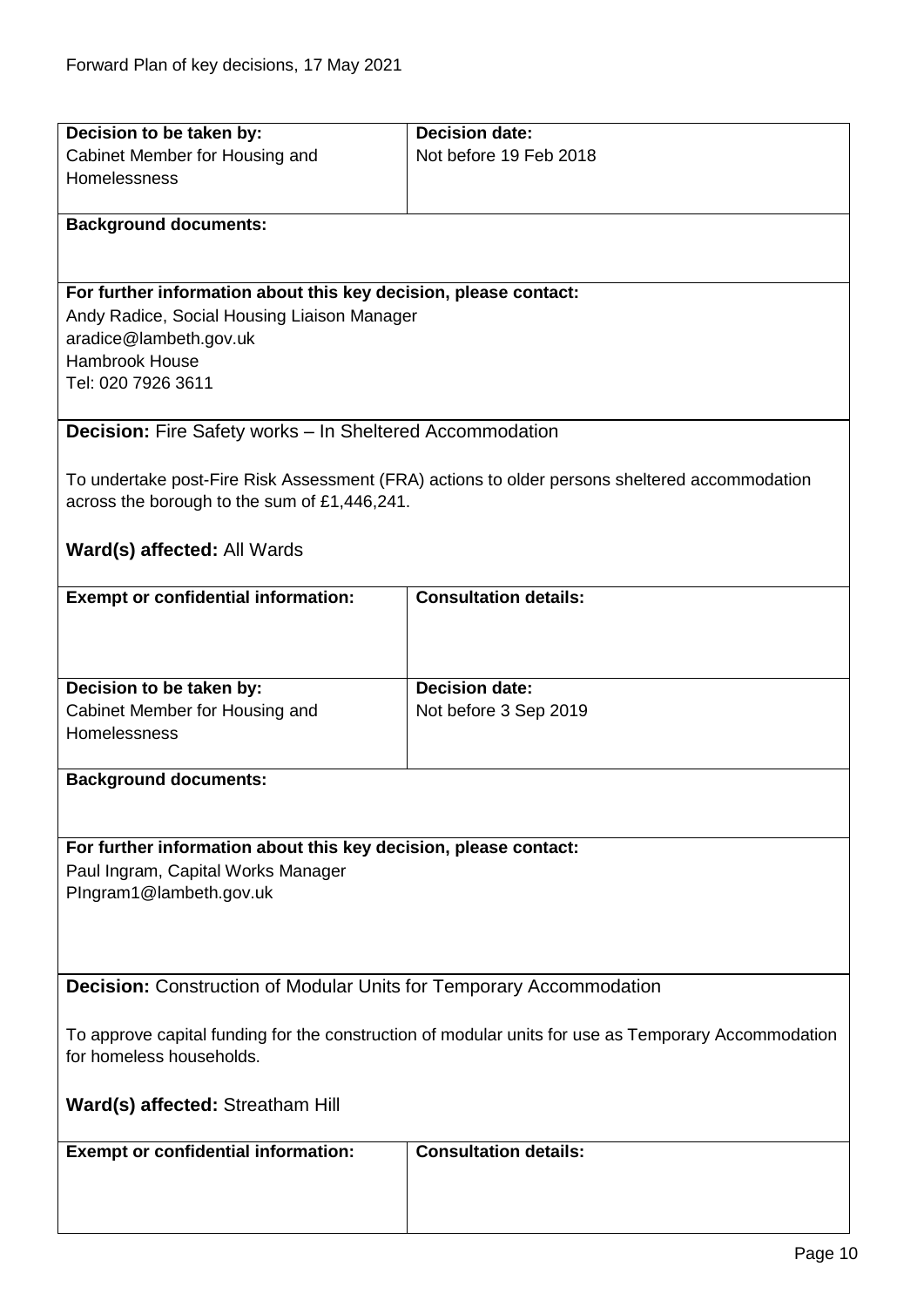<span id="page-10-1"></span><span id="page-10-0"></span>

| Decision to be taken by:                                                   | <b>Decision date:</b>                                                                                   |
|----------------------------------------------------------------------------|---------------------------------------------------------------------------------------------------------|
| Cabinet Member for Housing and                                             | Not before 12 Nov 2019                                                                                  |
| Homelessness                                                               |                                                                                                         |
|                                                                            |                                                                                                         |
| <b>Background documents:</b>                                               |                                                                                                         |
|                                                                            |                                                                                                         |
|                                                                            |                                                                                                         |
| For further information about this key decision, please contact:           |                                                                                                         |
| Andy Radice, Social Housing Liaison Manager                                |                                                                                                         |
| aradice@lambeth.gov.uk                                                     |                                                                                                         |
| <b>Hambrook House</b>                                                      |                                                                                                         |
| Tel: 020 7926 3611                                                         |                                                                                                         |
|                                                                            |                                                                                                         |
| <b>Decision: Delivery of Housing Contracts after 2020</b>                  |                                                                                                         |
|                                                                            |                                                                                                         |
|                                                                            | To commence the redesign and reprocurement of all of the current housing repair, maintenance and        |
| capital work contracts which all expire towards the end of 2020.           |                                                                                                         |
|                                                                            |                                                                                                         |
|                                                                            | These soon-to-expire contracts include: major works, housing repairs, estate and grounds                |
|                                                                            | maintenance, estate block cleaning, voids, gas servicing, electrical/water supplies, door entry systems |
| and other housing based services.                                          |                                                                                                         |
|                                                                            |                                                                                                         |
| Ward(s) affected: All Wards                                                |                                                                                                         |
| <b>Exempt or confidential information:</b>                                 | <b>Consultation details:</b>                                                                            |
|                                                                            |                                                                                                         |
|                                                                            |                                                                                                         |
|                                                                            |                                                                                                         |
|                                                                            |                                                                                                         |
|                                                                            |                                                                                                         |
| Decision to be taken by:                                                   | <b>Decision date:</b>                                                                                   |
| Cabinet Member for Housing and                                             | Not before 13 Dec 2019                                                                                  |
| Homelessness                                                               |                                                                                                         |
|                                                                            |                                                                                                         |
| <b>Background documents:</b>                                               |                                                                                                         |
|                                                                            |                                                                                                         |
| For further information about this key decision, please contact:           |                                                                                                         |
| Andrew Jacques, Head of Contract Scrutiny and Cost Management              |                                                                                                         |
| AJacques@lambeth.gov.uk                                                    |                                                                                                         |
|                                                                            |                                                                                                         |
|                                                                            |                                                                                                         |
|                                                                            |                                                                                                         |
| <b>Decision: PLACE Housing Scheme</b>                                      |                                                                                                         |
|                                                                            |                                                                                                         |
| To seek approval for the Capital Delivery of the PLACE Housing Scheme.     |                                                                                                         |
| To seek approval for submitting the planning application for this project. |                                                                                                         |
|                                                                            |                                                                                                         |
|                                                                            |                                                                                                         |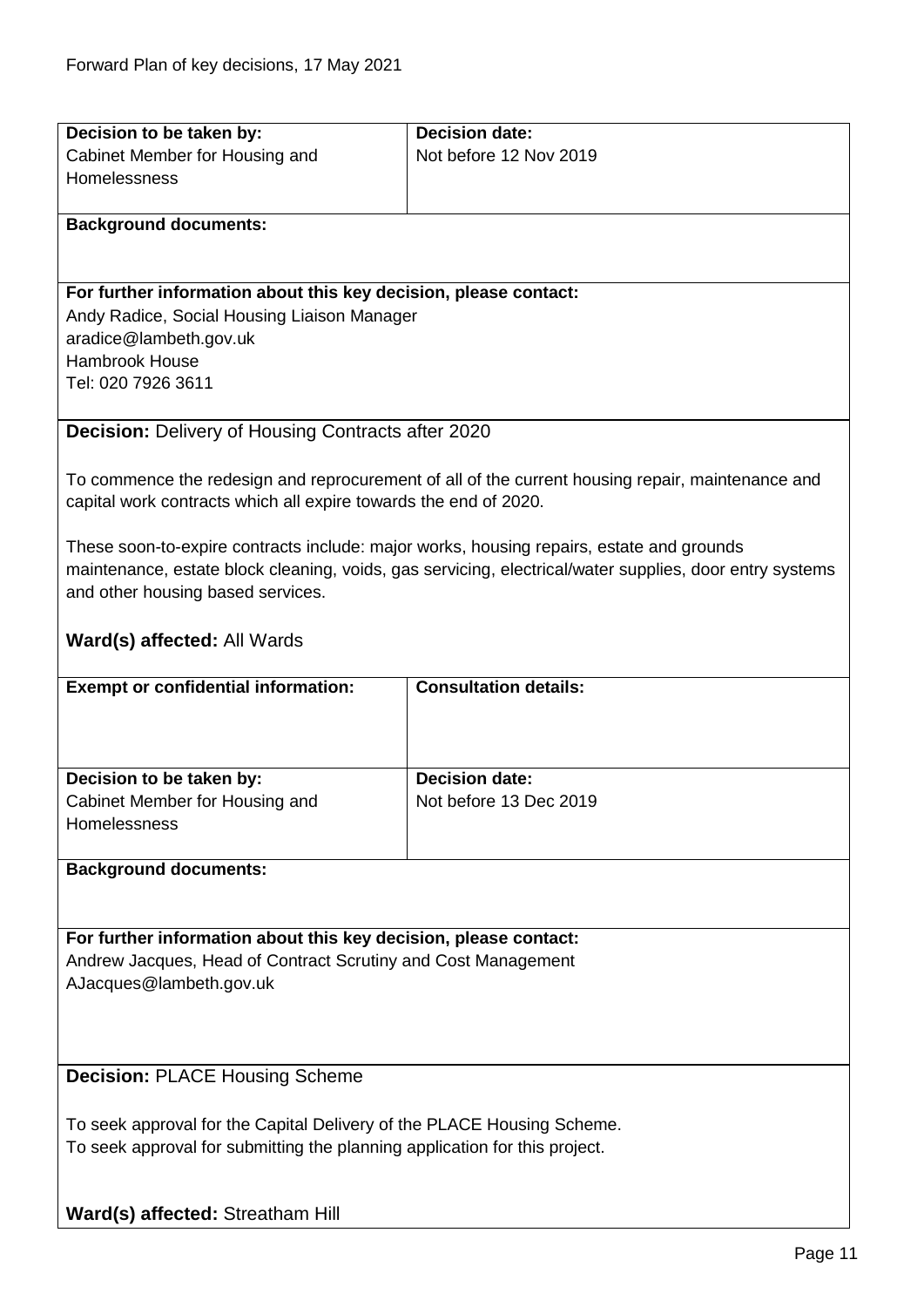<span id="page-11-0"></span>

| <b>Exempt or confidential information:</b>                                                    | <b>Consultation details:</b>                                                                                                                                                                                 |  |
|-----------------------------------------------------------------------------------------------|--------------------------------------------------------------------------------------------------------------------------------------------------------------------------------------------------------------|--|
|                                                                                               |                                                                                                                                                                                                              |  |
|                                                                                               |                                                                                                                                                                                                              |  |
| Decision to be taken by:                                                                      | <b>Decision date:</b>                                                                                                                                                                                        |  |
| Cabinet Member for Housing and                                                                | Not before 17 Mar 2020                                                                                                                                                                                       |  |
| Homelessness                                                                                  |                                                                                                                                                                                                              |  |
| <b>Background documents:</b>                                                                  |                                                                                                                                                                                                              |  |
|                                                                                               |                                                                                                                                                                                                              |  |
| For further information about this key decision, please contact:                              |                                                                                                                                                                                                              |  |
| Preeti Chatwal Kauffman, Senior Capital Project Manager<br>PChatwalKauffman@lambeth.gov.uk    |                                                                                                                                                                                                              |  |
|                                                                                               |                                                                                                                                                                                                              |  |
|                                                                                               |                                                                                                                                                                                                              |  |
| <b>Decision:</b> Vehicle Leasing for the Direct Labour Organisation                           |                                                                                                                                                                                                              |  |
|                                                                                               |                                                                                                                                                                                                              |  |
| Management Framework for the necessary hybrid/electric vehicles                               | Agree to the procurement of the vehicle leasing of 35 vehicles via the councils existing Fleet                                                                                                               |  |
|                                                                                               |                                                                                                                                                                                                              |  |
|                                                                                               | DLO staff will require vehicles to move around the borough to transport materials and tools to carry out                                                                                                     |  |
|                                                                                               | their repairing or inspecting duties. The vehicles will be consistent with the Council's commitment to<br>being Zero Carbon by 2030. All vehicles leased from the leasing company will be Cat 6 compliant(EU |  |
|                                                                                               | Standard) the hybrid vehicles will emit less than 75g/km CO2, or will be ultra-low emission. This is                                                                                                         |  |
| ensuring the DLO only leases vehicle which are meeting the Lambeth carbon reduction standard. |                                                                                                                                                                                                              |  |
|                                                                                               |                                                                                                                                                                                                              |  |
| Ward(s) affected: All Wards                                                                   |                                                                                                                                                                                                              |  |
| <b>Exempt or confidential information:</b>                                                    | <b>Consultation details:</b>                                                                                                                                                                                 |  |
|                                                                                               |                                                                                                                                                                                                              |  |
|                                                                                               |                                                                                                                                                                                                              |  |
| Decision to be taken by:                                                                      | <b>Decision date:</b>                                                                                                                                                                                        |  |
| Cabinet Member for Housing and<br>Homelessness                                                | Not before 1 Sep 2020                                                                                                                                                                                        |  |
|                                                                                               |                                                                                                                                                                                                              |  |
| <b>Background documents:</b>                                                                  |                                                                                                                                                                                                              |  |
|                                                                                               |                                                                                                                                                                                                              |  |
| For further information about this key decision, please contact:                              |                                                                                                                                                                                                              |  |
| Andrew Jacques, Head of Contract Scrutiny and Cost Management                                 |                                                                                                                                                                                                              |  |
| AJacques@lambeth.gov.uk                                                                       |                                                                                                                                                                                                              |  |
|                                                                                               |                                                                                                                                                                                                              |  |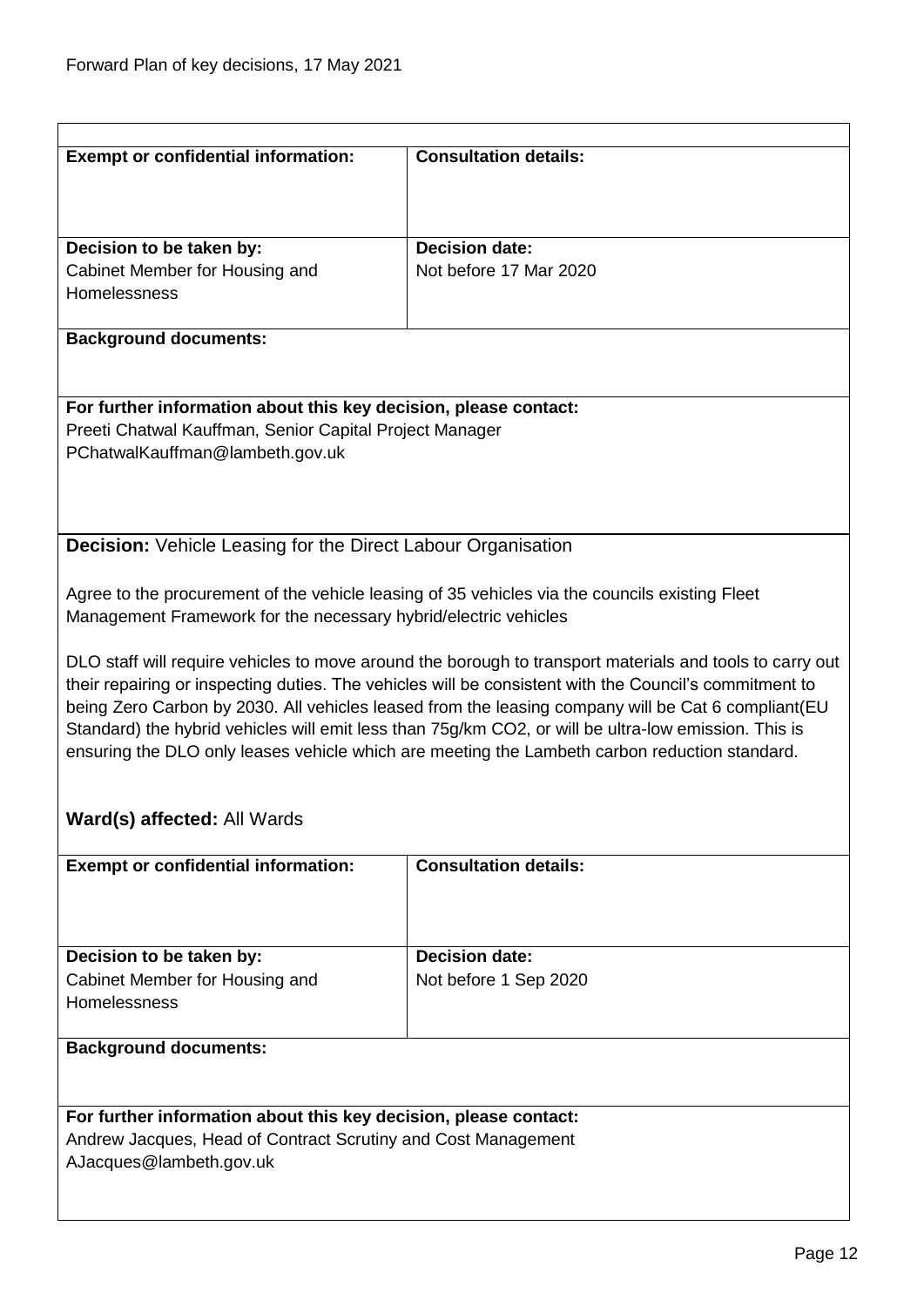<span id="page-12-1"></span><span id="page-12-0"></span>

| Decision: Rough Sleeping Accommodation Programme (RSAP)                                               |                                                                                                       |  |  |
|-------------------------------------------------------------------------------------------------------|-------------------------------------------------------------------------------------------------------|--|--|
|                                                                                                       |                                                                                                       |  |  |
| Ward(s) affected: All Wards                                                                           |                                                                                                       |  |  |
|                                                                                                       |                                                                                                       |  |  |
| <b>Exempt or confidential information:</b>                                                            | <b>Consultation details:</b>                                                                          |  |  |
|                                                                                                       |                                                                                                       |  |  |
|                                                                                                       |                                                                                                       |  |  |
|                                                                                                       |                                                                                                       |  |  |
| Decision to be taken by:                                                                              | <b>Decision date:</b>                                                                                 |  |  |
| Cabinet Member for Housing and                                                                        | Not before 15 Dec 2020                                                                                |  |  |
| Homelessness                                                                                          |                                                                                                       |  |  |
|                                                                                                       |                                                                                                       |  |  |
| <b>Background documents:</b>                                                                          |                                                                                                       |  |  |
|                                                                                                       |                                                                                                       |  |  |
|                                                                                                       |                                                                                                       |  |  |
| For further information about this key decision, please contact:                                      |                                                                                                       |  |  |
| Emma Casey, Commissioning Officer                                                                     |                                                                                                       |  |  |
| ecasey@lambeth.gov.uk                                                                                 |                                                                                                       |  |  |
|                                                                                                       |                                                                                                       |  |  |
| Tel: 0207 9267539                                                                                     |                                                                                                       |  |  |
|                                                                                                       |                                                                                                       |  |  |
| <b>Decision: Procurement for Stairlift Installation</b>                                               |                                                                                                       |  |  |
|                                                                                                       |                                                                                                       |  |  |
|                                                                                                       | To approve the procurement and award of a new stairlifts and associated installation contract via the |  |  |
| Procurement for Housing Framework (Pfh).                                                              |                                                                                                       |  |  |
| Installation of stairlifts a service is required to support the changing health needs of residents by |                                                                                                       |  |  |
|                                                                                                       | providing adaptations and modifications to disabling environments to restore independent living and   |  |  |
| dignity to very vulnerable people.                                                                    |                                                                                                       |  |  |
|                                                                                                       |                                                                                                       |  |  |
|                                                                                                       |                                                                                                       |  |  |
| Ward(s) affected: All Wards                                                                           |                                                                                                       |  |  |
|                                                                                                       |                                                                                                       |  |  |
| <b>Exempt or confidential information:</b>                                                            | <b>Consultation details:</b>                                                                          |  |  |
|                                                                                                       |                                                                                                       |  |  |
|                                                                                                       |                                                                                                       |  |  |
|                                                                                                       |                                                                                                       |  |  |
| Decision to be taken by:                                                                              | <b>Decision date:</b>                                                                                 |  |  |
| Cabinet Member for Housing and                                                                        | Not before 9 Mar 2021                                                                                 |  |  |
| Homelessness                                                                                          |                                                                                                       |  |  |
|                                                                                                       |                                                                                                       |  |  |
| <b>Background documents:</b>                                                                          |                                                                                                       |  |  |
|                                                                                                       |                                                                                                       |  |  |
|                                                                                                       |                                                                                                       |  |  |
| For further information about this key decision, please contact:                                      |                                                                                                       |  |  |
| Andrew Jacques, Head of Contract Scrutiny and Cost Management<br>AJacques@lambeth.gov.uk              |                                                                                                       |  |  |
|                                                                                                       |                                                                                                       |  |  |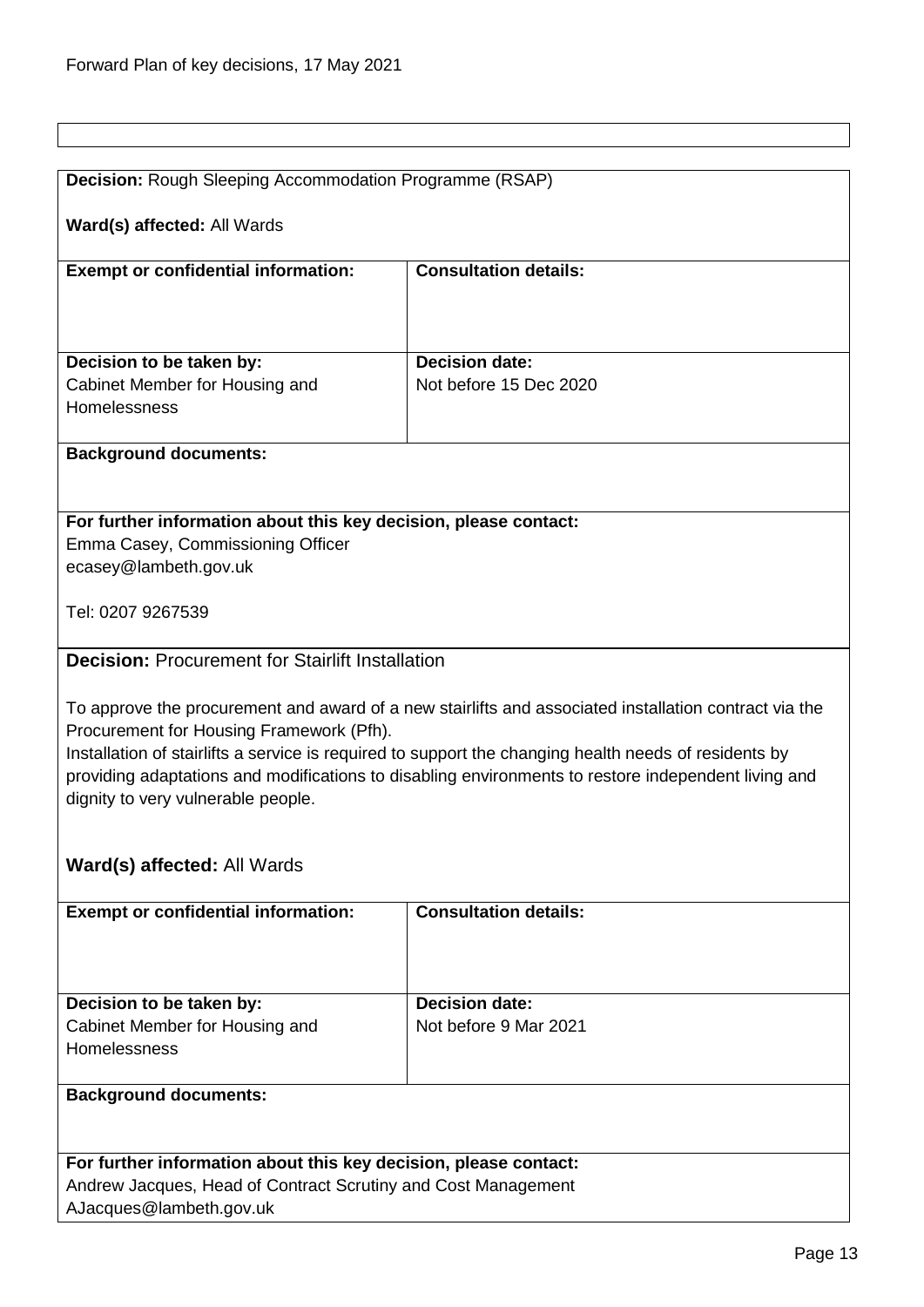#### <span id="page-13-0"></span>**Decision:** Vulnerable Adults' Pathway

The decision to extend the current contracts will enable the Council to continue to provide supported housing to vulnerable rough sleepers and single homeless people in Lambeth.

#### **Ward(s) affected:** All Wards

| <b>Exempt or confidential information:</b> | <b>Consultation details:</b> |
|--------------------------------------------|------------------------------|
| Decision to be taken by:                   | <b>Decision date:</b>        |
| Cabinet Member for Housing and             | Not before 9 Mar 2021        |
| <b>Homelessness</b>                        |                              |
|                                            |                              |

#### **Background documents:**

**For further information about this key decision, please contact:** Laura Stoker, Commissioning Officer lstoker@lambeth.gov.uk

<span id="page-13-1"></span>**Decision:** National Net Zero Retrofit Accelerator (NNZRA)

The council was invited to bid and was successful in November 2020 for funding to decarbonise 40 homes as part of stage two National Net Zero Retrofit Accelerator (NNZRA). The funding was agreed with the Greater London Authority (GLA) and monitored by Business, Energy and Industrial Strategy (BEIS). NNZRA is a major step towards goal of delivering self-financing, performance guaranteed, net zero retrofit at scale across the UK and to reach our net zero target by 2030.

| <b>Exempt or confidential information:</b> | <b>Consultation details:</b> |
|--------------------------------------------|------------------------------|
| Decision to be taken by:                   | <b>Decision date:</b>        |
| Cabinet Member for Housing and             | Not before 13 Apr 2021       |
| <b>Homelessness</b>                        |                              |
|                                            |                              |
| <b>Background documents:</b>               |                              |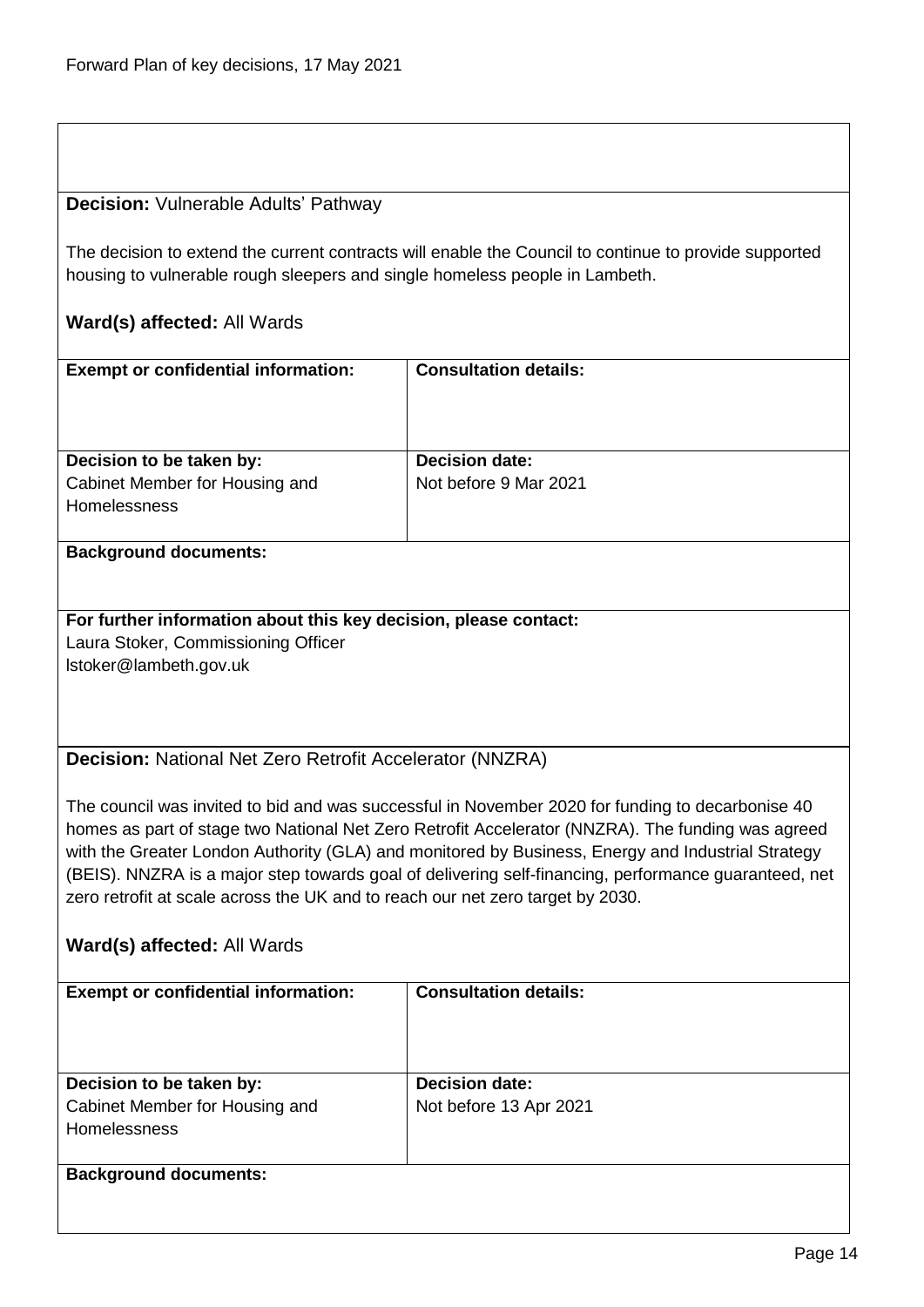**For further information about this key decision, please contact:** Michael Axtell, Water Quality Officer maxtell@lambethliving.org.uk Housing Property Services, 10 Somerleyton Road,, LONDON, SW9 8ND Tel: 020 7926 2084

<span id="page-14-0"></span>**Decision:** Leigham Court Road – Amesbury and Barcombe Avenue

To award to Engie Regeneration the contract for works consisting of external refurbishment and maintenance items, including roof repairs/ replacement, chimney and parapet repairs, window and main entrance door repairs, fabric repairs including brickwork, concrete, stonework, and external decorations. in the sum of is £2,368,740, for 2021/22

<span id="page-14-1"></span>

| <b>Exempt or confidential information:</b>                                                   | <b>Consultation details:</b>                                                                         |  |
|----------------------------------------------------------------------------------------------|------------------------------------------------------------------------------------------------------|--|
|                                                                                              |                                                                                                      |  |
|                                                                                              |                                                                                                      |  |
|                                                                                              |                                                                                                      |  |
| Decision to be taken by:                                                                     | <b>Decision date:</b>                                                                                |  |
| Cabinet Member for Housing and                                                               | Not before 5 May 2021                                                                                |  |
| Homelessness                                                                                 |                                                                                                      |  |
|                                                                                              |                                                                                                      |  |
|                                                                                              |                                                                                                      |  |
| <b>Background documents:</b>                                                                 |                                                                                                      |  |
|                                                                                              |                                                                                                      |  |
|                                                                                              |                                                                                                      |  |
| For further information about this key decision, please contact:                             |                                                                                                      |  |
| Paul Ingram, Capital Works Manager                                                           |                                                                                                      |  |
| PIngram1@lambeth.gov.uk                                                                      |                                                                                                      |  |
|                                                                                              |                                                                                                      |  |
|                                                                                              |                                                                                                      |  |
|                                                                                              |                                                                                                      |  |
|                                                                                              | Decision: Advertising and Sponsorship Procurement for 'Out of Home' Advertising in                   |  |
| Lambeth                                                                                      |                                                                                                      |  |
|                                                                                              |                                                                                                      |  |
|                                                                                              |                                                                                                      |  |
|                                                                                              | This decision relates to the procurement of providers for the advertising and sponsorship concession |  |
| on all Lambeth controlled highways and other Lambeth owned assets used by Resident Services. |                                                                                                      |  |
|                                                                                              |                                                                                                      |  |
| Ward(s) affected: All Wards                                                                  |                                                                                                      |  |
|                                                                                              |                                                                                                      |  |
| <b>Exempt or confidential information:</b>                                                   | <b>Consultation details:</b>                                                                         |  |
|                                                                                              |                                                                                                      |  |
|                                                                                              |                                                                                                      |  |
|                                                                                              |                                                                                                      |  |
| Decision to be taken by:                                                                     | <b>Decision date:</b>                                                                                |  |
| Deputy Leader of the Council (Sustainable                                                    | Not before 23 Dec 2020                                                                               |  |
| Transport, Environment and Clean Air)                                                        |                                                                                                      |  |
|                                                                                              |                                                                                                      |  |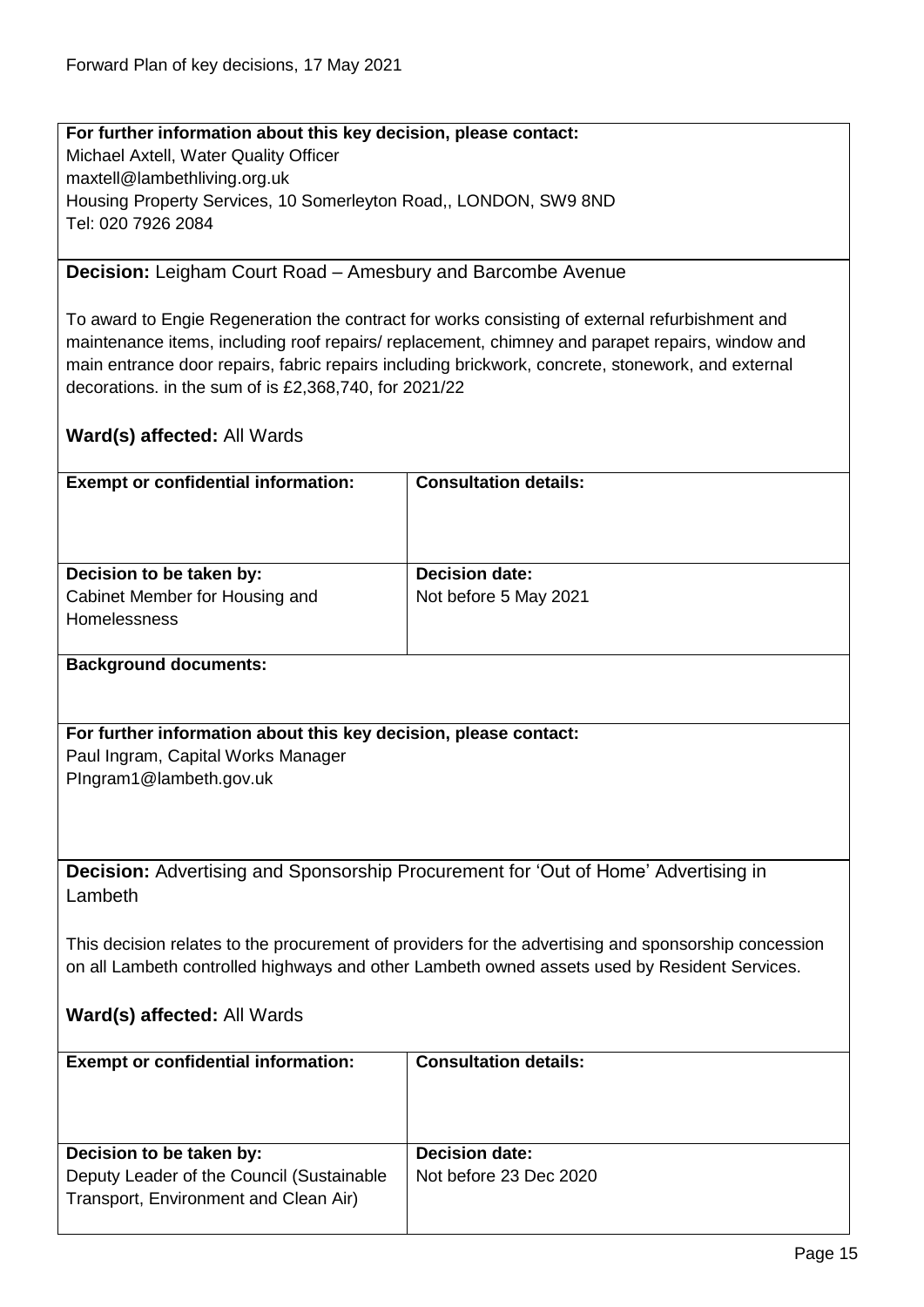**For further information about this key decision, please contact:** Gillian Smith, Commercial Development Manager gsmith1@lambeth.gov.uk

<span id="page-15-0"></span>**Decision:** Cycle Storage on Housing Estates

1. To approve the spending of £500,000 Capital Investment Programme approved by Cabinet on 20 July 2020 over five years to fund the provision of cycle storage capacity on housing land.

2. To approve the proposed cycle hangar design (Appendix A) for future installation of hangars and roll back the existing Cyclehoop breadbin type installations on housing estates.

3. To approve the proposed AskPorter system development and associated costs to enable the necessary administrative improvements required to provide a cost-effective service.

4. To approve the procurement of a supplier to deliver installations as per the prescribed design specifications.

#### **Ward(s) affected:** All Wards

| <b>Exempt or confidential information:</b> | <b>Consultation details:</b> |
|--------------------------------------------|------------------------------|
| Decision to be taken by:                   | <b>Decision date:</b>        |
| Deputy Leader of the Council (Sustainable  | Not before 2 Feb 2021        |
| Transport, Environment and Clean Air)      |                              |

#### **Background documents:**

**For further information about this key decision, please contact:** Valdrin Rexha, Head of Income Maximisation vrexha@lambeth.gov.uk

<span id="page-15-1"></span>**Decision:** Award of a contract for Electric Vehicle Ultra Rapid Charge Points

Approval to award a contract for installation of Electric Vehicle Rapid Charge Points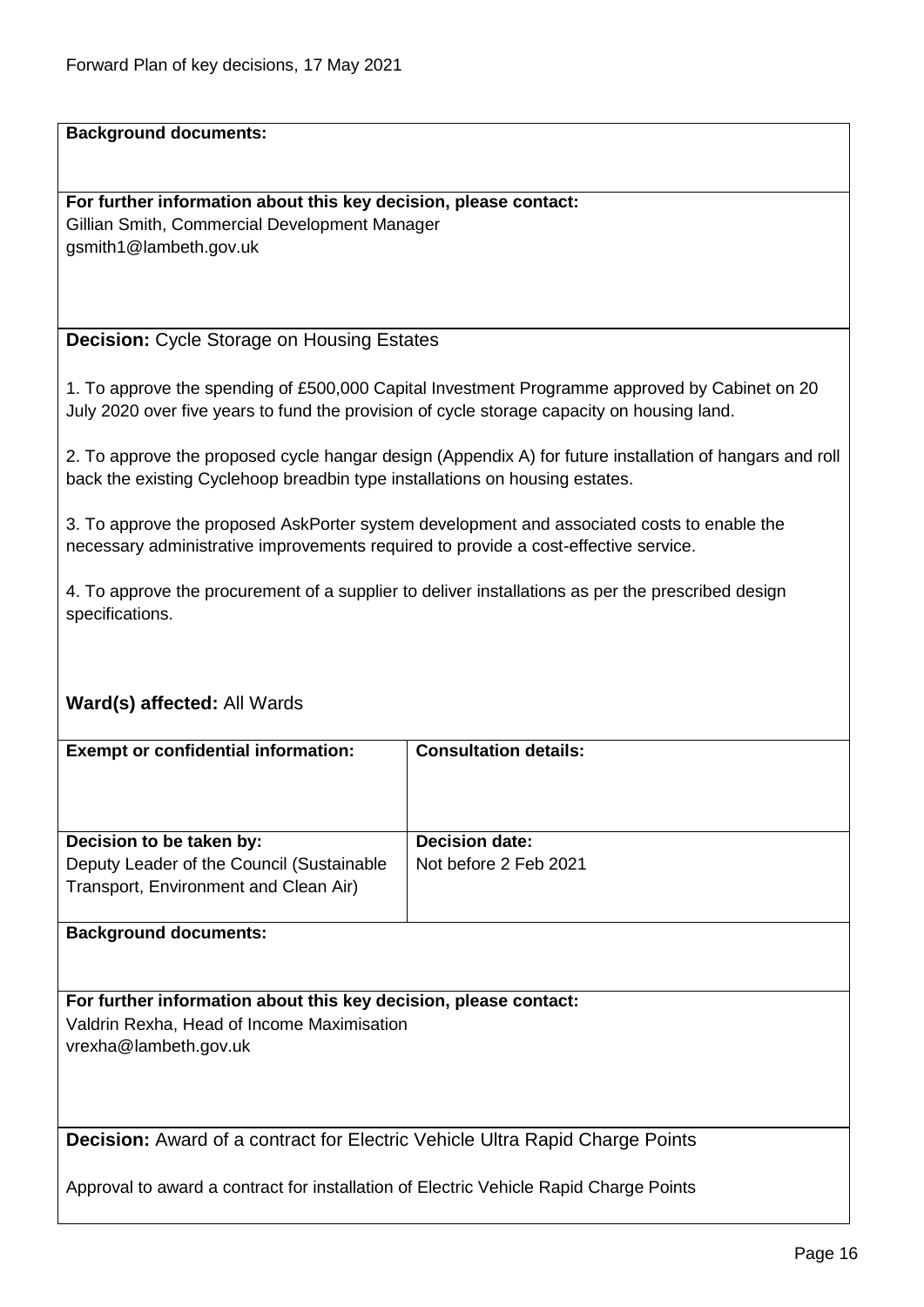To award a contract for 14 ultra-rapid charge points as part of the development of an effective electric charge point network and meet Council commitments set out in the transportation strategy and climate change agenda

#### **Ward(s) affected:** All Wards

| <b>Exempt or confidential information:</b><br>Part exempt<br>Information relating to the financial or<br>business affairs of any particular person<br>(including the authority holding that)<br>information) | <b>Consultation details:</b> |
|--------------------------------------------------------------------------------------------------------------------------------------------------------------------------------------------------------------|------------------------------|
| Decision to be taken by:                                                                                                                                                                                     | <b>Decision date:</b>        |
| Deputy Leader of the Council (Sustainable                                                                                                                                                                    | Not before 9 Feb 2021        |
| Transport, Environment and Clean Air)                                                                                                                                                                        |                              |

#### **Background documents:**

**For further information about this key decision, please contact:** Dan Thomas, Programme Manager (Parks & Special Projects) dthomas4@lambeth.gov.uk

<span id="page-16-0"></span>**Decision:** Capital Studio, Infrastructure and Capital Delivery Salaries CIL

The Capital Studio is the delivery arm of the Resident Services area, covering design and construction of public realm and built environment projects. The service delivers large programmes such as the Highways Investment Programme and major public realm and green space schemes, such as in parks and cemeteries. The service is primarily funded through third party grants, such as through Transport for London, and from within allocated project budgets.

The report seeks an allocation of £1,076m from the Lambeth Community Infrastructure Levy (CIL) receipts to fund costs associated with staff costs for the Resident Services Capital Programme delivered via the Capital Studio (Infrastructure and Capital Delivery).

This report seeks funding to cover establishment salaries which can't be covered by project budgets. The identified source of funding for this infrastructure is CIL, with other sources of external and internal funding already having been secured to fund Capital Studio staff.

| <b>Exempt or confidential information:</b> | <b>Consultation details:</b> |  |
|--------------------------------------------|------------------------------|--|
|                                            |                              |  |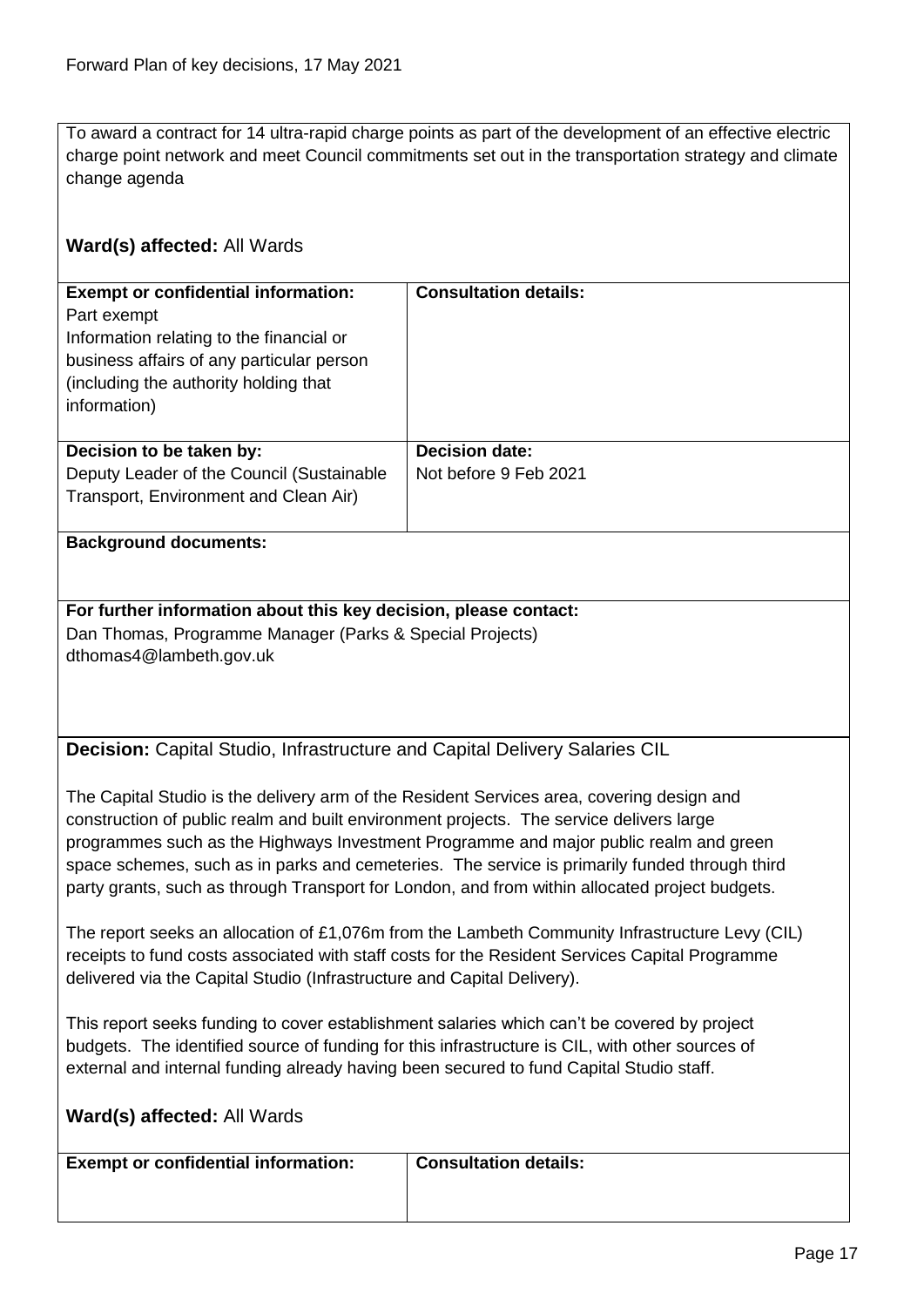<span id="page-17-1"></span><span id="page-17-0"></span>

| Decision to be taken by:                                           | <b>Decision date:</b>                                                                                 |  |
|--------------------------------------------------------------------|-------------------------------------------------------------------------------------------------------|--|
| Deputy Leader of the Council (Sustainable                          | Not before 6 Apr 2021                                                                                 |  |
| Transport, Environment and Clean Air)                              |                                                                                                       |  |
|                                                                    | Not before 6 Apr 2021                                                                                 |  |
|                                                                    |                                                                                                       |  |
|                                                                    |                                                                                                       |  |
| <b>Background documents:</b>                                       |                                                                                                       |  |
|                                                                    |                                                                                                       |  |
|                                                                    |                                                                                                       |  |
| For further information about this key decision, please contact:   |                                                                                                       |  |
| Dan Thomas, Programme Manager (Parks & Special Projects)           |                                                                                                       |  |
| dthomas4@lambeth.gov.uk                                            |                                                                                                       |  |
|                                                                    |                                                                                                       |  |
|                                                                    |                                                                                                       |  |
|                                                                    |                                                                                                       |  |
|                                                                    |                                                                                                       |  |
|                                                                    | <b>Decision: Procurement for Highways Professional Services - Traffic Order Making</b>                |  |
|                                                                    |                                                                                                       |  |
|                                                                    | The purpose of this procurement is to provide the necessary information to award a contract for the   |  |
|                                                                    | provision of Highways Professional Services for public realm schemes within Lambeth. The works will   |  |
|                                                                    | primarily be focused on the administration and work to develop the full range of traffic orders. The  |  |
|                                                                    | schemes that this work supports includes Controlled Parking Zones, Major and minor Traffic schemes    |  |
|                                                                    | as well as schemes supporting Transport for London (TfL) Streetscapes initiatives such as Low Traffic |  |
| Neighbourhoods.                                                    |                                                                                                       |  |
|                                                                    |                                                                                                       |  |
|                                                                    |                                                                                                       |  |
| Ward(s) affected: All Wards                                        |                                                                                                       |  |
|                                                                    |                                                                                                       |  |
| <b>Exempt or confidential information:</b>                         | <b>Consultation details:</b>                                                                          |  |
| Part exempt                                                        |                                                                                                       |  |
| Information relating to the financial or                           |                                                                                                       |  |
| business affairs of any particular person                          |                                                                                                       |  |
| (including the authority holding that                              |                                                                                                       |  |
| information)                                                       |                                                                                                       |  |
|                                                                    |                                                                                                       |  |
| Decision to be taken by:                                           | <b>Decision date:</b>                                                                                 |  |
| Deputy Leader of the Council (Sustainable                          | Not before 20 Apr 2021                                                                                |  |
| Transport, Environment and Clean Air)                              |                                                                                                       |  |
|                                                                    |                                                                                                       |  |
| <b>Background documents:</b>                                       |                                                                                                       |  |
|                                                                    |                                                                                                       |  |
|                                                                    |                                                                                                       |  |
|                                                                    |                                                                                                       |  |
| For further information about this key decision, please contact:   |                                                                                                       |  |
| Shannon Consses, Head of Service Development and Street Management |                                                                                                       |  |
| sconsses@lambeth.gov.uk                                            |                                                                                                       |  |
|                                                                    |                                                                                                       |  |
|                                                                    |                                                                                                       |  |
|                                                                    |                                                                                                       |  |
| <b>Decision: Fleet Maintenance Contract Procurement</b>            |                                                                                                       |  |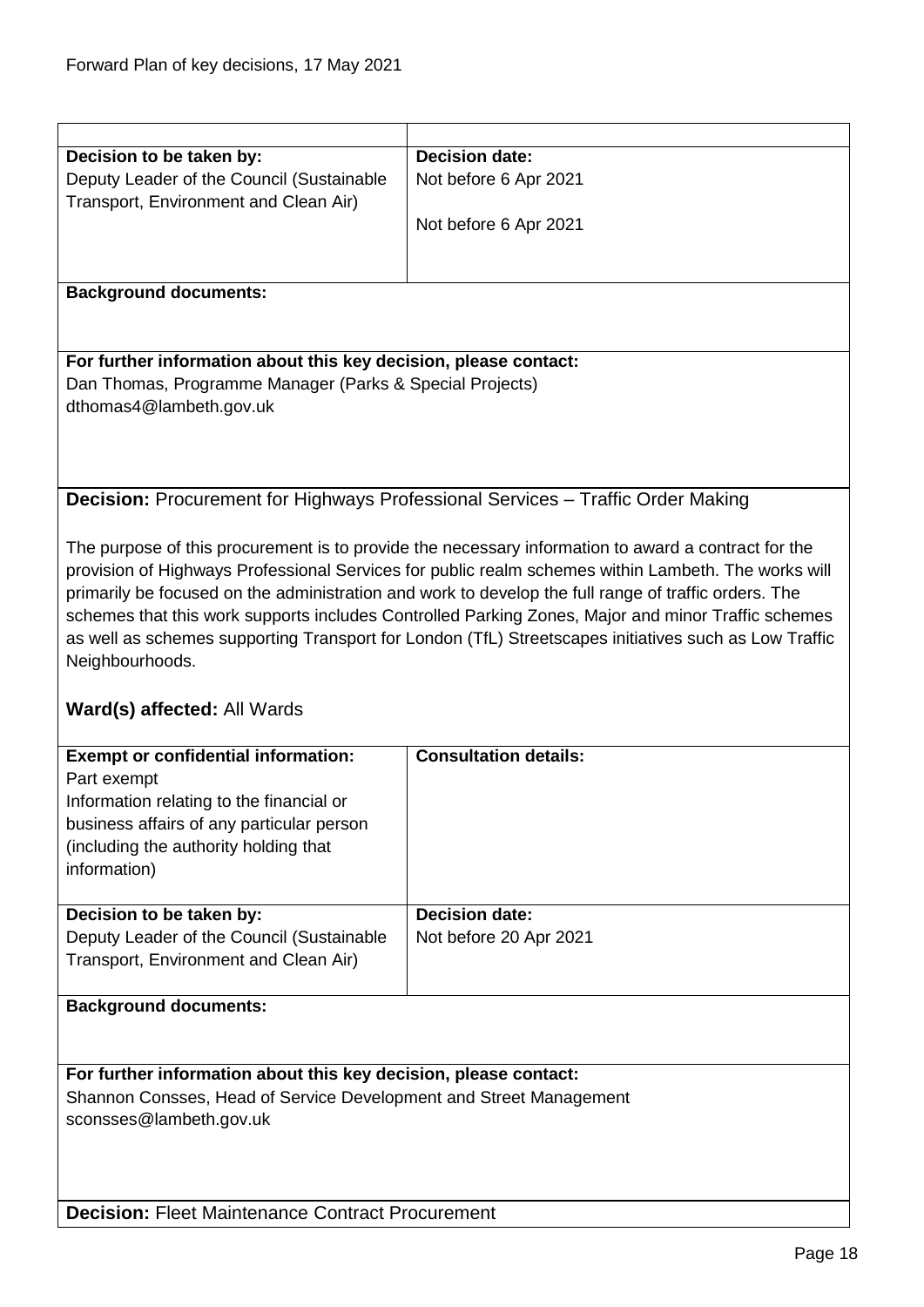Approval of contract award following competitive tender.

#### **Ward(s) affected:** All Wards

| <b>Exempt or confidential information:</b>                                         | <b>Consultation details:</b> |
|------------------------------------------------------------------------------------|------------------------------|
| Decision to be taken by:                                                           | <b>Decision date:</b>        |
| Deputy Leader of the Council (Sustainable<br>Transport, Environment and Clean Air) | Not before 18 May 2021       |
|                                                                                    |                              |

#### **Background documents:**

#### **For further information about this key decision, please contact:** Jonathan Pook, Parking and Enforcement Operations Manager JPook@lambeth.gov.uk

<span id="page-18-0"></span>**Decision:** Fleet Acquisition for new Recycling, Waste Collection and Street Cleaning Services **Contract** 

This report seeks approval to draw down allocated capital funds to procure the vehicles required to deliver services in accordance with the new contractor's proposed solution.

#### **Ward(s) affected:** All Wards

| <b>Exempt or confidential information:</b>                                                                     | <b>Consultation details:</b>                    |
|----------------------------------------------------------------------------------------------------------------|-------------------------------------------------|
| Decision to be taken by:<br>Deputy Leader of the Council (Sustainable<br>Transport, Environment and Clean Air) | <b>Decision date:</b><br>Not before 29 May 2021 |
| The electronic of the contractor of a                                                                          |                                                 |

#### **Background documents:**

**For further information about this key decision, please contact:** Cormac Stokes, Head of Environmental Services cstokes@lambeth.gov.uk

**Decision:** Retrofitting Lambeth Schools and Corporate Buildings under the Public Sector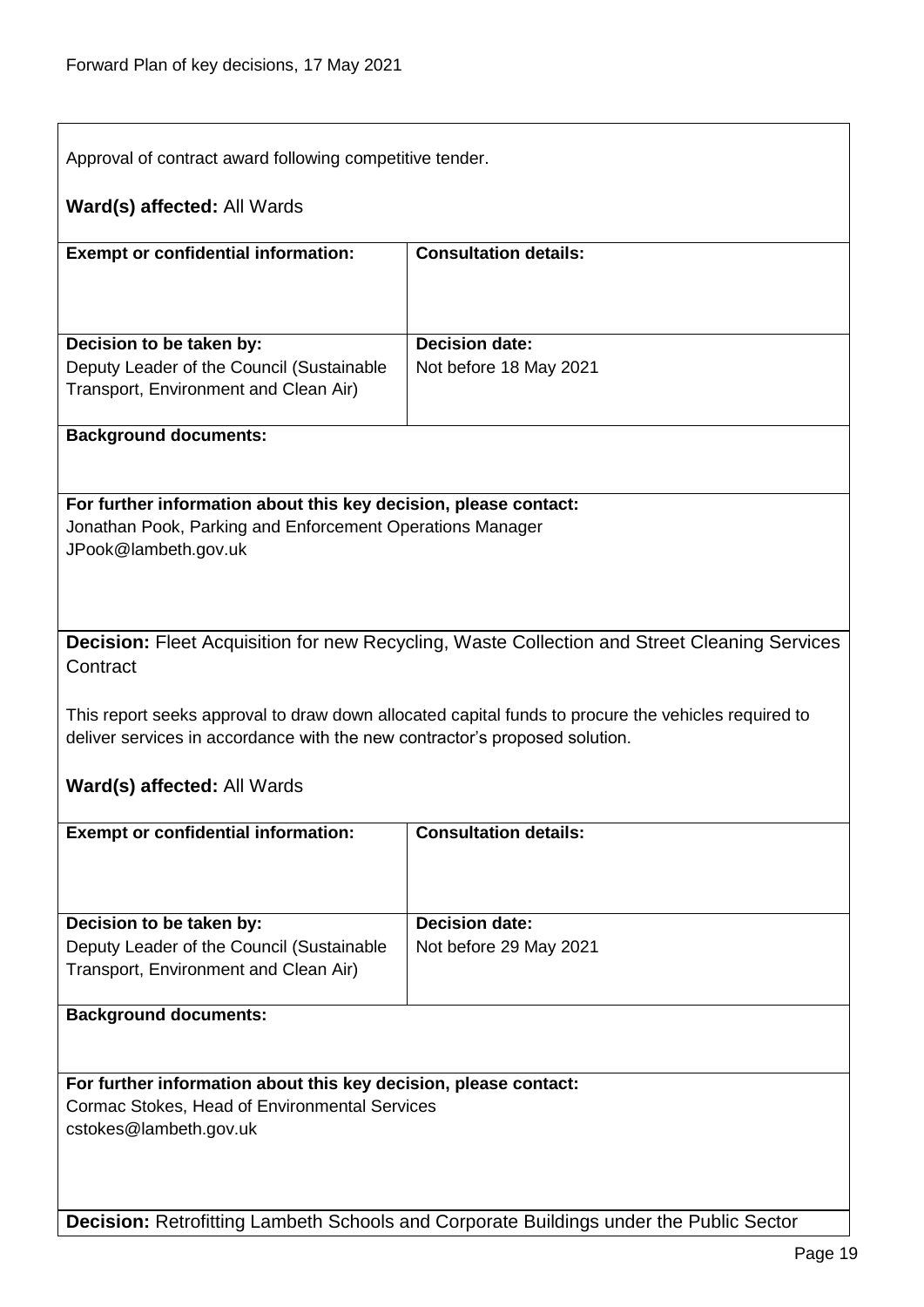<span id="page-19-1"></span><span id="page-19-0"></span>

| <b>Decarbonisation Scheme</b>                                                |                                                                                                   |
|------------------------------------------------------------------------------|---------------------------------------------------------------------------------------------------|
|                                                                              |                                                                                                   |
|                                                                              | To appoint providers through the GLA's RE: FIT framework to deliver retrofitting works on Lambeth |
|                                                                              | schools, to a value of approximately £2.5 million, and other corporate buildings, to a value of   |
|                                                                              | approximately £1.05 million, funded through Public Sector Decarbonisation Scheme grant            |
|                                                                              |                                                                                                   |
| Ward(s) affected: All Wards                                                  |                                                                                                   |
| <b>Exempt or confidential information:</b>                                   | <b>Consultation details:</b>                                                                      |
|                                                                              |                                                                                                   |
| Decision to be taken by:                                                     | <b>Decision date:</b>                                                                             |
| Deputy Leader of the Council (Sustainable                                    | Not before 8 Jun 2021                                                                             |
| Transport, Environment and Clean Air)                                        |                                                                                                   |
|                                                                              |                                                                                                   |
| <b>Background documents:</b>                                                 |                                                                                                   |
|                                                                              |                                                                                                   |
| For further information about this key decision, please contact:             |                                                                                                   |
| Paul Keenlyside, Climate Change and Sustainability Technical Lead            |                                                                                                   |
| pkeenlyside@lambeth.gov.uk                                                   |                                                                                                   |
|                                                                              |                                                                                                   |
|                                                                              |                                                                                                   |
|                                                                              |                                                                                                   |
| <b>Decision: Upper Norwood Joint Library</b>                                 |                                                                                                   |
|                                                                              |                                                                                                   |
| To grant a 25 year lease to Upper Norwood Library Trust at a peppercorn rent |                                                                                                   |
|                                                                              |                                                                                                   |
| Ward(s) affected: Gipsy Hill                                                 |                                                                                                   |
|                                                                              | <b>Consultation details:</b>                                                                      |
| <b>Exempt or confidential information:</b>                                   |                                                                                                   |
|                                                                              |                                                                                                   |
|                                                                              |                                                                                                   |
| Decision to be taken by:                                                     | <b>Decision date:</b>                                                                             |
| Cabinet Member for Finance and                                               | Not before 17 Jul 2017                                                                            |
| Performance                                                                  |                                                                                                   |
|                                                                              |                                                                                                   |
| <b>Background documents:</b>                                                 |                                                                                                   |
|                                                                              |                                                                                                   |
|                                                                              |                                                                                                   |
| For further information about this key decision, please contact:             |                                                                                                   |
| Yvonne Hardy, Assistant Head - Directorates, Valuation and Strategic Assets  |                                                                                                   |
| yhardy@lambeth.gov.uk                                                        |                                                                                                   |
| Tel: 0207 926 2984                                                           |                                                                                                   |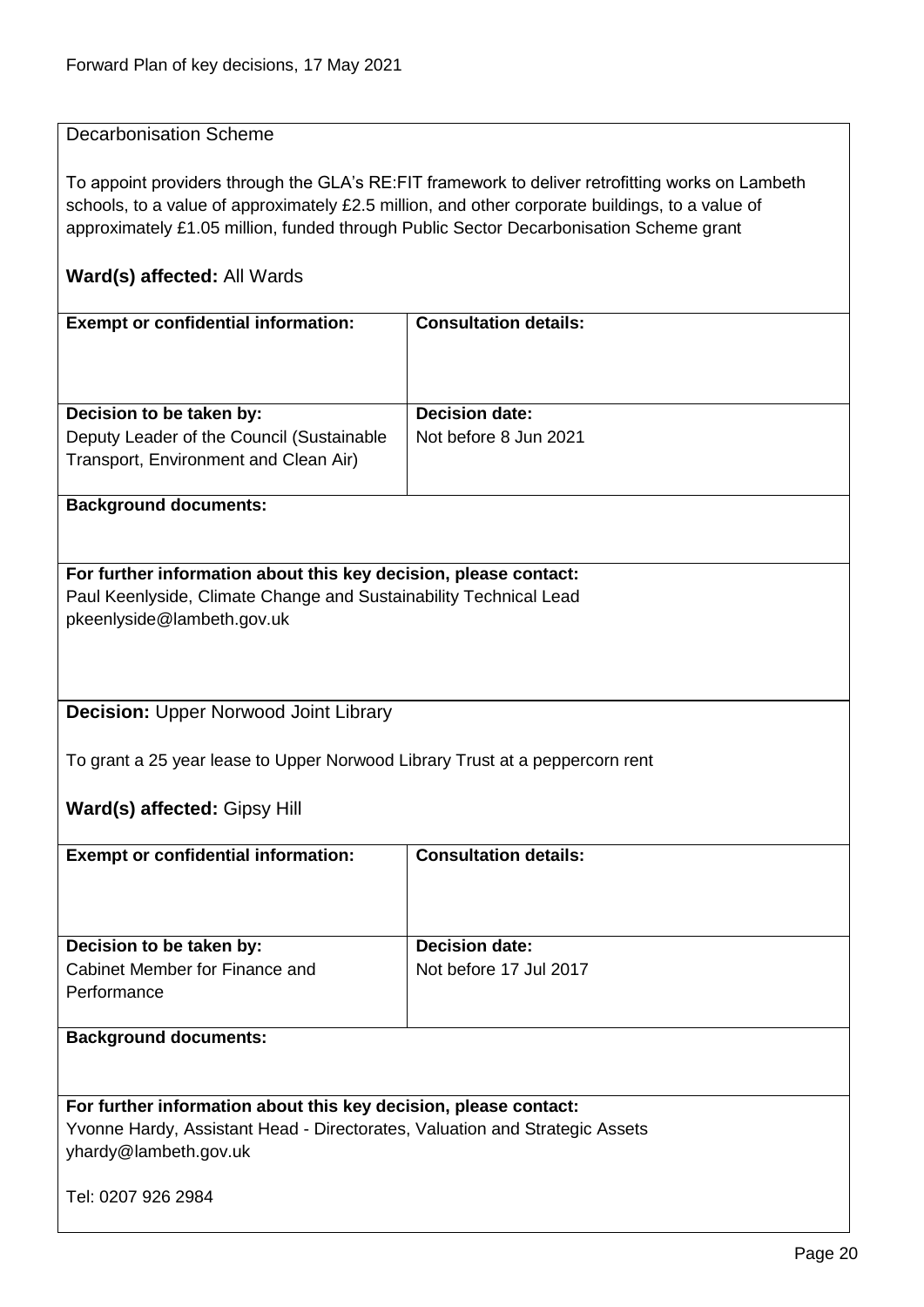#### <span id="page-20-0"></span>**Decision:** London Counter Fraud Hub

To procure the services of the London Counter Fraud Hub which allows the sharing of data across London in order to find fraud.

#### **Ward(s) affected:** All Wards

| <b>Exempt or confidential information:</b>                                | <b>Consultation details:</b>                   |
|---------------------------------------------------------------------------|------------------------------------------------|
| Decision to be taken by:<br>Cabinet Member for Finance and<br>Performance | <b>Decision date:</b><br>Not before 2 Jul 2019 |
| <b>Background documents:</b>                                              |                                                |

# **For further information about this key decision, please contact:** Michael O'Reilly

moreilly2@lambeth.gov.uk

<span id="page-20-1"></span>**Decision:** Facilities Management Procurement

**Ward(s) affected:** All Wards

| <b>Exempt or confidential information:</b> | <b>Consultation details:</b> |
|--------------------------------------------|------------------------------|
| Decision to be taken by:                   | <b>Decision date:</b>        |
| Cabinet Member for Finance and             | 12 May 2021                  |
| Performance                                |                              |
|                                            |                              |
| <b>Background documents:</b>               |                              |

<span id="page-20-2"></span>**For further information about this key decision, please contact:** Patricia Anamoah, AD FM, Property and Projects PAnamoah@lambeth.gov.uk 1st Floor, Olive Morris House, 18 Brixton Hill, London, SW2 1RL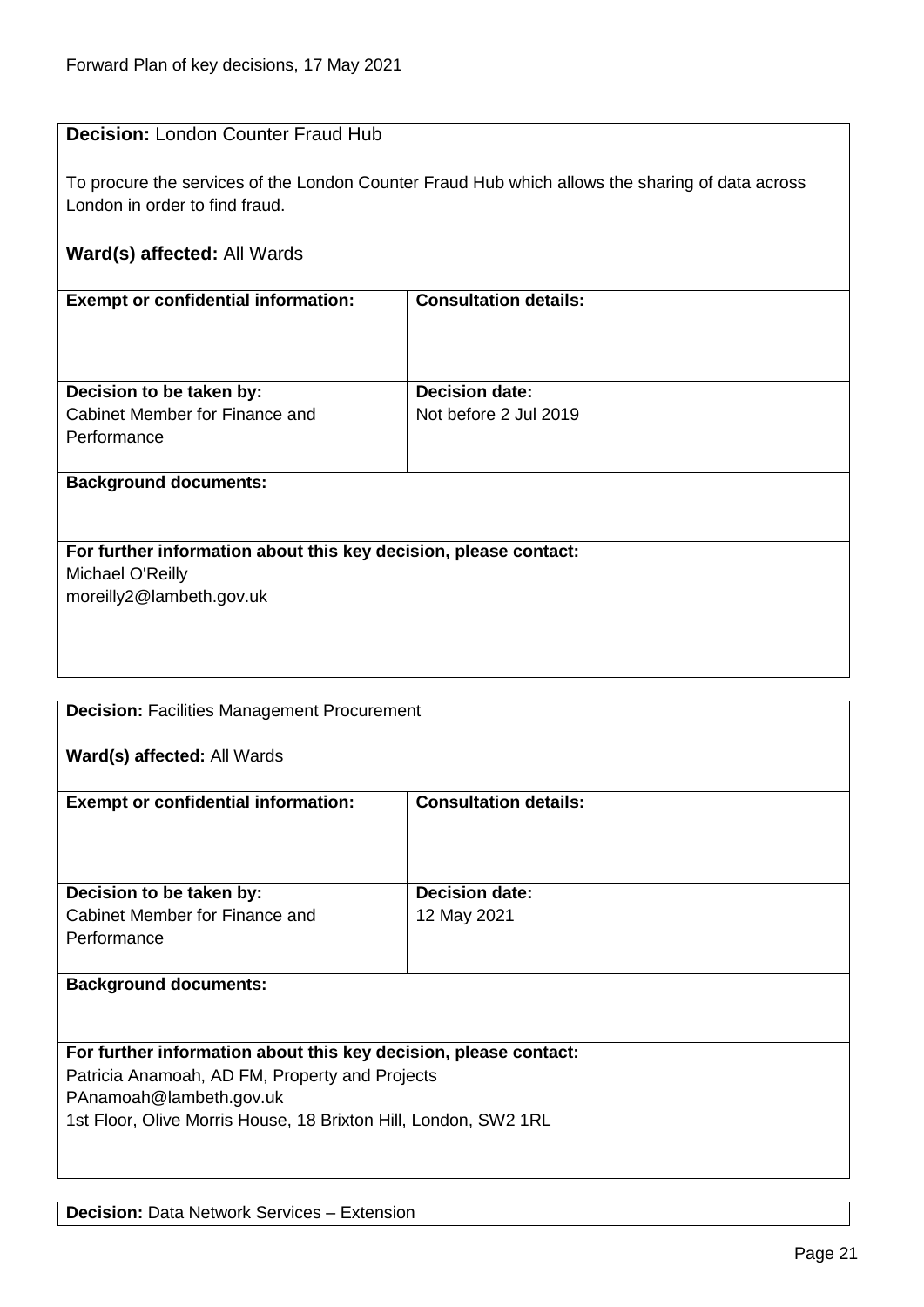<span id="page-21-0"></span>

| Ward(s) affected: All Wards                                                                            |                                                                                                    |
|--------------------------------------------------------------------------------------------------------|----------------------------------------------------------------------------------------------------|
| <b>Exempt or confidential information:</b>                                                             | <b>Consultation details:</b>                                                                       |
| Part exempt                                                                                            |                                                                                                    |
| Information relating to the financial or<br>business affairs of any particular person                  |                                                                                                    |
| (including the authority holding that                                                                  |                                                                                                    |
| information)                                                                                           |                                                                                                    |
| Decision to be taken by:                                                                               | <b>Decision date:</b>                                                                              |
| Cabinet Member for Finance and<br>Performance                                                          | Not before 25 Nov 2020                                                                             |
| <b>Background documents:</b>                                                                           |                                                                                                    |
|                                                                                                        |                                                                                                    |
| For further information about this key decision, please contact:                                       |                                                                                                    |
| Clive Redington, ICT Manager Contract Management, Business Transformation<br>credington@lambeth.gov.uk |                                                                                                    |
| Olive Morris House (2nd Floor)                                                                         |                                                                                                    |
| Tel: 020 7926 4021                                                                                     |                                                                                                    |
|                                                                                                        |                                                                                                    |
| <b>Decision: PSR - External Works and replacement of Town Hall roof</b>                                |                                                                                                    |
|                                                                                                        | To approve the request to use the LHC Flat Roofing Framework (FR2) route of procurement to appoint |
| a contractor to carry out the works to renew the Lambeth town hall roof.                               |                                                                                                    |
|                                                                                                        |                                                                                                    |
| <b>Ward(s) affected: Brixton Hill</b>                                                                  |                                                                                                    |
| <b>Exempt or confidential information:</b>                                                             | <b>Consultation details:</b>                                                                       |
|                                                                                                        |                                                                                                    |
|                                                                                                        |                                                                                                    |
|                                                                                                        |                                                                                                    |
| Decision to be taken by:                                                                               | <b>Decision date:</b>                                                                              |
| Cabinet Member for Finance and<br>Performance                                                          | Not before 2 Mar 2021                                                                              |
|                                                                                                        |                                                                                                    |
| <b>Background documents:</b>                                                                           |                                                                                                    |
| PSR - External Works and replacement of Town Hall roof                                                 |                                                                                                    |
| For further information about this key decision, please contact:                                       |                                                                                                    |
| Andre Gordon, Senior Project Manager                                                                   |                                                                                                    |
| agordon2@lambeth.gov.uk                                                                                |                                                                                                    |
|                                                                                                        |                                                                                                    |
|                                                                                                        |                                                                                                    |
|                                                                                                        |                                                                                                    |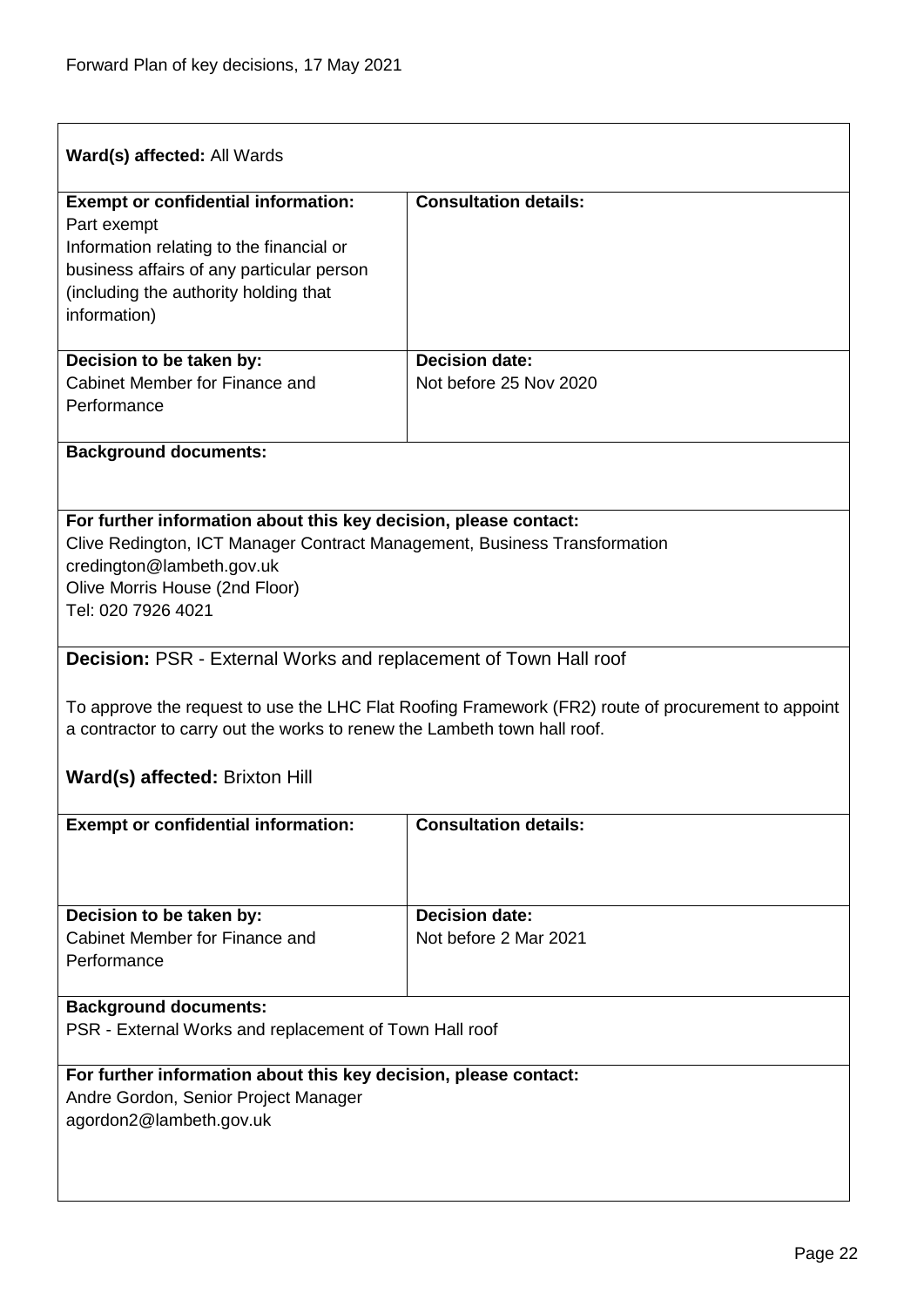<span id="page-22-1"></span><span id="page-22-0"></span>

| <b>Decision: Digital Customer Platform Contract</b>                                                 |                                                                                                 |  |
|-----------------------------------------------------------------------------------------------------|-------------------------------------------------------------------------------------------------|--|
|                                                                                                     |                                                                                                 |  |
| Ward(s) affected: All Wards                                                                         |                                                                                                 |  |
| <b>Exempt or confidential information:</b>                                                          | <b>Consultation details:</b>                                                                    |  |
| Part exempt                                                                                         |                                                                                                 |  |
| Information relating to the financial or                                                            |                                                                                                 |  |
| business affairs of any particular person                                                           |                                                                                                 |  |
| (including the authority holding that<br>information)                                               |                                                                                                 |  |
|                                                                                                     |                                                                                                 |  |
| Decision to be taken by:                                                                            | <b>Decision date:</b>                                                                           |  |
| Cabinet Member for Finance and                                                                      | 11 May 2021                                                                                     |  |
| Performance                                                                                         |                                                                                                 |  |
| <b>Background documents:</b>                                                                        |                                                                                                 |  |
|                                                                                                     |                                                                                                 |  |
| For further information about this key decision, please contact:                                    |                                                                                                 |  |
| Karen Sullivan, Head of Customer Resolution and Improvement                                         |                                                                                                 |  |
| ksullivan1@lambeth.gov.uk                                                                           |                                                                                                 |  |
|                                                                                                     |                                                                                                 |  |
|                                                                                                     |                                                                                                 |  |
| <b>Decision: Mobile Voice and Data Services Procurement</b>                                         |                                                                                                 |  |
|                                                                                                     |                                                                                                 |  |
|                                                                                                     | Agreement to award contract for the replacement of the mobile voice and data services (SIMs and |  |
| smartphones) currently delivered as part of the telephony solution delivered under a hosted service |                                                                                                 |  |
| managed by Telefonica.                                                                              |                                                                                                 |  |
|                                                                                                     |                                                                                                 |  |
| Ward(s) affected: All Wards                                                                         |                                                                                                 |  |
| <b>Exempt or confidential information:</b>                                                          | <b>Consultation details:</b>                                                                    |  |
| Part exempt                                                                                         |                                                                                                 |  |
| Information relating to the financial or                                                            |                                                                                                 |  |
| business affairs of any particular person                                                           |                                                                                                 |  |
| (including the authority holding that<br>information)                                               |                                                                                                 |  |
|                                                                                                     |                                                                                                 |  |
| Decision to be taken by:                                                                            | <b>Decision date:</b>                                                                           |  |
| Cabinet Member for Finance and                                                                      | Not before 27 Apr 2021                                                                          |  |
| Performance                                                                                         |                                                                                                 |  |
| <b>Background documents:</b>                                                                        |                                                                                                 |  |
|                                                                                                     |                                                                                                 |  |
|                                                                                                     |                                                                                                 |  |
| For further information about this key decision, please contact:                                    |                                                                                                 |  |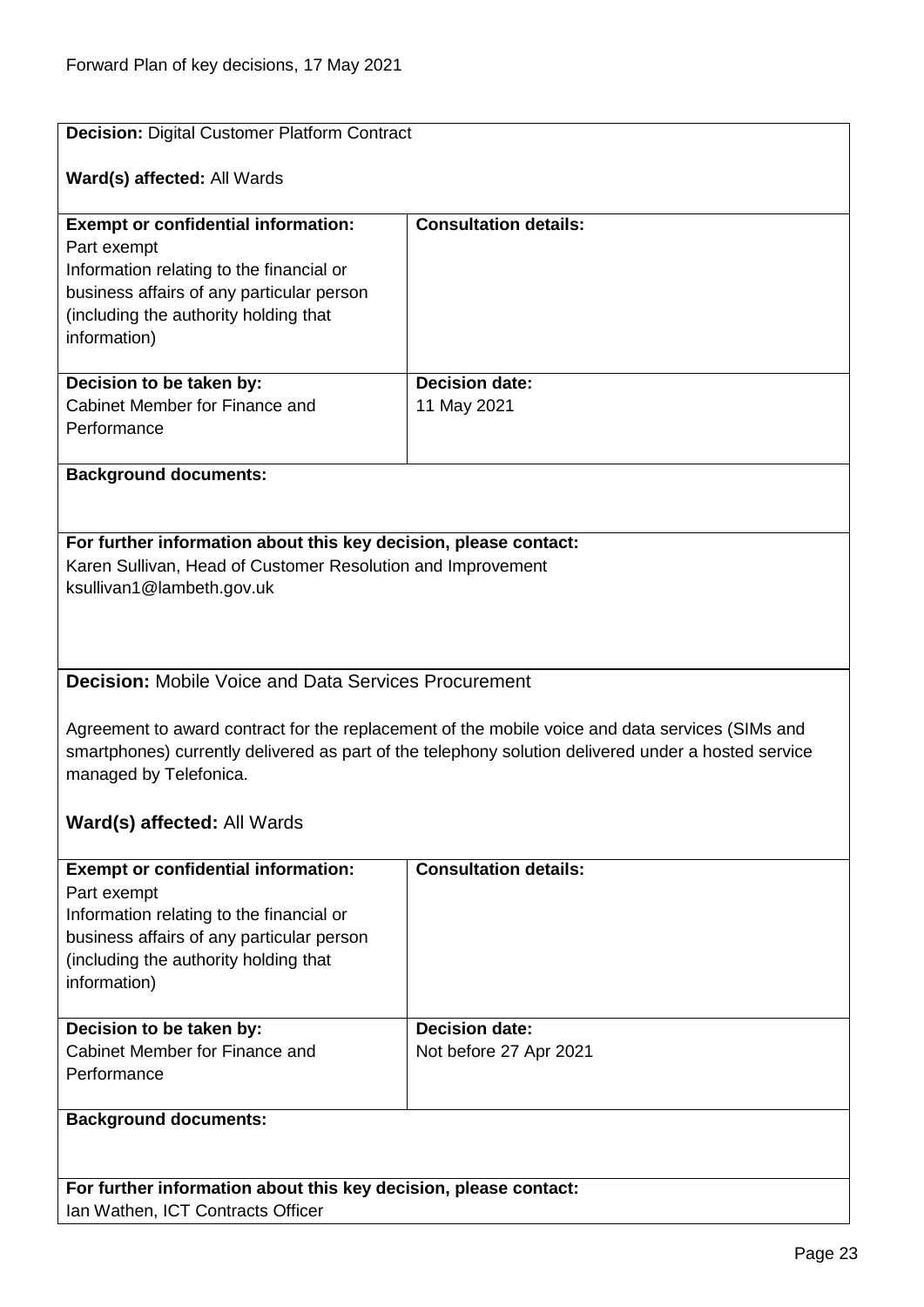IWathen1@lambeth.gov.uk

Tel: 07970 986 156

<span id="page-23-0"></span>**Decision:** Network and Telephony Services Procurement

Agreement to award contracts for the replacement of the existing services delivered under the networks contract with Virgin Media Business and the telephony solution delivered under a hosted service managed by Telefonica.

<span id="page-23-1"></span>

| <b>Exempt or confidential information:</b>                                                          | <b>Consultation details:</b> |  |
|-----------------------------------------------------------------------------------------------------|------------------------------|--|
| Part exempt                                                                                         |                              |  |
| Information relating to the financial or                                                            |                              |  |
| business affairs of any particular person                                                           |                              |  |
| (including the authority holding that                                                               |                              |  |
| information)                                                                                        |                              |  |
|                                                                                                     |                              |  |
| Decision to be taken by:                                                                            | <b>Decision date:</b>        |  |
| Cabinet Member for Finance and                                                                      | Not before 22 May 2021       |  |
| Performance                                                                                         |                              |  |
|                                                                                                     |                              |  |
| <b>Background documents:</b>                                                                        |                              |  |
|                                                                                                     |                              |  |
|                                                                                                     |                              |  |
| For further information about this key decision, please contact:                                    |                              |  |
| Paul Headington, ICT Procurement Coordination Lead                                                  |                              |  |
| pheadington@lambeth.gov.uk                                                                          |                              |  |
|                                                                                                     |                              |  |
|                                                                                                     |                              |  |
|                                                                                                     |                              |  |
| Decision: Extension and variation of Canon Digimail contract                                        |                              |  |
|                                                                                                     |                              |  |
| Action previously agreed approval to extend contract by two years as permitted and vary contract to |                              |  |
| allow implementation of agreed improvement plan.                                                    |                              |  |
|                                                                                                     |                              |  |
| Ward(s) affected: All Wards                                                                         |                              |  |
|                                                                                                     |                              |  |
| <b>Exempt or confidential information:</b>                                                          | <b>Consultation details:</b> |  |
|                                                                                                     |                              |  |
|                                                                                                     |                              |  |
|                                                                                                     |                              |  |
| Decision to be taken by:                                                                            | <b>Decision date:</b>        |  |
| Cabinet Member for Finance and                                                                      | Not before 29 May 2021       |  |
| Performance                                                                                         |                              |  |
|                                                                                                     |                              |  |
| <b>Background documents:</b>                                                                        |                              |  |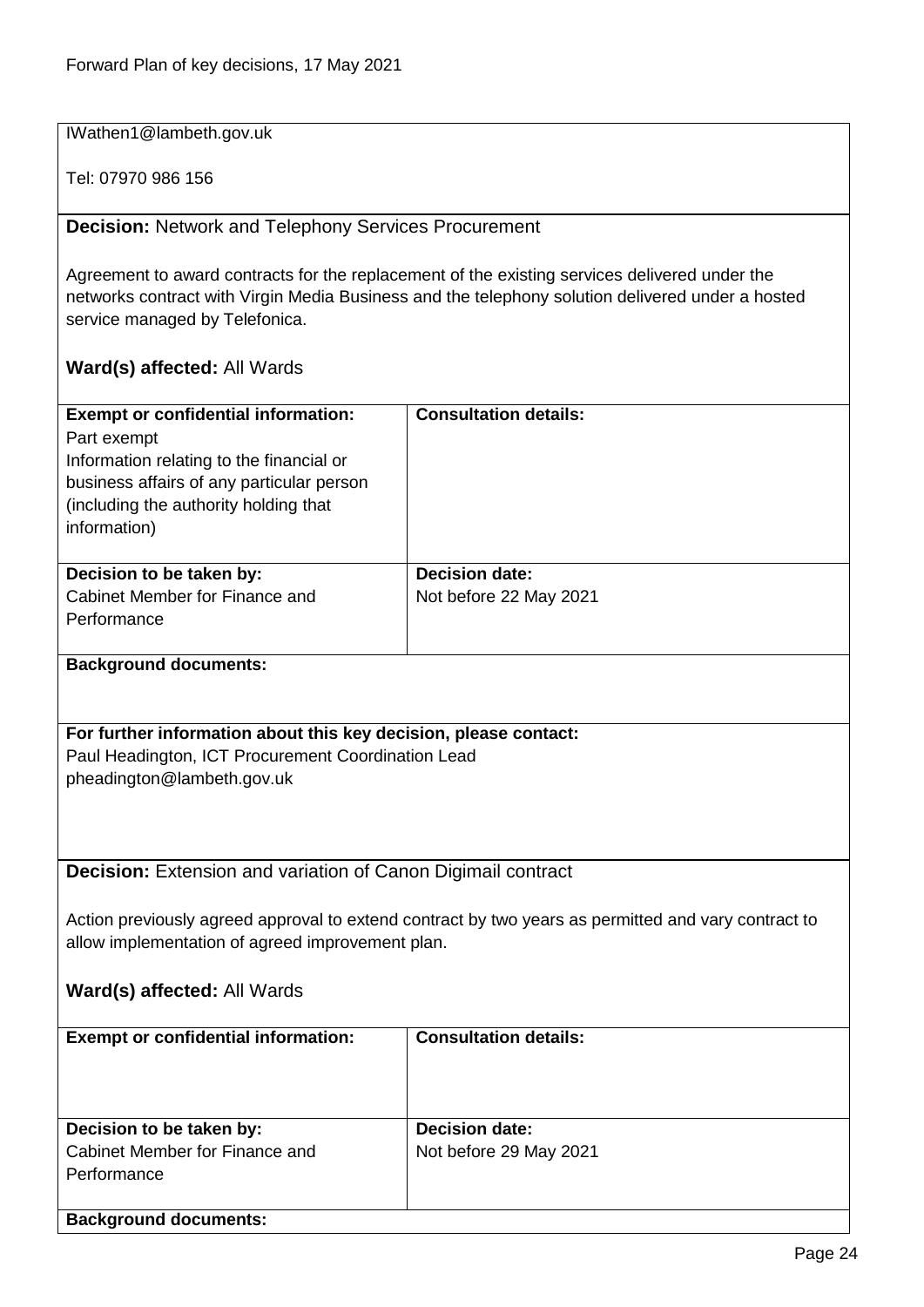#### **For further information about this key decision, please contact:** Matt Cooper, Matt Gunn, Programme Manager

mgunn@lambeth.gov.uk

#### <span id="page-24-0"></span>**Decision:** ITSM Replacement Plan

Award of the contract for the ITSM Replacement of an existing help desk software system that supports the recording and allocation of service calls to IT and other departments in Lambeth Council.

#### **Ward(s) affected:** All Wards

| <b>Exempt or confidential information:</b><br>Part exempt<br>Information relating to the financial or<br>business affairs of any particular person<br>(including the authority holding that)<br>information) | <b>Consultation details:</b>                   |
|--------------------------------------------------------------------------------------------------------------------------------------------------------------------------------------------------------------|------------------------------------------------|
| Decision to be taken by:<br>Cabinet Member for Finance and                                                                                                                                                   | <b>Decision date:</b><br>Not before 8 Jun 2021 |
| Performance                                                                                                                                                                                                  |                                                |

#### **Background documents:**

#### **For further information about this key decision, please contact:**

Paul Headington, ICT Procurement Coordination Lead pheadington@lambeth.gov.uk

<span id="page-24-1"></span>**Decision:** Capital Maintenance – Cuttle Construction Ltd Contract variation and extension

Variation and extension of the existing contract with Cuttle Construction Ltd to carry out further essential and urgent Capital Maintenance and Safety works to avoid potential closure of schools

| <b>Exempt or confidential information:</b> | <b>Consultation details:</b> |
|--------------------------------------------|------------------------------|
| Decision to be taken by:                   | <b>Decision date:</b>        |
| Cabinet Member for Children and Young      | Not before 31 Aug 2018       |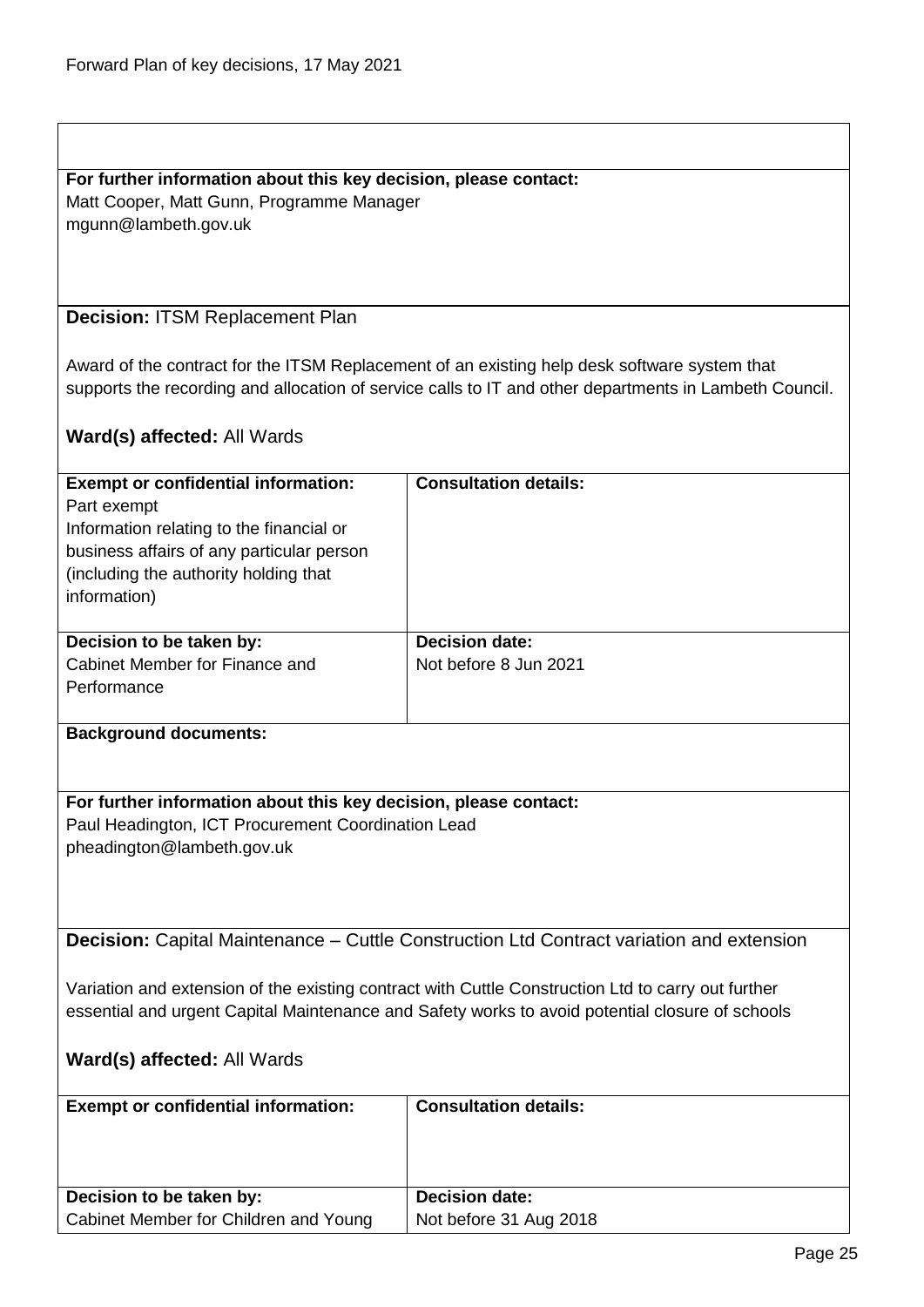<span id="page-25-1"></span><span id="page-25-0"></span>

| People                                                                                                                                                                                                                                                                                   |                              |  |
|------------------------------------------------------------------------------------------------------------------------------------------------------------------------------------------------------------------------------------------------------------------------------------------|------------------------------|--|
| <b>Background documents:</b>                                                                                                                                                                                                                                                             |                              |  |
|                                                                                                                                                                                                                                                                                          |                              |  |
| For further information about this key decision, please contact:                                                                                                                                                                                                                         |                              |  |
| Rachel Sharpe, Commissioning Director<br>RSharpe@lambeth.gov.uk                                                                                                                                                                                                                          |                              |  |
| <b>Lambeth Town Hall</b>                                                                                                                                                                                                                                                                 |                              |  |
| Tel: 020 7926 3463                                                                                                                                                                                                                                                                       |                              |  |
| <b>Decision:</b> New contract and commissioning arrangements for Youth Services                                                                                                                                                                                                          |                              |  |
|                                                                                                                                                                                                                                                                                          |                              |  |
| A decision is sought to change the current model for commissioning youth services in Lambeth as of<br>September 30th 2019 and implement the new commissioning arrangements and services in line with<br>Lambeth priorities and local direction.                                          |                              |  |
| Ward(s) affected:                                                                                                                                                                                                                                                                        |                              |  |
| <b>Exempt or confidential information:</b>                                                                                                                                                                                                                                               | <b>Consultation details:</b> |  |
|                                                                                                                                                                                                                                                                                          |                              |  |
|                                                                                                                                                                                                                                                                                          |                              |  |
| Decision to be taken by:                                                                                                                                                                                                                                                                 | <b>Decision date:</b>        |  |
| Cabinet Member for Children and Young<br>People                                                                                                                                                                                                                                          | Not before 2 Jul 2019        |  |
|                                                                                                                                                                                                                                                                                          |                              |  |
| <b>Background documents:</b>                                                                                                                                                                                                                                                             |                              |  |
|                                                                                                                                                                                                                                                                                          |                              |  |
| For further information about this key decision, please contact:                                                                                                                                                                                                                         |                              |  |
| Paul Davies, Strategic Commissioning Officer                                                                                                                                                                                                                                             |                              |  |
| PDavies5@lambeth.gov.uk                                                                                                                                                                                                                                                                  |                              |  |
| Tel: 07720 827496                                                                                                                                                                                                                                                                        |                              |  |
| <b>Decision: Supervised Contact Service</b>                                                                                                                                                                                                                                              |                              |  |
|                                                                                                                                                                                                                                                                                          |                              |  |
| Supervised Contact is a statutory service provided by the local authorities where the child/young                                                                                                                                                                                        |                              |  |
| person has been accommodated by the local authority and a need has been identified for the<br>child/young person to have contact with their birth parents and other relatives. These are usually under<br>orders as specified by the court (under section 8 of the Children's Act 1989). |                              |  |
| The supervised contact service that will offer a menu of services on a part block, part spot contract<br>basis. The contract will consist of - a block contract for Supervised Contact Service, this is the total<br>service of contact supervisors and venue combined,                  |                              |  |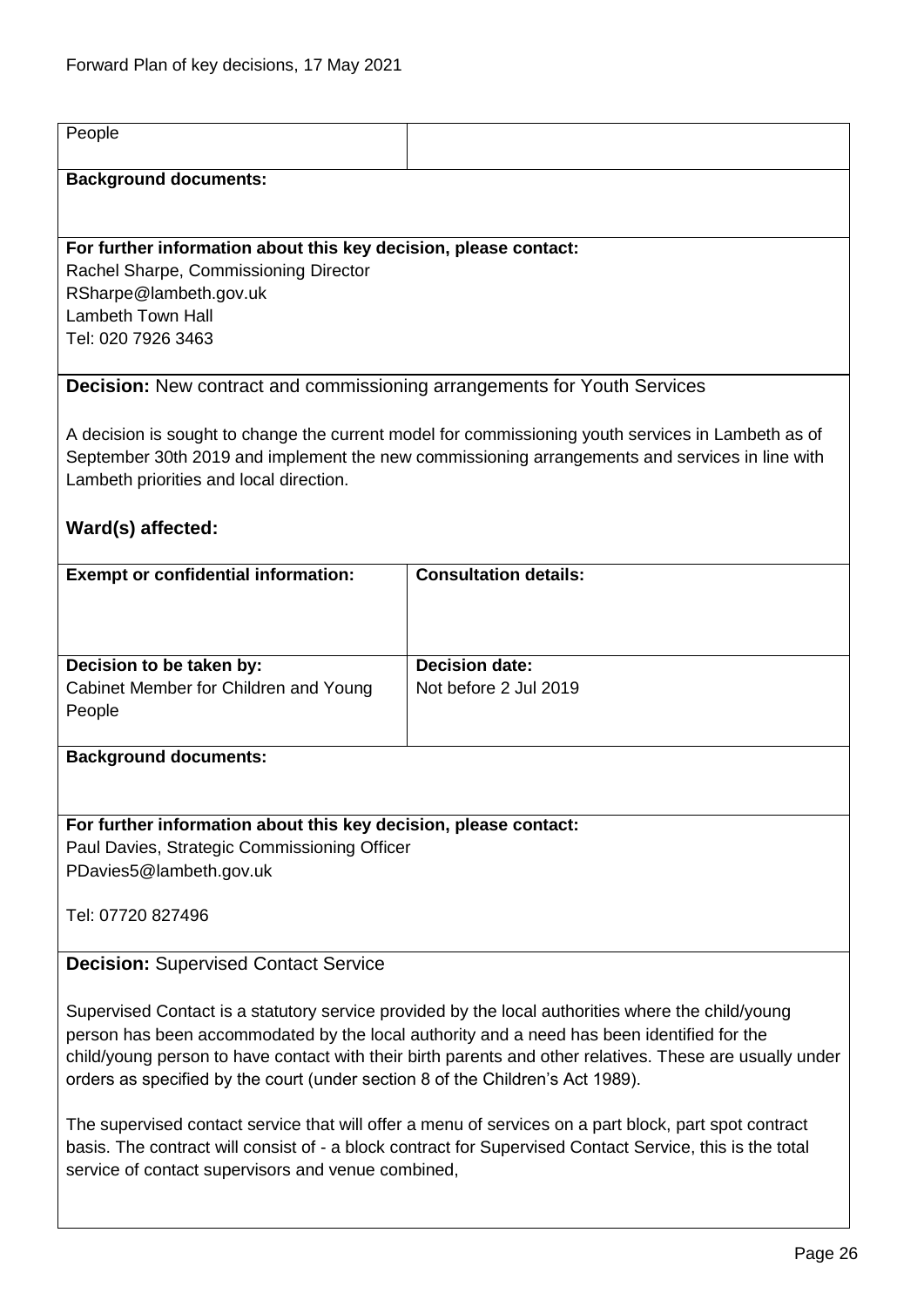This pro-forma seeks member approval to add the procurement and retender of a new Supervised Contact service to the Forward Plan for a four year term (2+1+1), which will be a two year contract with an option to extend for a further two years on a one plus one basis, effective from 01 April 2020.

<span id="page-26-0"></span>

| Ward(s) affected: All Wards                                                                                                                                                                                                                                  |                              |  |
|--------------------------------------------------------------------------------------------------------------------------------------------------------------------------------------------------------------------------------------------------------------|------------------------------|--|
| <b>Exempt or confidential information:</b>                                                                                                                                                                                                                   | <b>Consultation details:</b> |  |
| Decision to be taken by:                                                                                                                                                                                                                                     | <b>Decision date:</b>        |  |
| Cabinet Member for Children and Young<br>People                                                                                                                                                                                                              | Not before 10 Dec 2019       |  |
| <b>Background documents:</b>                                                                                                                                                                                                                                 |                              |  |
|                                                                                                                                                                                                                                                              |                              |  |
| For further information about this key decision, please contact:<br>Yvette Knight, Strategic Commissioning Officer<br>yknight@lambeth.gov.uk<br>10th Floor, International House<br>Tel: 020 7926 5141                                                        |                              |  |
| Decision: Local Safeguarding Arrangements: changes and key issues                                                                                                                                                                                            |                              |  |
| The report will set out:<br>- New local multi agency safeguarding arrangements - established in September 2019<br>- Current performance issues: strengths and areas for development<br>- Priorities and key challenges<br><b>Ward(s) affected: All Wards</b> |                              |  |
|                                                                                                                                                                                                                                                              |                              |  |
| <b>Exempt or confidential information:</b>                                                                                                                                                                                                                   | <b>Consultation details:</b> |  |
| Decision to be taken by:                                                                                                                                                                                                                                     | <b>Decision date:</b>        |  |
| Cabinet Member for Children and Young<br>People                                                                                                                                                                                                              | Not before 30 Mar 2020       |  |
| <b>Background documents:</b>                                                                                                                                                                                                                                 |                              |  |
| Local Safeguarding Arrangements: changes and key issues                                                                                                                                                                                                      |                              |  |
| For further information about this key decision, please contact:                                                                                                                                                                                             |                              |  |
| Naeema Sarkar                                                                                                                                                                                                                                                |                              |  |
| nsarkar@lambeth.gov.uk                                                                                                                                                                                                                                       |                              |  |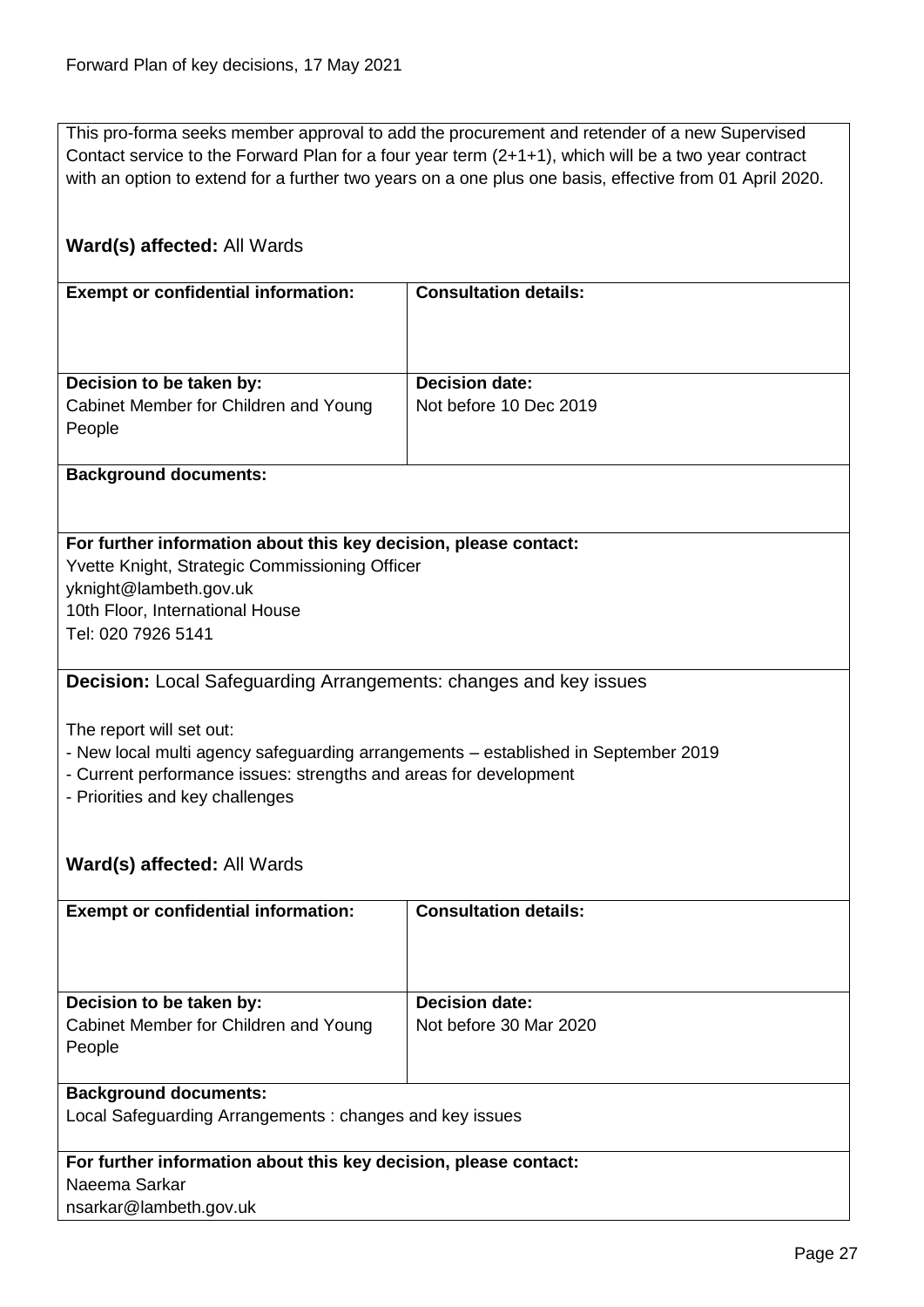#### <span id="page-27-0"></span>**Decision:** Semi-independent living for care leavers

To waive Contract Standing Order 8.2 to award a contract to Ekaya Housing Association to provide semi-independent living (SIL) accommodation to care leavers in Lambeth. The award will allow Children's Social Care to provide twenty-two in-borough placements with a well-established local Housing Association

#### **Ward(s) affected:** All Wards

| <b>Exempt or confidential information:</b> | <b>Consultation details:</b> |
|--------------------------------------------|------------------------------|
| Decision to be taken by:                   | <b>Decision date:</b>        |
| Cabinet Member for Children and Young      | Not before 31 Mar 2020       |
| People                                     |                              |
|                                            |                              |

#### **Background documents:**

#### **For further information about this key decision, please contact:**

Sophie Konradsen, Strategic Commissioning Manager SKonradsen@lambeth.gov.uk

<span id="page-27-1"></span>**Decision:** Capital Funding for field drainage and renovation of Stockport Road Playing fields, Woodmansterne School

The Council is the asset owner of the Stockport Road playing fields. As part of the of the planning permission for Woodmansterne School development, the Council and Woodmansterne School agrees to provision of community access to the Sports Facilities and playing fields making them available for Community Use in accordance with the hours noted in the Community Use Management Plan.

The School will manage and operate the Facility and playing fields on behalf of the Council. The playing fields have historic drainage issues and this Cabinet Member delegated decision report (CMDDR) is being written to arrange the necessary funds and procure the suppliers to improve the field drainage and renovation of the Playing fields.

#### **Ward(s) affected:** Streatham South

**Exempt or confidential information: Consultation details:**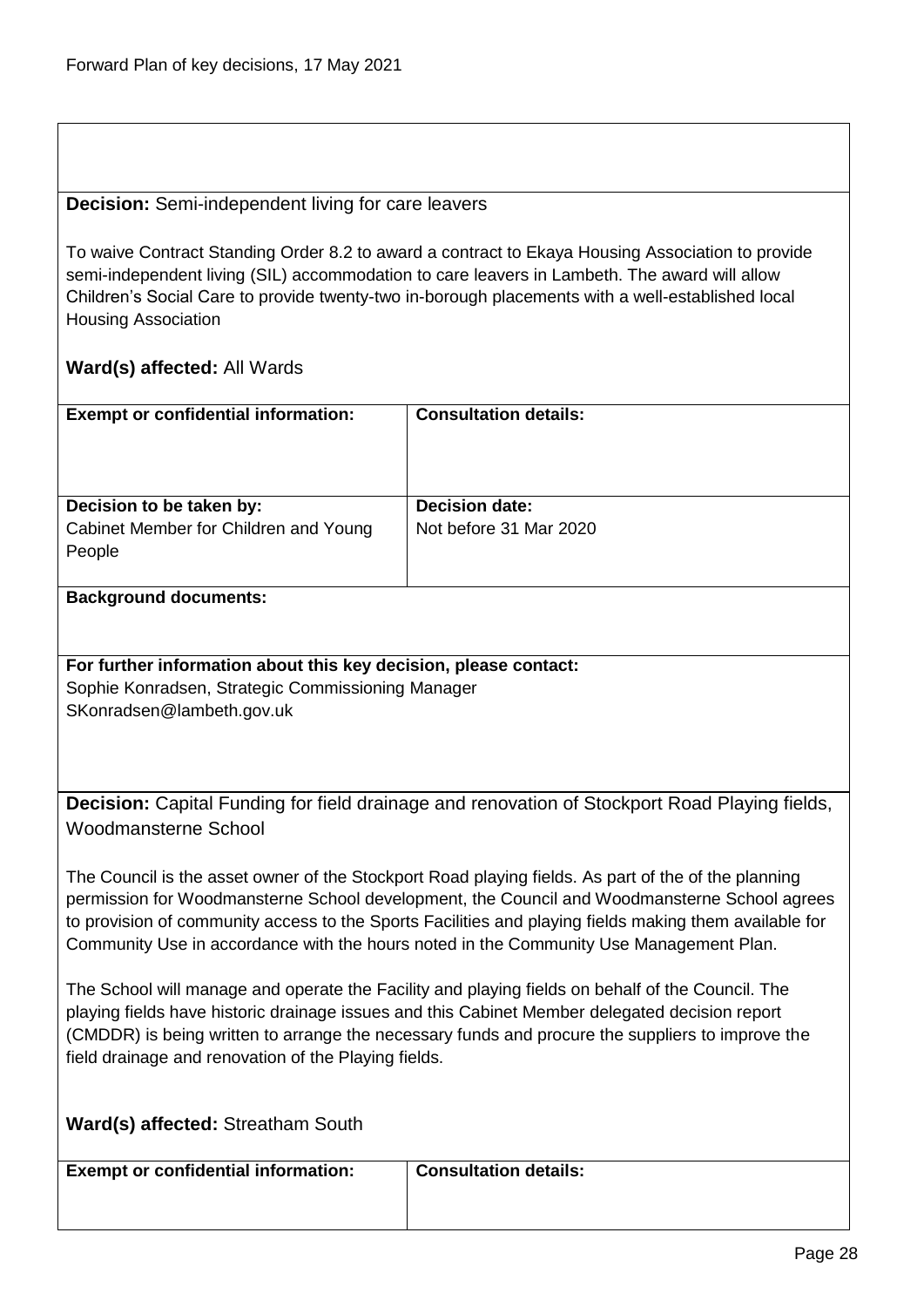<span id="page-28-1"></span><span id="page-28-0"></span>

| Decision to be taken by:                                                          | <b>Decision date:</b>                                                                       |  |
|-----------------------------------------------------------------------------------|---------------------------------------------------------------------------------------------|--|
| Cabinet Member for Children and Young                                             | Not before 27 Oct 2020                                                                      |  |
| People                                                                            |                                                                                             |  |
|                                                                                   |                                                                                             |  |
| <b>Background documents:</b>                                                      |                                                                                             |  |
|                                                                                   |                                                                                             |  |
|                                                                                   |                                                                                             |  |
| For further information about this key decision, please contact:                  |                                                                                             |  |
| Preeti Chatwal Kauffman, Senior Capital Project Manager                           |                                                                                             |  |
| PChatwalKauffman@lambeth.gov.uk                                                   |                                                                                             |  |
|                                                                                   |                                                                                             |  |
|                                                                                   |                                                                                             |  |
| <b>Decision: Early Years Commissioning</b>                                        |                                                                                             |  |
|                                                                                   |                                                                                             |  |
|                                                                                   | Decision to award new contracts for targeted support under a recommissioning of Early Years |  |
| services.                                                                         |                                                                                             |  |
|                                                                                   |                                                                                             |  |
| Ward(s) affected: All Wards                                                       |                                                                                             |  |
|                                                                                   |                                                                                             |  |
| <b>Exempt or confidential information:</b>                                        | <b>Consultation details:</b>                                                                |  |
| Part exempt                                                                       |                                                                                             |  |
| Information relating to the financial or                                          |                                                                                             |  |
| business affairs of any particular person                                         |                                                                                             |  |
| (including the authority holding that                                             |                                                                                             |  |
| information)                                                                      |                                                                                             |  |
|                                                                                   |                                                                                             |  |
| Decision to be taken by:                                                          | <b>Decision date:</b>                                                                       |  |
| Cabinet Member for Children and Young                                             | Not before 12 Jan 2021                                                                      |  |
| People                                                                            |                                                                                             |  |
|                                                                                   |                                                                                             |  |
| <b>Background documents:</b>                                                      |                                                                                             |  |
|                                                                                   |                                                                                             |  |
| For further information about this key decision, please contact:                  |                                                                                             |  |
| Laura Griffin, Interim Lead Commissioner                                          |                                                                                             |  |
| LMGriffin@lambeth.gov.uk                                                          |                                                                                             |  |
|                                                                                   |                                                                                             |  |
| Tel: 020 7926 9565                                                                |                                                                                             |  |
|                                                                                   |                                                                                             |  |
| <b>Decision:</b> School admissions policy and arrangements for 2021/22 entry      |                                                                                             |  |
|                                                                                   |                                                                                             |  |
| The policy us agreed (determined) as required by the School Admissions Code 2014. |                                                                                             |  |
|                                                                                   |                                                                                             |  |
| Ward(s) affected: All Wards                                                       |                                                                                             |  |
|                                                                                   |                                                                                             |  |
| <b>Exempt or confidential information:</b>                                        | <b>Consultation details:</b>                                                                |  |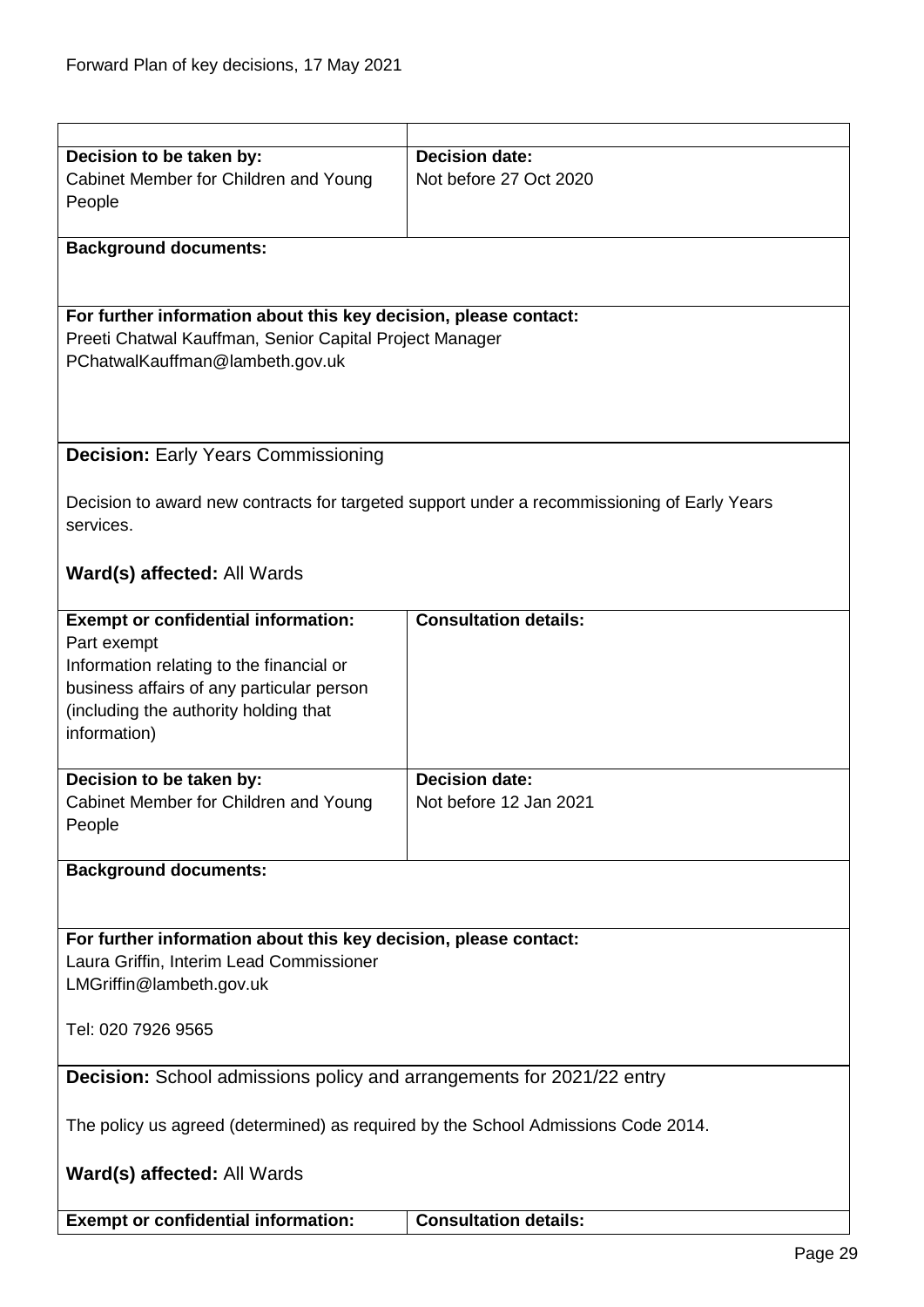<span id="page-29-1"></span><span id="page-29-0"></span>

|                                                                                                        | <b>Decision date:</b>                                                                                  |  |
|--------------------------------------------------------------------------------------------------------|--------------------------------------------------------------------------------------------------------|--|
| Decision to be taken by:<br>Cabinet Member for Children and Young                                      | Not before 16 Mar 2021                                                                                 |  |
| People                                                                                                 |                                                                                                        |  |
|                                                                                                        |                                                                                                        |  |
| <b>Background documents:</b>                                                                           |                                                                                                        |  |
|                                                                                                        |                                                                                                        |  |
| For further information about this key decision, please contact:                                       |                                                                                                        |  |
| <b>Ruth Wright</b>                                                                                     |                                                                                                        |  |
| rwright@lambeth.gov.uk                                                                                 |                                                                                                        |  |
|                                                                                                        |                                                                                                        |  |
|                                                                                                        |                                                                                                        |  |
| <b>Decision:</b> Re-procurement of community support services                                          |                                                                                                        |  |
|                                                                                                        |                                                                                                        |  |
|                                                                                                        | The current approved provider framework agreement for the provision of community support               |  |
|                                                                                                        | (homecare) services will end in January 2020. The council will be re-procuring these services aligning |  |
| to the development of local neighbourhoods.                                                            |                                                                                                        |  |
| https://lambethtogether.net                                                                            |                                                                                                        |  |
|                                                                                                        |                                                                                                        |  |
| Ward(s) affected: All Wards                                                                            |                                                                                                        |  |
|                                                                                                        |                                                                                                        |  |
| <b>Exempt or confidential information:</b>                                                             | <b>Consultation details:</b>                                                                           |  |
|                                                                                                        |                                                                                                        |  |
|                                                                                                        |                                                                                                        |  |
| Decision to be taken by:                                                                               | <b>Decision date:</b>                                                                                  |  |
| Cabinet Member for Health and Social Care                                                              | Not before 13 Aug 2019                                                                                 |  |
| (job-share)                                                                                            |                                                                                                        |  |
|                                                                                                        |                                                                                                        |  |
| <b>Background documents:</b>                                                                           |                                                                                                        |  |
|                                                                                                        |                                                                                                        |  |
| For further information about this key decision, please contact:                                       |                                                                                                        |  |
| Ginny Hume, Commissioning Lead- Domiciliary Care                                                       |                                                                                                        |  |
| GHume@lambeth.gov.uk                                                                                   |                                                                                                        |  |
| <b>Phoenix House</b>                                                                                   |                                                                                                        |  |
| Tel: 020 7926 5178                                                                                     |                                                                                                        |  |
| Decision: Clinical Integrated Sexual Health Services - Proposed single year extensions to              |                                                                                                        |  |
| current contracts with two local acute Trusts                                                          |                                                                                                        |  |
|                                                                                                        |                                                                                                        |  |
| The decision seeks approval for the award of single year contract extensions [from 01 April 2022 to 31 |                                                                                                        |  |
| March 2023] to (1) Guys and St Thomas' Hospital NHS Foundation Trust (GSTT) and (2) Kings              |                                                                                                        |  |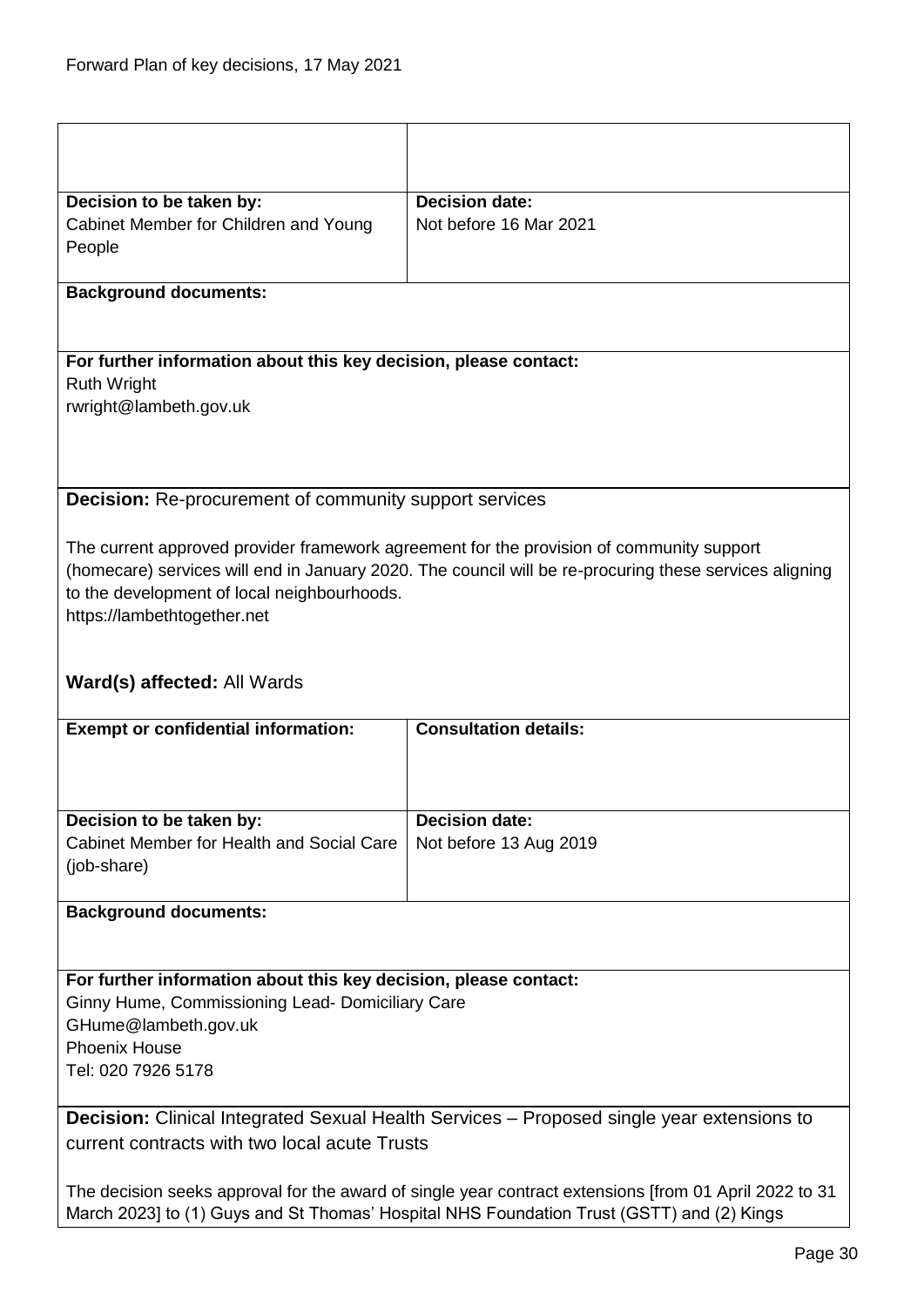College Hospital NHS Foundation Trust (KCH) for the continued provision of clinical integrated sexual and reproductive health services.

Existing contracts are due to end on 31 March 2022 and the capacity of acute NHS Trusts to engage in review and procurement processes for the next contractual period are currently impeded significantly by their responses to COVID19.

The extension is sought to enable sufficient time for evaluation and stakeholder engagement to inform procurement for the future contracting period.

The extension also enables commissioners to consider the future contract in the context of SEL ICS development.

A related business case was presented to CMB on 04 February 2021.

<span id="page-30-0"></span>

| <b>Exempt or confidential information:</b>                                                          | <b>Consultation details:</b>                                                                 |  |
|-----------------------------------------------------------------------------------------------------|----------------------------------------------------------------------------------------------|--|
|                                                                                                     |                                                                                              |  |
|                                                                                                     |                                                                                              |  |
|                                                                                                     |                                                                                              |  |
| Decision to be taken by:                                                                            | <b>Decision date:</b>                                                                        |  |
| Cabinet Member for Health and Social Care                                                           | Not before 18 May 2021                                                                       |  |
| (job-share)                                                                                         |                                                                                              |  |
|                                                                                                     |                                                                                              |  |
| <b>Background documents:</b>                                                                        |                                                                                              |  |
|                                                                                                     |                                                                                              |  |
|                                                                                                     |                                                                                              |  |
| For further information about this key decision, please contact:                                    |                                                                                              |  |
|                                                                                                     | Teresa Battison, Interim Senior Commissioner for Sexual Health, Health Improvement and COVID |  |
| response                                                                                            |                                                                                              |  |
| tbattison@lambeth.gov.uk                                                                            |                                                                                              |  |
|                                                                                                     |                                                                                              |  |
|                                                                                                     |                                                                                              |  |
|                                                                                                     |                                                                                              |  |
|                                                                                                     | Decision: Coburg Crescent Learning Disability Resource Centre - Appointment of Providers     |  |
|                                                                                                     |                                                                                              |  |
| This decision concerns the appointment of providers to provide services at Coburg Crescent Learning |                                                                                              |  |
| Disability Resource Centre when construction is complete in September 2021.                         |                                                                                              |  |
|                                                                                                     |                                                                                              |  |
|                                                                                                     |                                                                                              |  |
| Ward(s) affected: All Wards                                                                         |                                                                                              |  |
| <b>Exempt or confidential information:</b>                                                          | <b>Consultation details:</b>                                                                 |  |
|                                                                                                     |                                                                                              |  |
|                                                                                                     |                                                                                              |  |
|                                                                                                     |                                                                                              |  |
| Decision to be taken by:                                                                            | <b>Decision date:</b>                                                                        |  |
| Cabinet Member for Health and Social Care                                                           | Not before 29 May 2021                                                                       |  |
| (job-share)                                                                                         |                                                                                              |  |
|                                                                                                     |                                                                                              |  |
| <b>Background documents:</b>                                                                        |                                                                                              |  |
|                                                                                                     |                                                                                              |  |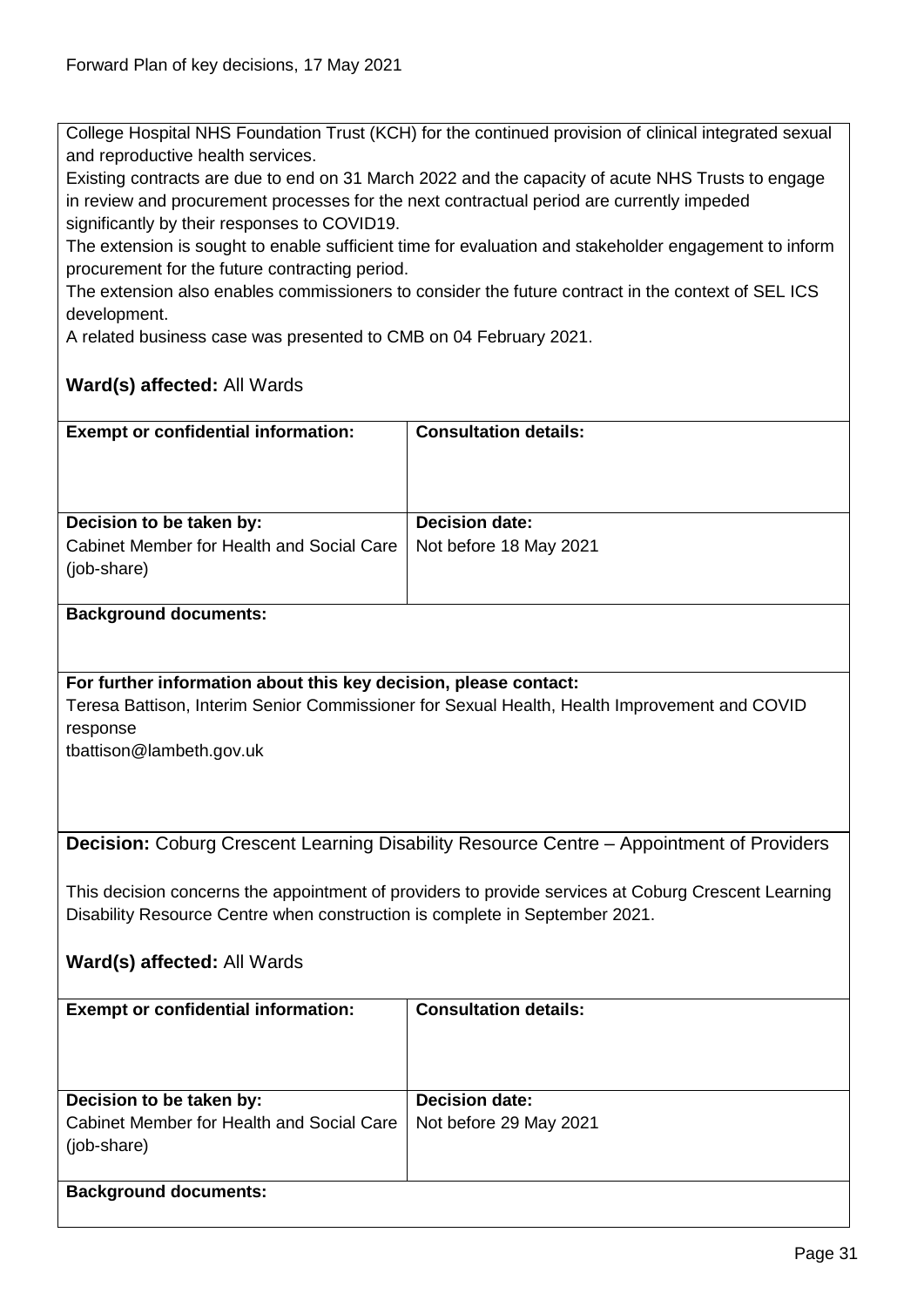# **For further information about this key decision, please contact:**

Robert Dunne

rdunne@lambeth.gov.uk

<span id="page-31-0"></span>**Decision:** Conversion of Brixton Recreation Centre storage space to work space

To approve the reuse and letting of the storage space at Brixton Recreation Centre (off Beehive Place) and delegate authority to the Head of Strategic Property & Valuation Services to enter into an Agreement to Lease in the best interest of the council, subject to planning and listed building being grant for change of use and physical alterations.

#### **Ward(s) affected:** Coldharbour

| <b>Exempt or confidential information:</b> | <b>Consultation details:</b> |
|--------------------------------------------|------------------------------|
| Decision to be taken by:                   | <b>Decision date:</b>        |
|                                            |                              |
| Cabinet Member for Planning, Investment    | Not before 9 Oct 2017        |
| and New Homes                              |                              |
|                                            |                              |
|                                            |                              |
| <b>Background documents:</b>               |                              |

#### **For further information about this key decision, please contact:**

Tom Bridgman

tbridgman@lambeth.gov.uk

<span id="page-31-1"></span>**Decision:** Oval and Prince's Co-operative Local Investment Plan

To agree priorities for infrastructure investment in Oval and Prince's wards for the next five years. Priorities have been informed by public consultation from January to March 2017.

#### **Ward(s) affected:** Oval; Prince's

| <b>Exempt or confidential information:</b>                          | <b>Consultation details:</b>                   |
|---------------------------------------------------------------------|------------------------------------------------|
| Decision to be taken by:<br>Cabinet Member for Planning, Investment | <b>Decision date:</b><br>Not before 9 Oct 2017 |
| and New Homes                                                       |                                                |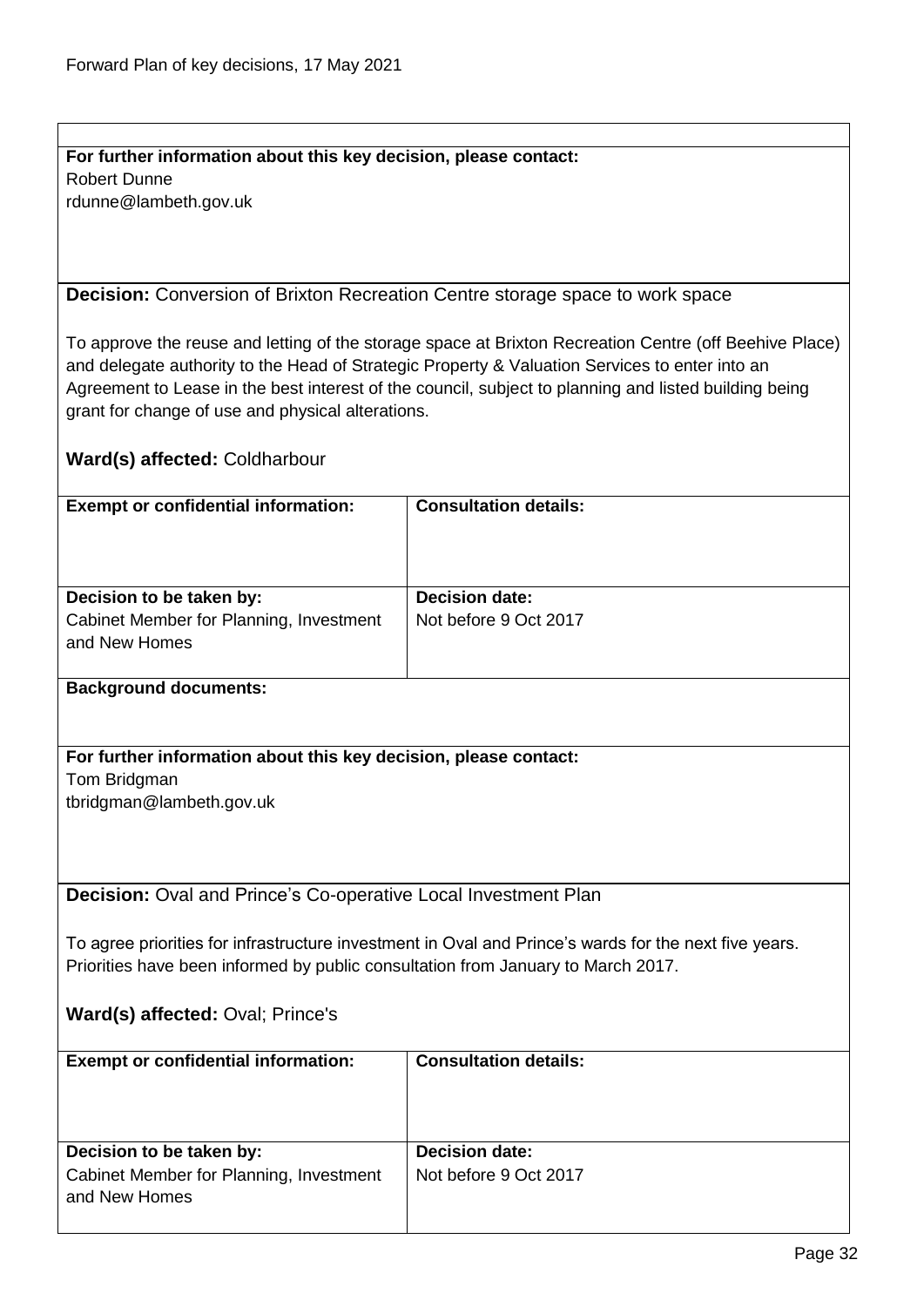#### **For further information about this key decision, please contact:**

Conor McDonagh, Head of Area Regeneration for Vauxhall, Stockwell and Norwood cmcdonagh@lambeth.gov.uk 1st Floor, Phoenix House, 10 Wandsworth Road, London, SW8 2LL Tel: 020 7926 5980

<span id="page-32-0"></span>**Decision:** South Lambeth Estate – Enabling Works for the Phase 1 Development

To authorise the expenditure and to proceed with enabling works that need to be completed before the main contract works can start.

#### **Ward(s) affected:** Stockwell

<span id="page-32-1"></span>and New Homes

| <b>Exempt or confidential information:</b>                       | <b>Consultation details:</b>                                                                         |
|------------------------------------------------------------------|------------------------------------------------------------------------------------------------------|
|                                                                  |                                                                                                      |
|                                                                  |                                                                                                      |
|                                                                  |                                                                                                      |
| Decision to be taken by:                                         | <b>Decision date:</b>                                                                                |
| Cabinet Member for Planning, Investment                          | Not before 10 Sep 2019                                                                               |
| and New Homes                                                    |                                                                                                      |
|                                                                  |                                                                                                      |
| <b>Background documents:</b>                                     |                                                                                                      |
|                                                                  |                                                                                                      |
|                                                                  |                                                                                                      |
| For further information about this key decision, please contact: |                                                                                                      |
| <b>Bruce McRobie</b>                                             |                                                                                                      |
| bmcrobie@lambeth.gov.uk                                          |                                                                                                      |
|                                                                  |                                                                                                      |
|                                                                  |                                                                                                      |
|                                                                  |                                                                                                      |
| Decision: Local Lettings Plan - South Lambeth Estate             |                                                                                                      |
|                                                                  |                                                                                                      |
|                                                                  | To approve a Local Lettings plan for the new homes that will provided at the South Lambeth Estate as |
| part of the council's estate regeneration programme              |                                                                                                      |
|                                                                  |                                                                                                      |
| Ward(s) affected: Stockwell                                      |                                                                                                      |
|                                                                  |                                                                                                      |
| <b>Exempt or confidential information:</b>                       | <b>Consultation details:</b>                                                                         |
|                                                                  |                                                                                                      |
|                                                                  |                                                                                                      |
|                                                                  |                                                                                                      |
| Decision to be taken by:                                         | <b>Decision date:</b>                                                                                |
| Cabinet Member for Planning, Investment                          | Not before 31 Mar 2020                                                                               |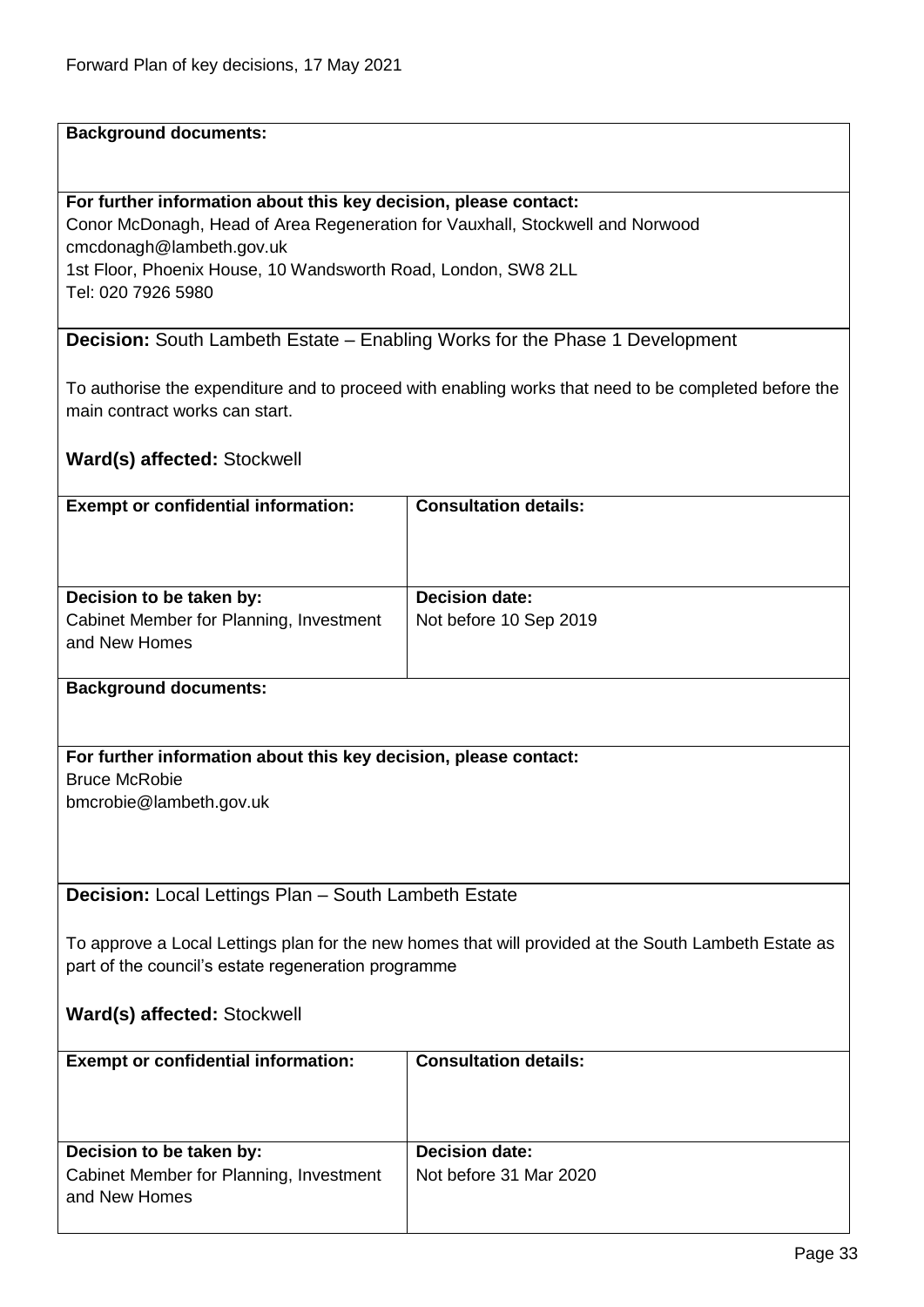## **For further information about this key decision, please contact:**

Bruce McRobie bmcrobie@lambeth.gov.uk

<span id="page-33-0"></span>**Decision:** Westbury estate – Making of Compulsory Purchase Order

To authorise the making of the Compulsory Purchase Order to support the regeneration of Westbury estate.

**Ward(s) affected:** Clapham Town

<span id="page-33-1"></span>

| <b>Exempt or confidential information:</b>                                                                       | <b>Consultation details:</b> |
|------------------------------------------------------------------------------------------------------------------|------------------------------|
|                                                                                                                  |                              |
| Decision to be taken by:                                                                                         | <b>Decision date:</b>        |
| Cabinet Member for Planning, Investment                                                                          | Not before 5 Nov 2019        |
| and New Homes                                                                                                    |                              |
|                                                                                                                  |                              |
| <b>Background documents:</b>                                                                                     |                              |
|                                                                                                                  |                              |
|                                                                                                                  |                              |
| For further information about this key decision, please contact:                                                 |                              |
| <b>Bruce McRobie</b>                                                                                             |                              |
| bmcrobie@lambeth.gov.uk                                                                                          |                              |
|                                                                                                                  |                              |
|                                                                                                                  |                              |
| <b>Decision:</b> South Lambeth estate – Making of Compulsory Purchase Order                                      |                              |
|                                                                                                                  |                              |
|                                                                                                                  |                              |
| To authorise the making of the Compulsory Purchase Order to support the regeneration of South<br>Lambeth estate. |                              |
|                                                                                                                  |                              |
| Ward(s) affected: Stockwell                                                                                      |                              |
|                                                                                                                  |                              |
| <b>Exempt or confidential information:</b>                                                                       | <b>Consultation details:</b> |
|                                                                                                                  |                              |
|                                                                                                                  |                              |
|                                                                                                                  |                              |
| Decision to be taken by:                                                                                         | <b>Decision date:</b>        |
| Cabinet Member for Planning, Investment                                                                          | Not before 5 Nov 2019        |
| and New Homes                                                                                                    |                              |
|                                                                                                                  |                              |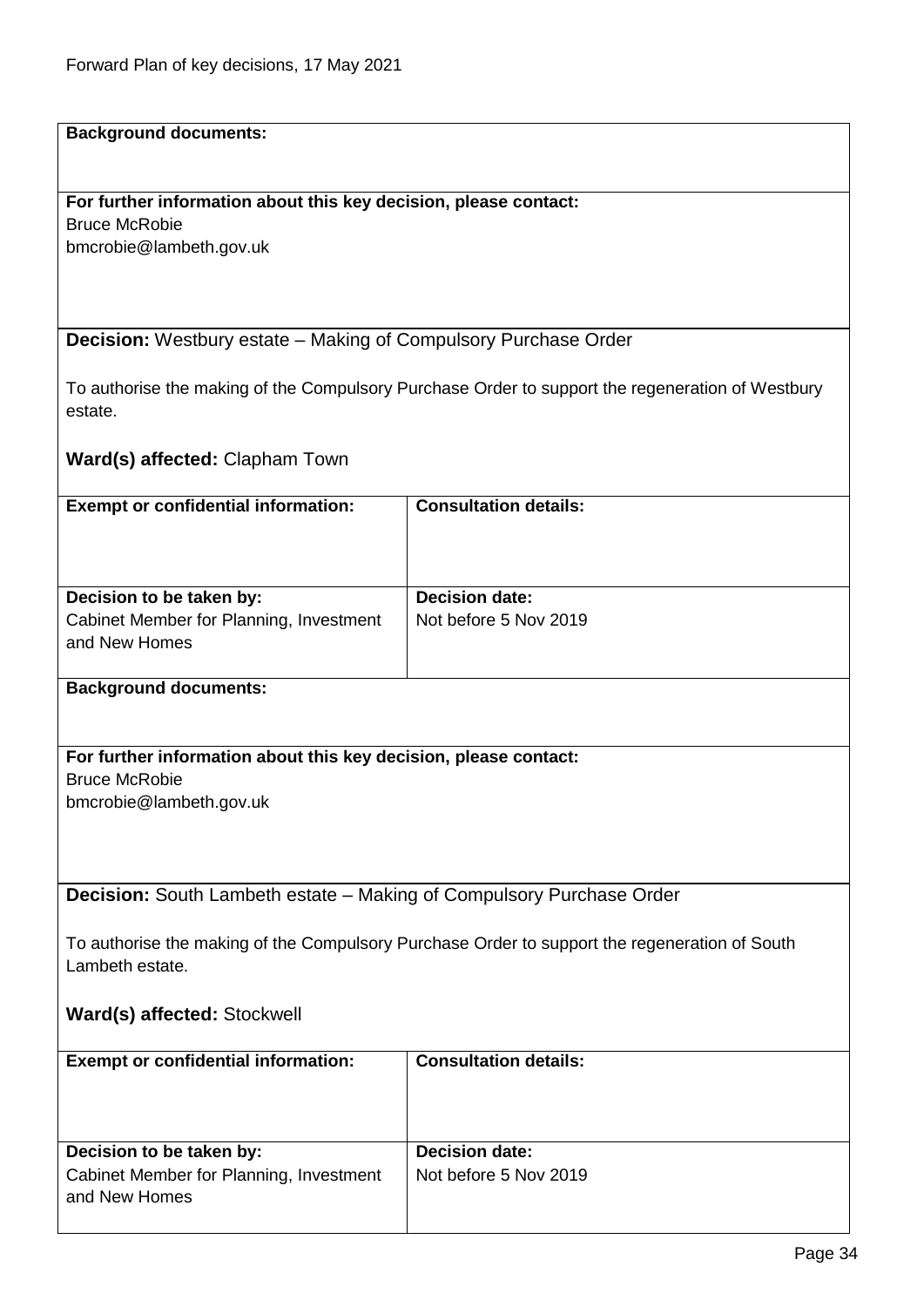# **For further information about this key decision, please contact:**

Bruce McRobie bmcrobie@lambeth.gov.uk

<span id="page-34-1"></span><span id="page-34-0"></span>

| <b>Decision:</b> Funding Allocation for Completion of LJ Works                                                                                       |                              |
|------------------------------------------------------------------------------------------------------------------------------------------------------|------------------------------|
| Ward(s) affected: Coldharbour                                                                                                                        |                              |
| <b>Exempt or confidential information:</b>                                                                                                           | <b>Consultation details:</b> |
|                                                                                                                                                      |                              |
| Decision to be taken by:                                                                                                                             | <b>Decision date:</b>        |
| Cabinet Member for Planning, Investment<br>and New Homes                                                                                             | Not before 24 Dec 2019       |
| <b>Background documents:</b>                                                                                                                         |                              |
|                                                                                                                                                      |                              |
|                                                                                                                                                      |                              |
| For further information about this key decision, please contact:                                                                                     |                              |
| Will Steadman, Head of Area Regeneration (Brixton and Clapham),                                                                                      |                              |
| wsteadman@lambeth.gov.uk                                                                                                                             |                              |
|                                                                                                                                                      |                              |
|                                                                                                                                                      |                              |
| Decision: Local Lettings Plan - Knight's Walk                                                                                                        |                              |
|                                                                                                                                                      |                              |
|                                                                                                                                                      |                              |
| To approve a Local Lettings plan for the new homes that will provided at the Knight's Walk as part of<br>the council's estate regeneration programme |                              |
|                                                                                                                                                      |                              |
| <b>Ward(s) affected: Prince's</b>                                                                                                                    |                              |
|                                                                                                                                                      |                              |
| <b>Exempt or confidential information:</b>                                                                                                           | <b>Consultation details:</b> |
|                                                                                                                                                      |                              |
|                                                                                                                                                      |                              |
|                                                                                                                                                      |                              |
| Decision to be taken by:                                                                                                                             | <b>Decision date:</b>        |
| Cabinet Member for Planning, Investment                                                                                                              | Not before 31 Mar 2020       |
| and New Homes                                                                                                                                        |                              |
| <b>Background documents:</b>                                                                                                                         |                              |
|                                                                                                                                                      |                              |
|                                                                                                                                                      |                              |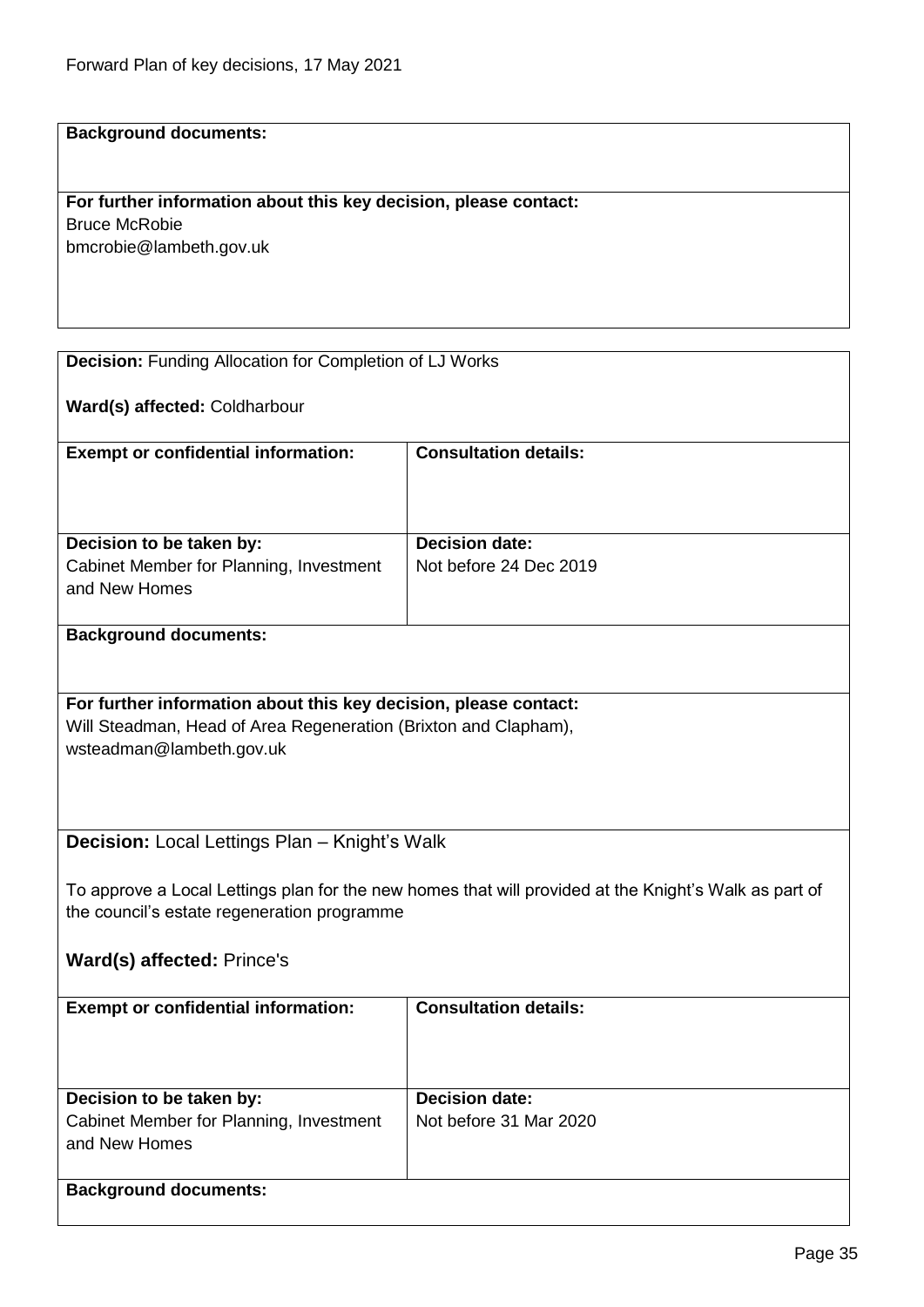<span id="page-35-1"></span><span id="page-35-0"></span>

| For further information about this key decision, please contact:                                      |                                                                                                        |  |
|-------------------------------------------------------------------------------------------------------|--------------------------------------------------------------------------------------------------------|--|
| <b>Bruce McRobie</b>                                                                                  |                                                                                                        |  |
| bmcrobie@lambeth.gov.uk                                                                               |                                                                                                        |  |
|                                                                                                       |                                                                                                        |  |
|                                                                                                       |                                                                                                        |  |
|                                                                                                       |                                                                                                        |  |
| <b>Decision:</b> Local Lettings Plan - Fenwick Estate                                                 |                                                                                                        |  |
|                                                                                                       |                                                                                                        |  |
|                                                                                                       | To approve a Local Lettings plan for the new homes that will provided at the Fenwick Estate as part of |  |
|                                                                                                       |                                                                                                        |  |
| the council's estate regeneration programme                                                           |                                                                                                        |  |
|                                                                                                       |                                                                                                        |  |
| <b>Ward(s) affected: Clapham Town</b>                                                                 |                                                                                                        |  |
|                                                                                                       |                                                                                                        |  |
| <b>Exempt or confidential information:</b>                                                            | <b>Consultation details:</b>                                                                           |  |
|                                                                                                       |                                                                                                        |  |
|                                                                                                       |                                                                                                        |  |
|                                                                                                       |                                                                                                        |  |
| Decision to be taken by:                                                                              | <b>Decision date:</b>                                                                                  |  |
| Cabinet Member for Planning, Investment                                                               | Not before 31 Mar 2020                                                                                 |  |
| and New Homes                                                                                         |                                                                                                        |  |
|                                                                                                       |                                                                                                        |  |
|                                                                                                       |                                                                                                        |  |
| <b>Background documents:</b>                                                                          |                                                                                                        |  |
|                                                                                                       |                                                                                                        |  |
|                                                                                                       |                                                                                                        |  |
| For further information about this key decision, please contact:                                      |                                                                                                        |  |
| <b>Bruce McRobie</b>                                                                                  |                                                                                                        |  |
| bmcrobie@lambeth.gov.uk                                                                               |                                                                                                        |  |
|                                                                                                       |                                                                                                        |  |
|                                                                                                       |                                                                                                        |  |
|                                                                                                       |                                                                                                        |  |
|                                                                                                       |                                                                                                        |  |
| <b>Decision:</b> Fenwick South - Variation to the Development Agreement                               |                                                                                                        |  |
|                                                                                                       |                                                                                                        |  |
| To allow for the variation of the Development Agreement with Transport for London for the building of |                                                                                                        |  |
| new homes on Fenwick Estate. For clarity this will not include any alteration to the numbers of       |                                                                                                        |  |
| affordable homes to be provided.                                                                      |                                                                                                        |  |
|                                                                                                       |                                                                                                        |  |
| Ward(s) affected: Larkhall                                                                            |                                                                                                        |  |
|                                                                                                       |                                                                                                        |  |
| <b>Exempt or confidential information:</b>                                                            | <b>Consultation details:</b>                                                                           |  |
|                                                                                                       |                                                                                                        |  |
|                                                                                                       |                                                                                                        |  |
|                                                                                                       |                                                                                                        |  |
|                                                                                                       |                                                                                                        |  |
| Decision to be taken by:                                                                              | <b>Decision date:</b>                                                                                  |  |
| Cabinet Member for Planning, Investment                                                               | Not before 2 Jun 2020                                                                                  |  |
| and New Homes                                                                                         |                                                                                                        |  |
|                                                                                                       |                                                                                                        |  |
| <b>Background documents:</b>                                                                          |                                                                                                        |  |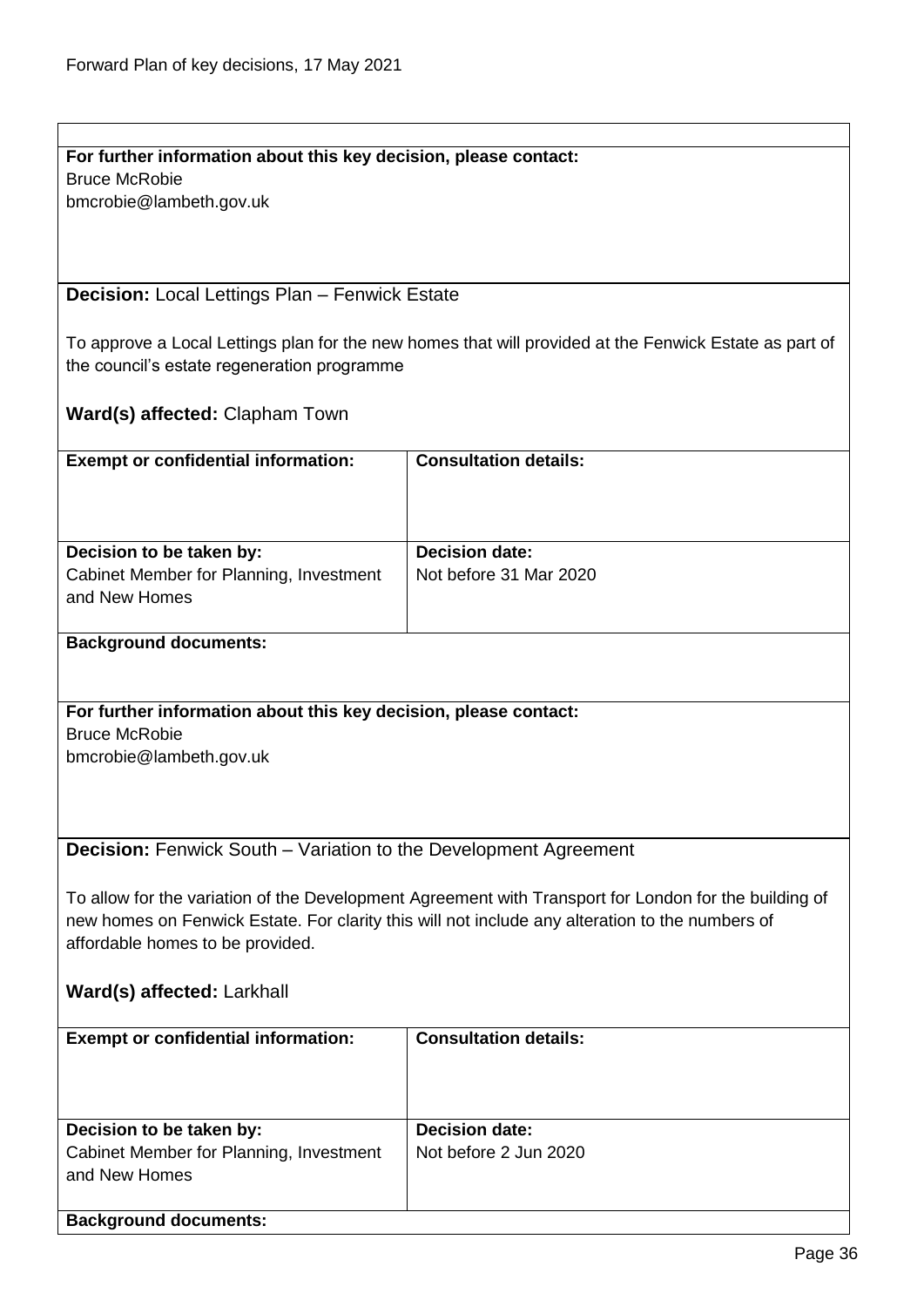#### **For further information about this key decision, please contact:**

Bruce McRobie bmcrobie@lambeth.gov.uk

<span id="page-36-0"></span>**Decision:** Estate Regeneration – Buyback Programme – Dispute Resolution

To introduce an independent dispute resolution procedure for the valuation of properties being purchased under the buyback programme and to introduce some changes to the timing of deadlines for payments to alleviate the impact of Covid 19 issues.

| <b>Exempt or confidential information:</b>                                                             | <b>Consultation details:</b> |
|--------------------------------------------------------------------------------------------------------|------------------------------|
|                                                                                                        |                              |
|                                                                                                        |                              |
|                                                                                                        |                              |
| Decision to be taken by:                                                                               | <b>Decision date:</b>        |
| Cabinet Member for Planning, Investment                                                                | Not before 2 Jun 2020        |
| and New Homes                                                                                          |                              |
|                                                                                                        |                              |
| <b>Background documents:</b>                                                                           |                              |
|                                                                                                        |                              |
|                                                                                                        |                              |
| For further information about this key decision, please contact:                                       |                              |
| <b>Bruce McRobie</b>                                                                                   |                              |
| bmcrobie@lambeth.gov.uk                                                                                |                              |
|                                                                                                        |                              |
|                                                                                                        |                              |
|                                                                                                        |                              |
| Decision: Land at 53 Elliott Road - Appropriation for Planning Purposes                                |                              |
|                                                                                                        |                              |
| To exercise the Council's powers to appropriate land, formerly occupied by Patmos Lodge, at 53 Elliott |                              |
| Road site for planning purposes to enable the construction of new homes.                               |                              |
|                                                                                                        |                              |
|                                                                                                        |                              |
| Ward(s) affected: Vassall                                                                              |                              |
|                                                                                                        |                              |

<span id="page-36-1"></span>

| <b>Exempt or confidential information:</b>               | <b>Consultation details:</b> |
|----------------------------------------------------------|------------------------------|
| Decision to be taken by:                                 | <b>Decision date:</b>        |
| Cabinet Member for Planning, Investment<br>and New Homes | Not before 24 Jun 2020       |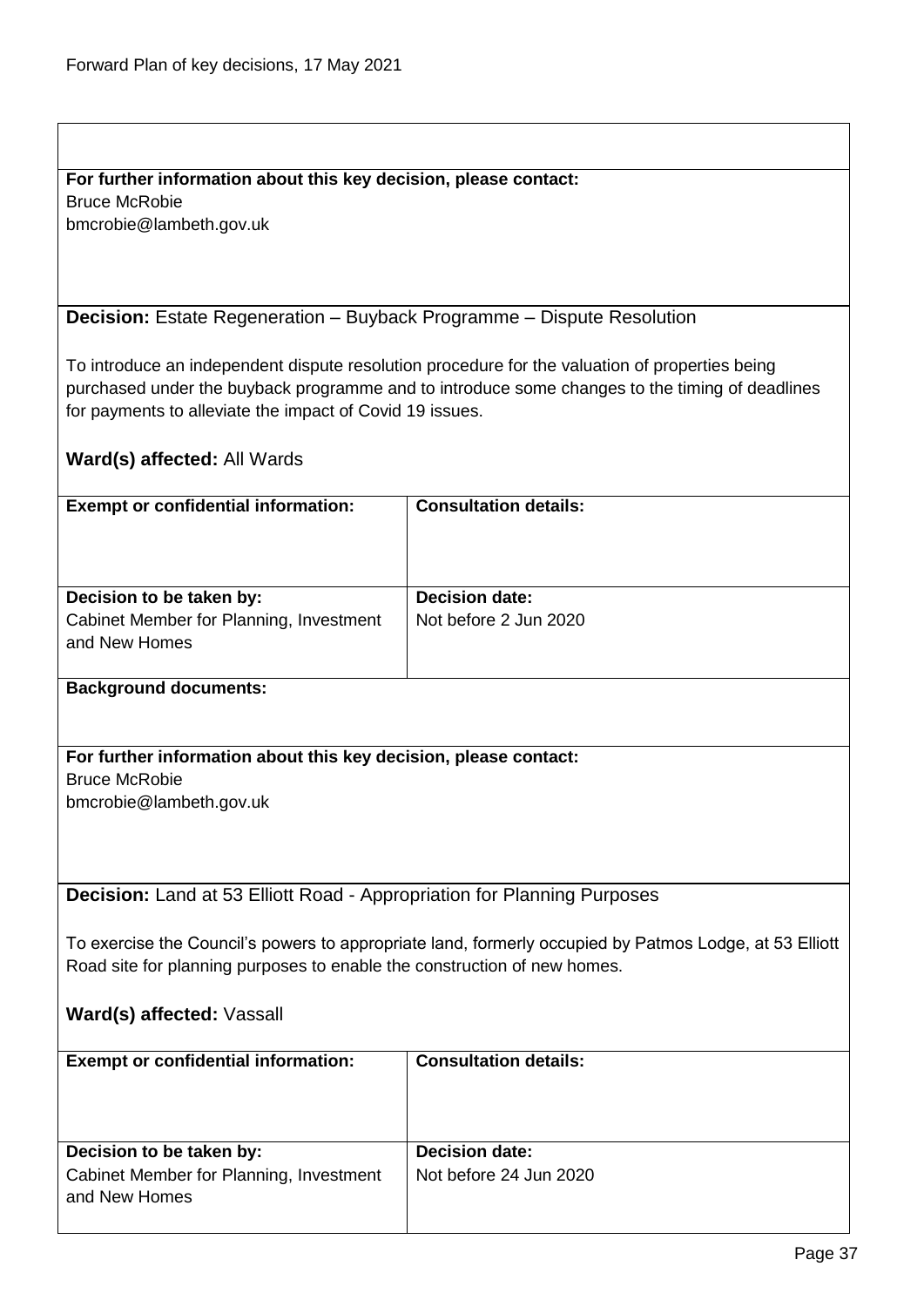## **For further information about this key decision, please contact:**

Bruce McRobie bmcrobie@lambeth.gov.uk

#### <span id="page-37-0"></span>**Decision:** Re-designation of Kennington, Oval and Vauxhall Neighbourhood Forum

A decision on whether to re-designate Kennington Oval and Vauxhall neighbourhood forum (KOV) after their original designation expired in July 2020.

**Ward(s) affected:** Bishop's; Oval; Prince's

<span id="page-37-1"></span>

| <b>Exempt or confidential information:</b>                                              | <b>Consultation details:</b> |
|-----------------------------------------------------------------------------------------|------------------------------|
|                                                                                         |                              |
|                                                                                         |                              |
| Decision to be taken by:                                                                | <b>Decision date:</b>        |
| Cabinet Member for Planning, Investment                                                 | Not before 22 Sep 2020       |
| and New Homes                                                                           |                              |
|                                                                                         |                              |
| <b>Background documents:</b>                                                            |                              |
|                                                                                         |                              |
|                                                                                         |                              |
| For further information about this key decision, please contact:                        |                              |
| Amy Tanner, Senior Planner - Policy                                                     |                              |
| atanner@lambeth.gov.uk                                                                  |                              |
|                                                                                         |                              |
|                                                                                         |                              |
| <b>Decision: Brixton Townscape Heritage Initiative: Building Contractor Appointment</b> |                              |
|                                                                                         |                              |
| Appointment of building contractor for Brixton THI                                      |                              |
|                                                                                         |                              |
| Ward(s) affected: Coldharbour                                                           |                              |
|                                                                                         |                              |
| <b>Exempt or confidential information:</b>                                              | <b>Consultation details:</b> |
|                                                                                         |                              |
|                                                                                         |                              |
|                                                                                         |                              |
| Decision to be taken by:                                                                | <b>Decision date:</b>        |
| Cabinet Member for Planning, Investment                                                 | Not before 19 Jan 2021       |
| and New Homes                                                                           |                              |
|                                                                                         |                              |
| <b>Background documents:</b>                                                            |                              |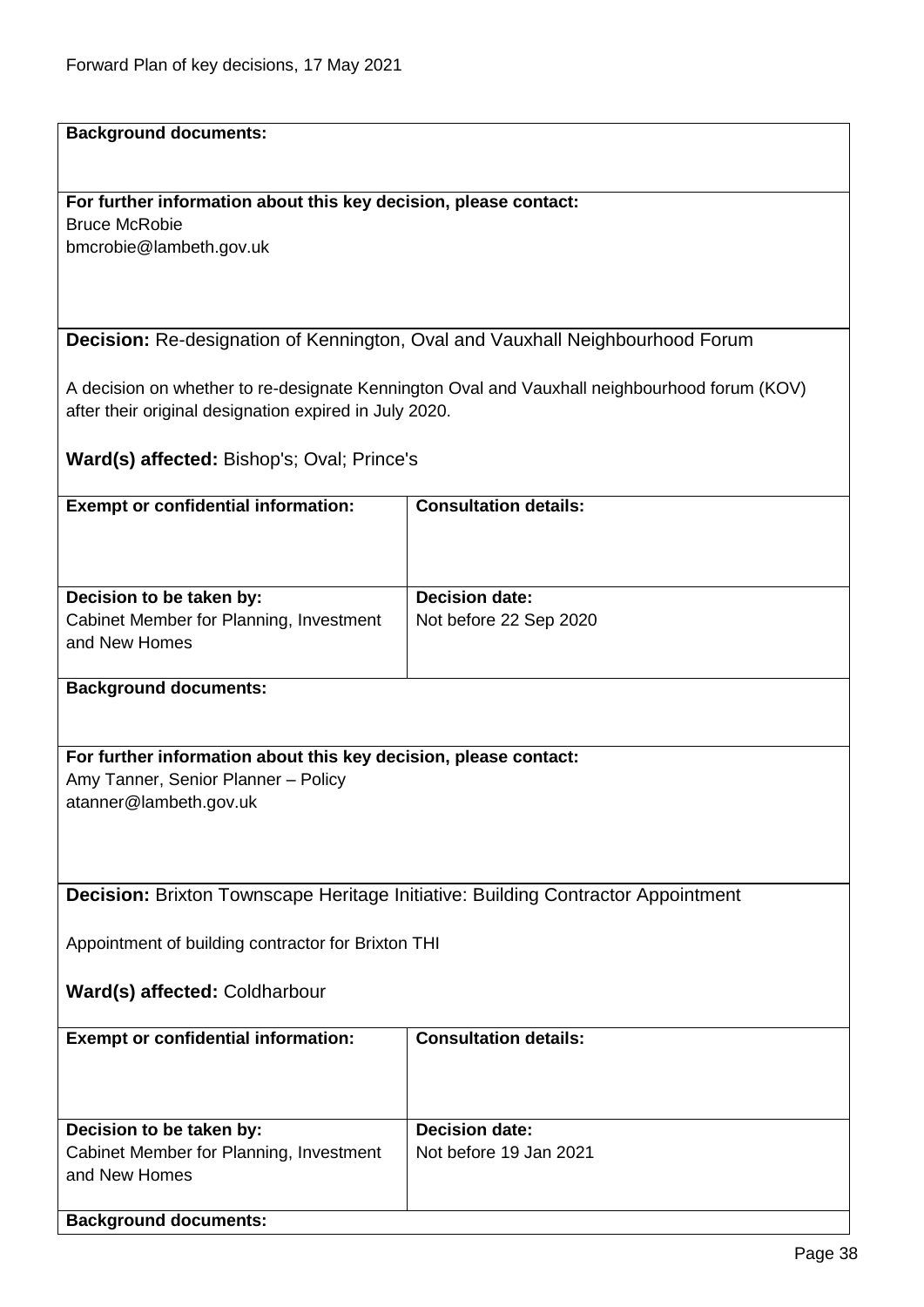#### **For further information about this key decision, please contact:**

Ellie Cook, Brixton Townscape Heritage Initiative Project Manager ecook@lambeth.gov.uk

Tel: 020 7926 9588

<span id="page-38-0"></span>**Decision:** Land at 53 Elliott Road - Appropriation for Planning Purposes

To exercise the Council's powers to appropriate land, formerly occupied by Patmos Lodge, at 53 Elliott Road site for planning purposes to enable the construction of new homes.

#### **Ward(s) affected:** Vassall

| <b>Exempt or confidential information:</b>               | <b>Consultation details:</b> |
|----------------------------------------------------------|------------------------------|
| Decision to be taken by:                                 | <b>Decision date:</b>        |
| Cabinet Member for Planning, Investment<br>and New Homes | Not before 16 Feb 2021       |
| <b>Background documents:</b>                             |                              |

#### **For further information about this key decision, please contact:** Bruce McRobie bmcrobie@lambeth.gov.uk

<span id="page-38-1"></span>**Decision:** Fenwick Place – Appropriation for Planning Purposes

To exercise the Council's powers to appropriate the Fenwick Place site at Fenwick Estate for planning purposes to enable the construction of the development on the Fenwick Place Rise site.

#### **Ward(s) affected:** Larkhall

| <b>Exempt or confidential information:</b> | <b>Consultation details:</b> |
|--------------------------------------------|------------------------------|
| Decision to be taken by:                   | <b>Decision date:</b>        |
|                                            |                              |
| Cabinet Member for Planning, Investment    | Not before 16 Feb 2021       |
|                                            |                              |
| and New Homes                              |                              |
|                                            |                              |
|                                            |                              |
| <b>Background documents:</b>               |                              |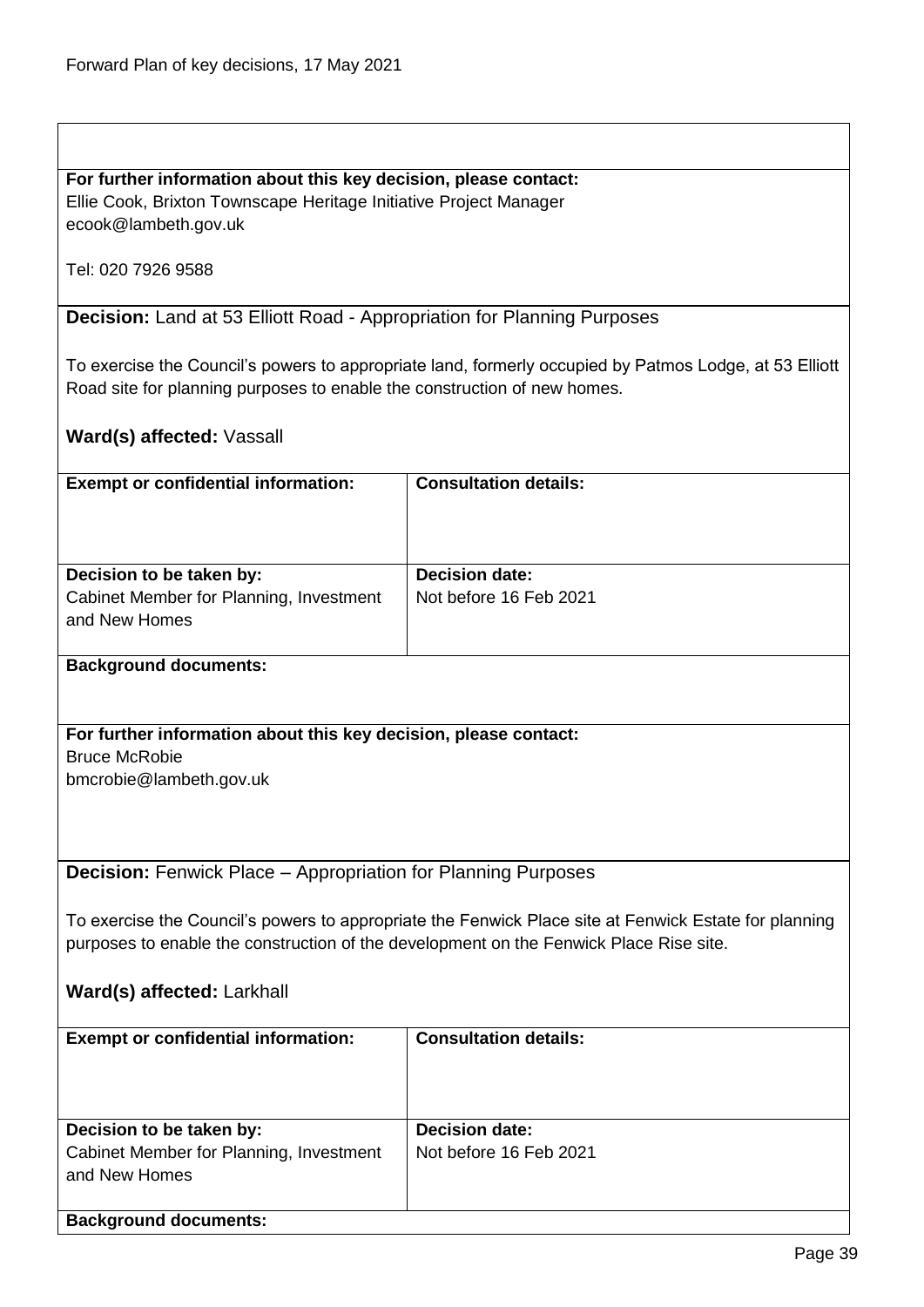#### **For further information about this key decision, please contact:**

Bruce McRobie

bmcrobie@lambeth.gov.uk

<span id="page-39-0"></span>**Decision:** Hydethorpe Road – Appropriation for Planning Purposes

To exercise the Council's powers to appropriate land to the south of 200-262 Hydethorpe Road site for planning purposes to enable the construction of new homes.

|  | <b>Ward(s) affected: Thornton</b> |  |
|--|-----------------------------------|--|
|--|-----------------------------------|--|

| <b>Exempt or confidential information:</b>               | <b>Consultation details:</b> |
|----------------------------------------------------------|------------------------------|
| Decision to be taken by:                                 | <b>Decision date:</b>        |
| Cabinet Member for Planning, Investment<br>and New Homes | Not before 16 Feb 2021       |

#### **Background documents:**

**For further information about this key decision, please contact:** Bruce McRobie bmcrobie@lambeth.gov.uk

<span id="page-39-1"></span>**Decision:** Land at 2 Roman Rise - Appropriation for Planning Purposes

To exercise the Council's powers to appropriate land at 2 Roman Rise site for planning purposes to enable the construction of new homes.

**Ward(s) affected:** Gipsy Hill

| <b>Exempt or confidential information:</b> | <b>Consultation details:</b> |
|--------------------------------------------|------------------------------|
| Decision to be taken by:                   | <b>Decision date:</b>        |
|                                            |                              |
| Cabinet Member for Planning, Investment    | Not before 16 Feb 2021       |
| and New Homes                              |                              |
|                                            |                              |
| <b>Background documents:</b>               |                              |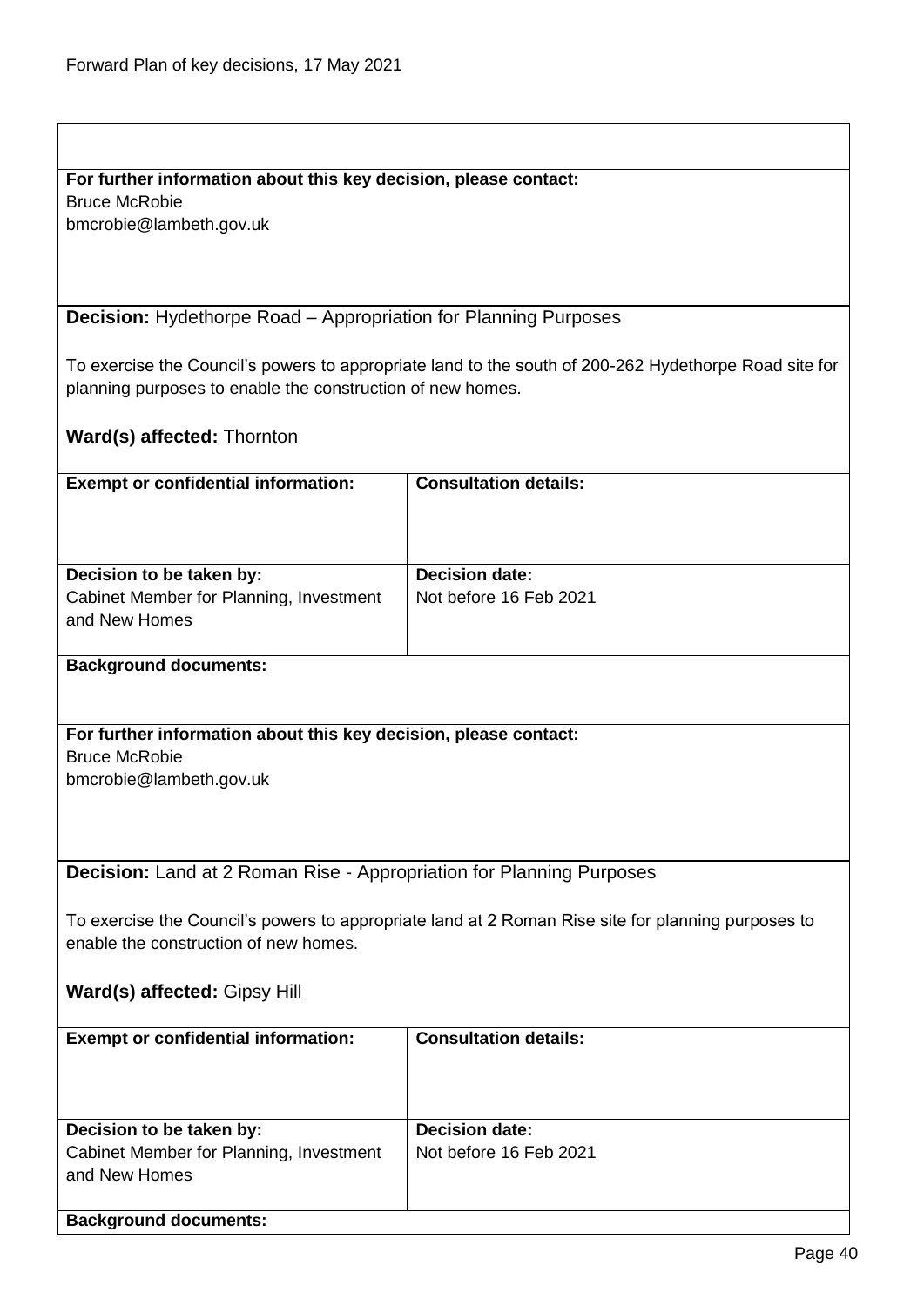#### **For further information about this key decision, please contact:** Bruce McRobie

bmcrobie@lambeth.gov.uk

#### <span id="page-40-0"></span>**Decision:** Economic Resilience Fund - Phases 2 and 3

Lambeth has used the Additional Restrictions Grant from Government to create the Economic Resilience Fund to support businesses impacted by ongoing Coronavirus restrictions and economic recovery.

Lambeth is taking a phased approach to the Economic Resilience Fund. Phase 1 ran from January – March 2021 and has provided more than 650 grants to businesses in need.

A second decision is required to authorise spend of the £3.3 million allocation for Phase 2 and a further Phase 3 (estimated at £2.5m) that will be unlocked should all previous allocation be spent by 30 June 2021. It is proposed that this will include a mix of business grants and strategic business support projects.

#### **Ward(s) affected:** All Wards

| <b>Exempt or confidential information:</b>                                           | <b>Consultation details:</b>                   |
|--------------------------------------------------------------------------------------|------------------------------------------------|
| Decision to be taken by:<br>Cabinet Member for Planning, Investment<br>and New Homes | <b>Decision date:</b><br>Not before 5 May 2021 |

#### **Background documents:**

#### **For further information about this key decision, please contact:** Matthew Blades, Head of Business, Culture and Investment

mblades@lambeth.gov.uk

<span id="page-40-1"></span>**Decision:** Allocation of Neighbourhood CIL to projects within the South Bank and Waterloo Neighbours (SoWN) Neighbourhood area.

To approve an allocation of Neighbourhood CIL to support the delivery of projects in the South Bank and Waterloo Neighbours (SoWN) Neighbourhood area.

**Ward(s) affected:** Bishop's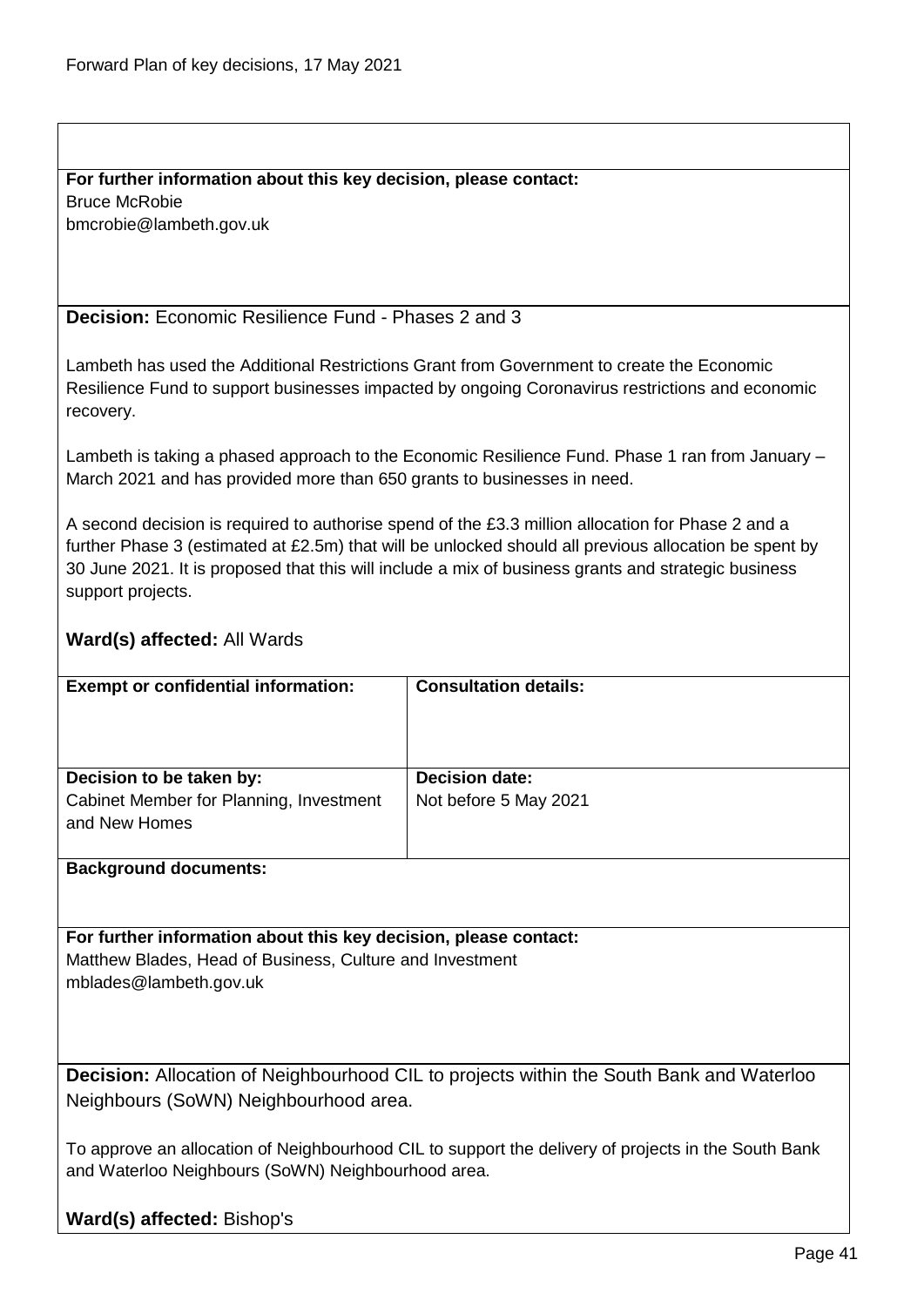<span id="page-41-1"></span><span id="page-41-0"></span>

| <b>Exempt or confidential information:</b><br><b>Consultation details:</b><br><b>Decision date:</b><br>Decision to be taken by:<br>Cabinet Member for Planning, Investment<br>Not before 25 May 2021<br>and New Homes<br><b>Background documents:</b><br>For further information about this key decision, please contact:<br>Abi Lewis, Head of Programme Delivery, Waterloo and Southbank<br>alewis1@lambeth.gov.uk<br><b>Decision:</b> Allocation of s106 to St John's Church "Reignite" project<br>To approve an allocation of £800,000 s106 funding to support the delivery of new community facilities<br>as part of the Reignite project at St John's Church, Waterloo.<br>Ward(s) affected: Bishop's<br><b>Consultation details:</b><br><b>Exempt or confidential information:</b><br>Decision to be taken by:<br><b>Decision date:</b><br>Cabinet Member for Planning, Investment<br>Not before 25 May 2021<br>and New Homes<br><b>Background documents:</b><br>For further information about this key decision, please contact: |  |  |  |
|------------------------------------------------------------------------------------------------------------------------------------------------------------------------------------------------------------------------------------------------------------------------------------------------------------------------------------------------------------------------------------------------------------------------------------------------------------------------------------------------------------------------------------------------------------------------------------------------------------------------------------------------------------------------------------------------------------------------------------------------------------------------------------------------------------------------------------------------------------------------------------------------------------------------------------------------------------------------------------------------------------------------------------------|--|--|--|
|                                                                                                                                                                                                                                                                                                                                                                                                                                                                                                                                                                                                                                                                                                                                                                                                                                                                                                                                                                                                                                          |  |  |  |
|                                                                                                                                                                                                                                                                                                                                                                                                                                                                                                                                                                                                                                                                                                                                                                                                                                                                                                                                                                                                                                          |  |  |  |
|                                                                                                                                                                                                                                                                                                                                                                                                                                                                                                                                                                                                                                                                                                                                                                                                                                                                                                                                                                                                                                          |  |  |  |
|                                                                                                                                                                                                                                                                                                                                                                                                                                                                                                                                                                                                                                                                                                                                                                                                                                                                                                                                                                                                                                          |  |  |  |
|                                                                                                                                                                                                                                                                                                                                                                                                                                                                                                                                                                                                                                                                                                                                                                                                                                                                                                                                                                                                                                          |  |  |  |
|                                                                                                                                                                                                                                                                                                                                                                                                                                                                                                                                                                                                                                                                                                                                                                                                                                                                                                                                                                                                                                          |  |  |  |
|                                                                                                                                                                                                                                                                                                                                                                                                                                                                                                                                                                                                                                                                                                                                                                                                                                                                                                                                                                                                                                          |  |  |  |
|                                                                                                                                                                                                                                                                                                                                                                                                                                                                                                                                                                                                                                                                                                                                                                                                                                                                                                                                                                                                                                          |  |  |  |
|                                                                                                                                                                                                                                                                                                                                                                                                                                                                                                                                                                                                                                                                                                                                                                                                                                                                                                                                                                                                                                          |  |  |  |
|                                                                                                                                                                                                                                                                                                                                                                                                                                                                                                                                                                                                                                                                                                                                                                                                                                                                                                                                                                                                                                          |  |  |  |
|                                                                                                                                                                                                                                                                                                                                                                                                                                                                                                                                                                                                                                                                                                                                                                                                                                                                                                                                                                                                                                          |  |  |  |
|                                                                                                                                                                                                                                                                                                                                                                                                                                                                                                                                                                                                                                                                                                                                                                                                                                                                                                                                                                                                                                          |  |  |  |
|                                                                                                                                                                                                                                                                                                                                                                                                                                                                                                                                                                                                                                                                                                                                                                                                                                                                                                                                                                                                                                          |  |  |  |
|                                                                                                                                                                                                                                                                                                                                                                                                                                                                                                                                                                                                                                                                                                                                                                                                                                                                                                                                                                                                                                          |  |  |  |
|                                                                                                                                                                                                                                                                                                                                                                                                                                                                                                                                                                                                                                                                                                                                                                                                                                                                                                                                                                                                                                          |  |  |  |
|                                                                                                                                                                                                                                                                                                                                                                                                                                                                                                                                                                                                                                                                                                                                                                                                                                                                                                                                                                                                                                          |  |  |  |
|                                                                                                                                                                                                                                                                                                                                                                                                                                                                                                                                                                                                                                                                                                                                                                                                                                                                                                                                                                                                                                          |  |  |  |
|                                                                                                                                                                                                                                                                                                                                                                                                                                                                                                                                                                                                                                                                                                                                                                                                                                                                                                                                                                                                                                          |  |  |  |
|                                                                                                                                                                                                                                                                                                                                                                                                                                                                                                                                                                                                                                                                                                                                                                                                                                                                                                                                                                                                                                          |  |  |  |
|                                                                                                                                                                                                                                                                                                                                                                                                                                                                                                                                                                                                                                                                                                                                                                                                                                                                                                                                                                                                                                          |  |  |  |
|                                                                                                                                                                                                                                                                                                                                                                                                                                                                                                                                                                                                                                                                                                                                                                                                                                                                                                                                                                                                                                          |  |  |  |
|                                                                                                                                                                                                                                                                                                                                                                                                                                                                                                                                                                                                                                                                                                                                                                                                                                                                                                                                                                                                                                          |  |  |  |
|                                                                                                                                                                                                                                                                                                                                                                                                                                                                                                                                                                                                                                                                                                                                                                                                                                                                                                                                                                                                                                          |  |  |  |
|                                                                                                                                                                                                                                                                                                                                                                                                                                                                                                                                                                                                                                                                                                                                                                                                                                                                                                                                                                                                                                          |  |  |  |
|                                                                                                                                                                                                                                                                                                                                                                                                                                                                                                                                                                                                                                                                                                                                                                                                                                                                                                                                                                                                                                          |  |  |  |
|                                                                                                                                                                                                                                                                                                                                                                                                                                                                                                                                                                                                                                                                                                                                                                                                                                                                                                                                                                                                                                          |  |  |  |
|                                                                                                                                                                                                                                                                                                                                                                                                                                                                                                                                                                                                                                                                                                                                                                                                                                                                                                                                                                                                                                          |  |  |  |
|                                                                                                                                                                                                                                                                                                                                                                                                                                                                                                                                                                                                                                                                                                                                                                                                                                                                                                                                                                                                                                          |  |  |  |
|                                                                                                                                                                                                                                                                                                                                                                                                                                                                                                                                                                                                                                                                                                                                                                                                                                                                                                                                                                                                                                          |  |  |  |
|                                                                                                                                                                                                                                                                                                                                                                                                                                                                                                                                                                                                                                                                                                                                                                                                                                                                                                                                                                                                                                          |  |  |  |
|                                                                                                                                                                                                                                                                                                                                                                                                                                                                                                                                                                                                                                                                                                                                                                                                                                                                                                                                                                                                                                          |  |  |  |
|                                                                                                                                                                                                                                                                                                                                                                                                                                                                                                                                                                                                                                                                                                                                                                                                                                                                                                                                                                                                                                          |  |  |  |
|                                                                                                                                                                                                                                                                                                                                                                                                                                                                                                                                                                                                                                                                                                                                                                                                                                                                                                                                                                                                                                          |  |  |  |
|                                                                                                                                                                                                                                                                                                                                                                                                                                                                                                                                                                                                                                                                                                                                                                                                                                                                                                                                                                                                                                          |  |  |  |
|                                                                                                                                                                                                                                                                                                                                                                                                                                                                                                                                                                                                                                                                                                                                                                                                                                                                                                                                                                                                                                          |  |  |  |
|                                                                                                                                                                                                                                                                                                                                                                                                                                                                                                                                                                                                                                                                                                                                                                                                                                                                                                                                                                                                                                          |  |  |  |
| Abi Lewis, Head of Programme Delivery, Waterloo and Southbank                                                                                                                                                                                                                                                                                                                                                                                                                                                                                                                                                                                                                                                                                                                                                                                                                                                                                                                                                                            |  |  |  |
| alewis1@lambeth.gov.uk                                                                                                                                                                                                                                                                                                                                                                                                                                                                                                                                                                                                                                                                                                                                                                                                                                                                                                                                                                                                                   |  |  |  |
|                                                                                                                                                                                                                                                                                                                                                                                                                                                                                                                                                                                                                                                                                                                                                                                                                                                                                                                                                                                                                                          |  |  |  |
|                                                                                                                                                                                                                                                                                                                                                                                                                                                                                                                                                                                                                                                                                                                                                                                                                                                                                                                                                                                                                                          |  |  |  |
|                                                                                                                                                                                                                                                                                                                                                                                                                                                                                                                                                                                                                                                                                                                                                                                                                                                                                                                                                                                                                                          |  |  |  |
| Decision: Approval of CIL Social Housing Relief for 17/02936/FUL Graphite Square SE11                                                                                                                                                                                                                                                                                                                                                                                                                                                                                                                                                                                                                                                                                                                                                                                                                                                                                                                                                    |  |  |  |
|                                                                                                                                                                                                                                                                                                                                                                                                                                                                                                                                                                                                                                                                                                                                                                                                                                                                                                                                                                                                                                          |  |  |  |
|                                                                                                                                                                                                                                                                                                                                                                                                                                                                                                                                                                                                                                                                                                                                                                                                                                                                                                                                                                                                                                          |  |  |  |
|                                                                                                                                                                                                                                                                                                                                                                                                                                                                                                                                                                                                                                                                                                                                                                                                                                                                                                                                                                                                                                          |  |  |  |
| Cabinet member approval is being sought in relation to the Mandatory Social Housing Relief claim<br>submitted by the applicant in relation to the planning permission 17/02936/FUL Graphite Square,                                                                                                                                                                                                                                                                                                                                                                                                                                                                                                                                                                                                                                                                                                                                                                                                                                      |  |  |  |
| London, SE11 5EE.                                                                                                                                                                                                                                                                                                                                                                                                                                                                                                                                                                                                                                                                                                                                                                                                                                                                                                                                                                                                                        |  |  |  |
| 5EE                                                                                                                                                                                                                                                                                                                                                                                                                                                                                                                                                                                                                                                                                                                                                                                                                                                                                                                                                                                                                                      |  |  |  |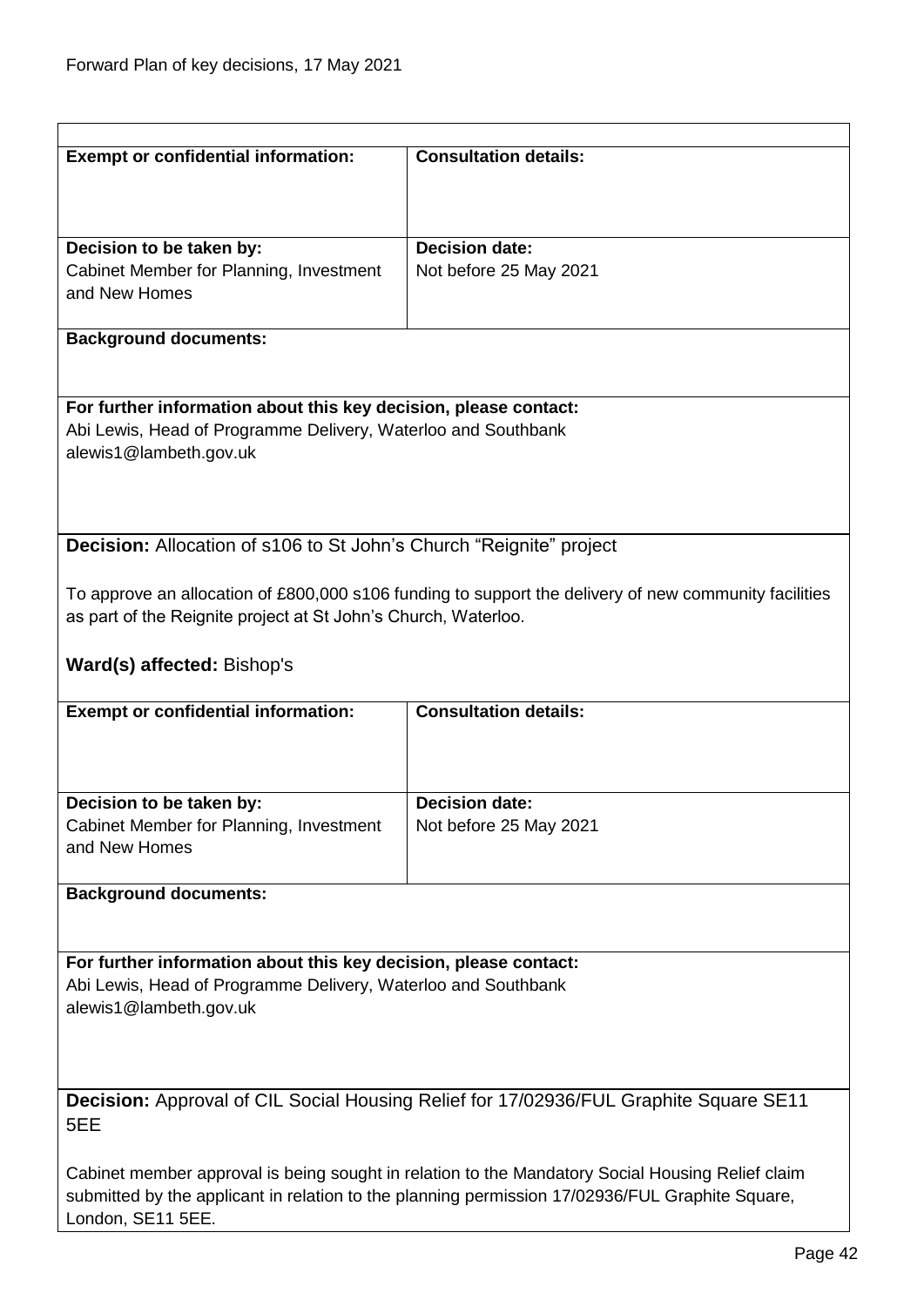The total CIL liability for the development would be £4,177,924.83 and the social housing relief claim is for £1,186,815.77. According to the constitution, any proposed expenditure or grant, or in this case, relief, that is over £500k needs to be approved by Cabinet member delegated decision.

<span id="page-42-0"></span>

| Ward(s) affected: Prince's                                                                                                                                                                                                                                                                                                                                                                                                                                                                                                                                         |                              |  |
|--------------------------------------------------------------------------------------------------------------------------------------------------------------------------------------------------------------------------------------------------------------------------------------------------------------------------------------------------------------------------------------------------------------------------------------------------------------------------------------------------------------------------------------------------------------------|------------------------------|--|
| <b>Exempt or confidential information:</b>                                                                                                                                                                                                                                                                                                                                                                                                                                                                                                                         | <b>Consultation details:</b> |  |
| Decision to be taken by:                                                                                                                                                                                                                                                                                                                                                                                                                                                                                                                                           | <b>Decision date:</b>        |  |
| Cabinet Member for Planning, Investment<br>and New Homes                                                                                                                                                                                                                                                                                                                                                                                                                                                                                                           | Not before 29 May 2021       |  |
| <b>Background documents:</b>                                                                                                                                                                                                                                                                                                                                                                                                                                                                                                                                       |                              |  |
| For further information about this key decision, please contact:<br>Neela Ajithkumar, CIL/S106 Monitoring Officer<br>najithkumar@lambeth.gov.uk                                                                                                                                                                                                                                                                                                                                                                                                                    |                              |  |
| Decision: Proposal regarding the site at the former Clapham Old Library                                                                                                                                                                                                                                                                                                                                                                                                                                                                                            |                              |  |
| Following the acquisition of the property at 60 Orlando Road, the Council is proposing to work with<br>Ipsus Developments and Omnibus Theatre to bring forward plans for a small scale redevelopment of<br>the rear of the site, with the aim of creating a new asset, subject to further discussions with the<br>planning department and formal consent, which will provide a sustainable revenue stream to the<br>parties. The form of this joint venture is being discussed and it is anticipated that any works contracts<br>will be under the OJEU threshold. |                              |  |
| The Council wishes to engage with the above parties who will bring the local and commercial expertise<br>to the venture. Ipsus Developments brought the opportunity to the Council and in recognition of their<br>input to the process, it is proposed that the Council continues to utilise their significant local<br>development expertise.                                                                                                                                                                                                                     |                              |  |
| The Council also wishes to continue to work collaboratively with Omnibus to ensure the future of the<br>building as a leading performance arts venue.                                                                                                                                                                                                                                                                                                                                                                                                              |                              |  |
| Ward(s) affected: Clapham Town                                                                                                                                                                                                                                                                                                                                                                                                                                                                                                                                     |                              |  |
| <b>Exempt or confidential information:</b>                                                                                                                                                                                                                                                                                                                                                                                                                                                                                                                         | <b>Consultation details:</b> |  |
|                                                                                                                                                                                                                                                                                                                                                                                                                                                                                                                                                                    |                              |  |
| Decision to be taken by:                                                                                                                                                                                                                                                                                                                                                                                                                                                                                                                                           | <b>Decision date:</b>        |  |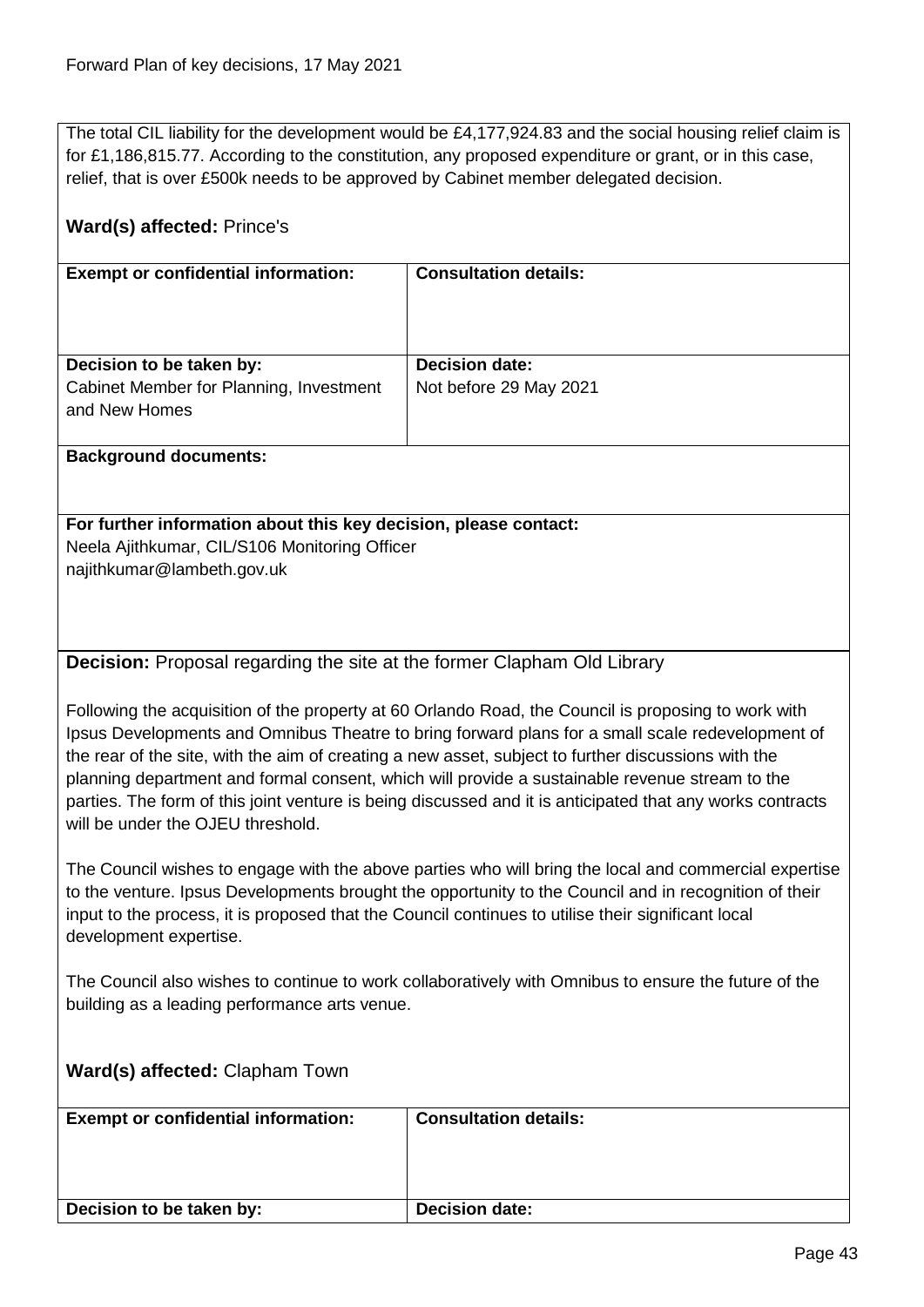<span id="page-43-1"></span><span id="page-43-0"></span>

| Cabinet Member for Equalities and Culture                                               | Not before 12 Jun 2017                                                                          |
|-----------------------------------------------------------------------------------------|-------------------------------------------------------------------------------------------------|
|                                                                                         |                                                                                                 |
| <b>Background documents:</b>                                                            |                                                                                                 |
|                                                                                         |                                                                                                 |
|                                                                                         |                                                                                                 |
| For further information about this key decision, please contact:                        |                                                                                                 |
| Yvonne Hardy, Assistant Head - Directorates, Valuation and Strategic Assets             |                                                                                                 |
| yhardy@lambeth.gov.uk                                                                   |                                                                                                 |
| Tel: 0207 926 2984                                                                      |                                                                                                 |
|                                                                                         |                                                                                                 |
|                                                                                         | Decision: Transfer of the Greek Enclosure from the Greek Cathedral trust of St Stephen's        |
| Chapel to the Council                                                                   |                                                                                                 |
|                                                                                         |                                                                                                 |
|                                                                                         | To agree the formal legal vesting contract process for the Greek Cathedral Trust to transfer St |
|                                                                                         | Stephen's Chapel, the boundary wall to the Greek Enclosure and Burial Rights to the Council     |
|                                                                                         |                                                                                                 |
| <b>Ward(s) affected:</b> Knight's Hill; Thurlow Park                                    |                                                                                                 |
| <b>Exempt or confidential information:</b>                                              | <b>Consultation details:</b>                                                                    |
|                                                                                         |                                                                                                 |
|                                                                                         |                                                                                                 |
|                                                                                         |                                                                                                 |
| Decision to be taken by:                                                                | <b>Decision date:</b>                                                                           |
| Cabinet Member for Equalities and Culture                                               | Not before 23 Jul 2018                                                                          |
|                                                                                         |                                                                                                 |
| <b>Background documents:</b>                                                            |                                                                                                 |
|                                                                                         |                                                                                                 |
|                                                                                         |                                                                                                 |
| For further information about this key decision, please contact:                        |                                                                                                 |
| Dan Thomas, Programme Manager (Parks & Special Projects)                                |                                                                                                 |
| dthomas4@lambeth.gov.uk                                                                 |                                                                                                 |
|                                                                                         |                                                                                                 |
|                                                                                         |                                                                                                 |
| <b>Decision: Events Strategy Review</b>                                                 |                                                                                                 |
|                                                                                         |                                                                                                 |
| To approve a package of measures forming a review of Lambeth's outdoor events strategy. |                                                                                                 |
| Ward(s) affected: All Wards                                                             |                                                                                                 |
|                                                                                         |                                                                                                 |
| <b>Exempt or confidential information:</b>                                              | <b>Consultation details:</b>                                                                    |
|                                                                                         |                                                                                                 |
|                                                                                         |                                                                                                 |
|                                                                                         |                                                                                                 |
| Decision to be taken by:                                                                | <b>Decision date:</b>                                                                           |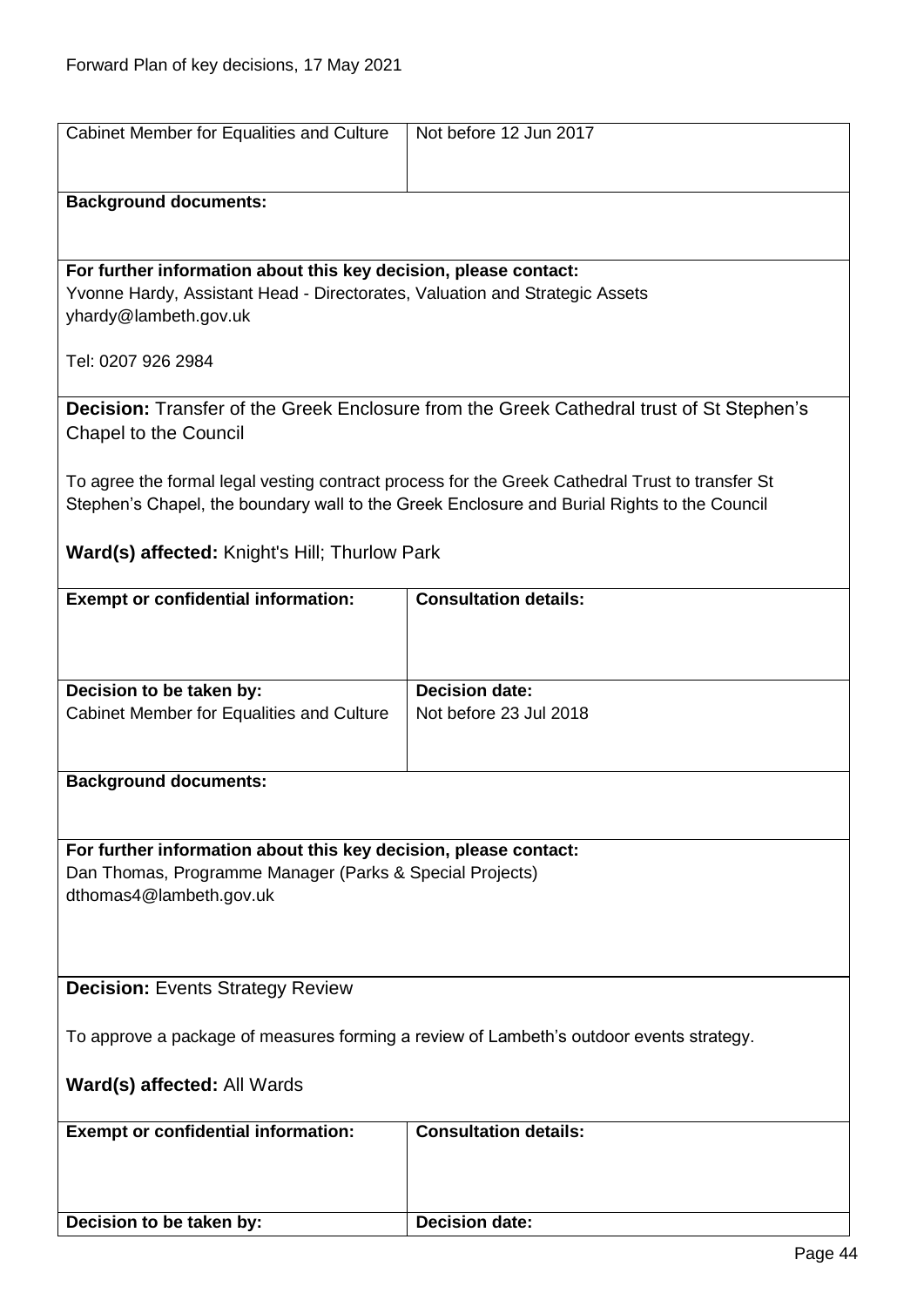<span id="page-44-1"></span><span id="page-44-0"></span>

| Cabinet Member for Equalities and Culture                                                                                    | Not before 26 Nov 2018                                                                                                                                                                                 |
|------------------------------------------------------------------------------------------------------------------------------|--------------------------------------------------------------------------------------------------------------------------------------------------------------------------------------------------------|
|                                                                                                                              |                                                                                                                                                                                                        |
| <b>Background documents:</b>                                                                                                 |                                                                                                                                                                                                        |
|                                                                                                                              |                                                                                                                                                                                                        |
| For further information about this key decision, please contact:                                                             |                                                                                                                                                                                                        |
| Kevin Crook, Assistant Director: Neighbourhoods, Environment and Streetscene<br>kcrook@lambeth.gov.uk                        |                                                                                                                                                                                                        |
| Blue Star House - 4th Floor                                                                                                  |                                                                                                                                                                                                        |
| Tel: 020 7926 8973                                                                                                           |                                                                                                                                                                                                        |
| <b>Decision:</b> Appointment of Consultants for Brockwell Hall Restoration                                                   |                                                                                                                                                                                                        |
|                                                                                                                              |                                                                                                                                                                                                        |
|                                                                                                                              | Following the successful award of funding by the National Lottery Heritage Fund (NLHF) Round 1,<br>some development funds have been released to allow the Council to develop the proposals for         |
| refurbishment.                                                                                                               |                                                                                                                                                                                                        |
|                                                                                                                              |                                                                                                                                                                                                        |
|                                                                                                                              | The Council will require the engagement of Specialist consultants with to oversee and help develop<br>the proposals, notable expertise areas include conservation architecture, landscape architecture |
|                                                                                                                              |                                                                                                                                                                                                        |
| Ward(s) affected: Coldharbour; Herne Hill                                                                                    |                                                                                                                                                                                                        |
|                                                                                                                              |                                                                                                                                                                                                        |
| <b>Exempt or confidential information:</b>                                                                                   | <b>Consultation details:</b>                                                                                                                                                                           |
|                                                                                                                              |                                                                                                                                                                                                        |
|                                                                                                                              |                                                                                                                                                                                                        |
| Decision to be taken by:<br>Cabinet Member for Equalities and Culture                                                        | <b>Decision date:</b><br>Not before 16 Oct 2019                                                                                                                                                        |
|                                                                                                                              |                                                                                                                                                                                                        |
| <b>Background documents:</b>                                                                                                 |                                                                                                                                                                                                        |
|                                                                                                                              |                                                                                                                                                                                                        |
|                                                                                                                              |                                                                                                                                                                                                        |
| For further information about this key decision, please contact:<br>Dan Thomas, Programme Manager (Parks & Special Projects) |                                                                                                                                                                                                        |
| dthomas4@lambeth.gov.uk                                                                                                      |                                                                                                                                                                                                        |
|                                                                                                                              |                                                                                                                                                                                                        |
|                                                                                                                              |                                                                                                                                                                                                        |
| <b>Decision:</b> Approval of purchase of two new cremators                                                                   |                                                                                                                                                                                                        |
|                                                                                                                              | The decision is to approve the purchase of two new cremators for Lambeth and West Norwood                                                                                                              |
| crematoria, to be installed during summer 2020 after the expiry of the current supply and maintain                           |                                                                                                                                                                                                        |
| contract on 30 June 2020.                                                                                                    |                                                                                                                                                                                                        |
| Ward(s) affected: Gipsy Hill                                                                                                 |                                                                                                                                                                                                        |
|                                                                                                                              |                                                                                                                                                                                                        |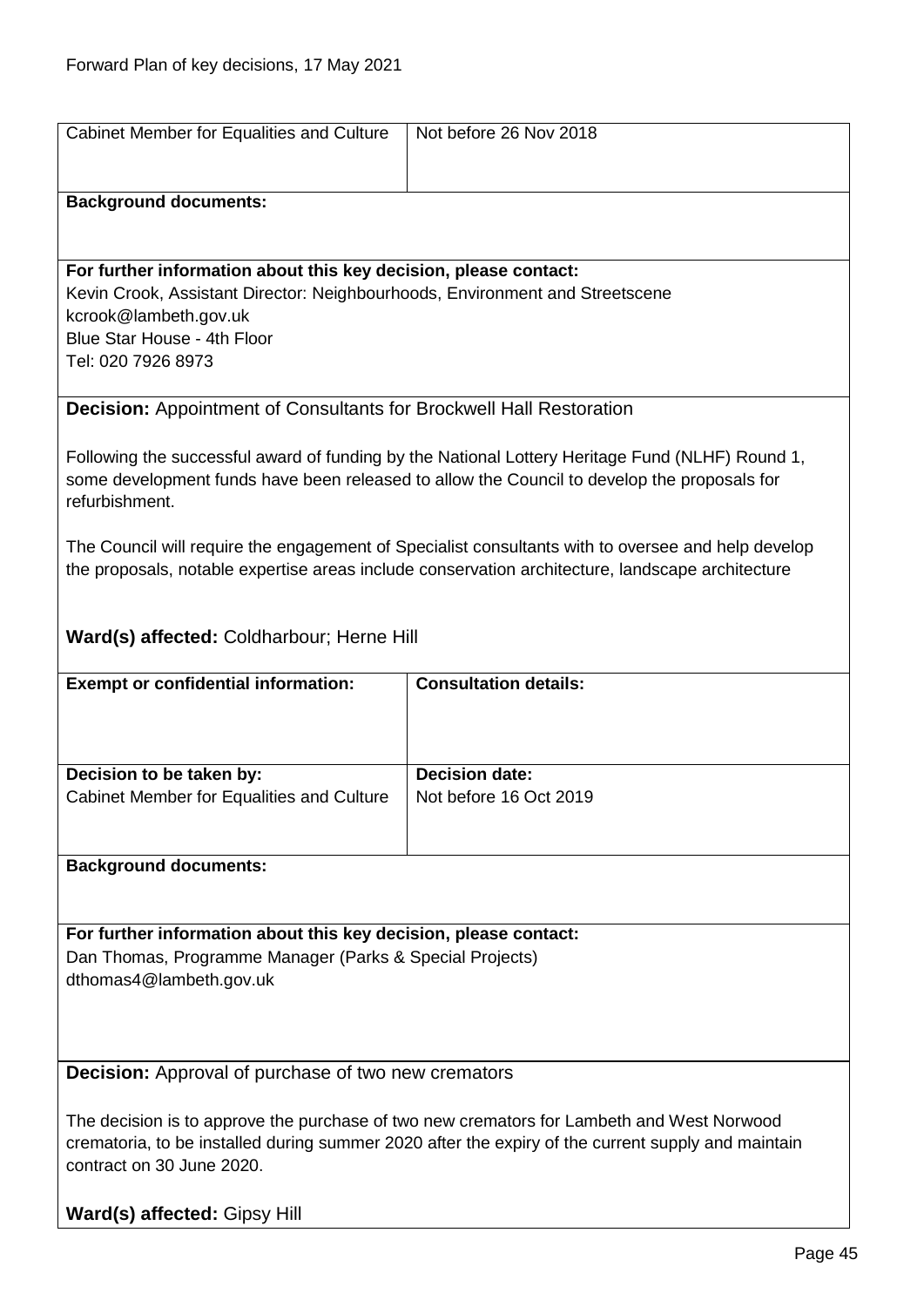<span id="page-45-0"></span>

| <b>Exempt or confidential information:</b>                                                      | <b>Consultation details:</b>                                                                      |  |
|-------------------------------------------------------------------------------------------------|---------------------------------------------------------------------------------------------------|--|
|                                                                                                 |                                                                                                   |  |
|                                                                                                 |                                                                                                   |  |
|                                                                                                 |                                                                                                   |  |
| Decision to be taken by:                                                                        | <b>Decision date:</b>                                                                             |  |
| Cabinet Member for Equalities and Culture                                                       | Not before 10 Mar 2020                                                                            |  |
|                                                                                                 |                                                                                                   |  |
|                                                                                                 |                                                                                                   |  |
| <b>Background documents:</b>                                                                    |                                                                                                   |  |
|                                                                                                 |                                                                                                   |  |
|                                                                                                 |                                                                                                   |  |
| For further information about this key decision, please contact:                                |                                                                                                   |  |
| Kevin Crook, Assistant Director: Neighbourhoods, Environment and Streetscene                    |                                                                                                   |  |
| kcrook@lambeth.gov.uk                                                                           |                                                                                                   |  |
| Blue Star House - 4th Floor                                                                     |                                                                                                   |  |
| Tel: 020 7926 8973                                                                              |                                                                                                   |  |
|                                                                                                 |                                                                                                   |  |
|                                                                                                 |                                                                                                   |  |
| Decision: ELEVATE Strategic Plan 2020-23                                                        |                                                                                                   |  |
|                                                                                                 |                                                                                                   |  |
|                                                                                                 | To consider the future direction and 3-year strategic delivery plan for the ELEVATE programme and |  |
| associated funding arrangement/financial investment.                                            |                                                                                                   |  |
|                                                                                                 |                                                                                                   |  |
| Ward(s) affected: All Wards                                                                     |                                                                                                   |  |
|                                                                                                 |                                                                                                   |  |
| <b>Exempt or confidential information:</b>                                                      | <b>Consultation details:</b>                                                                      |  |
|                                                                                                 |                                                                                                   |  |
|                                                                                                 |                                                                                                   |  |
|                                                                                                 |                                                                                                   |  |
| Decision to be taken by:                                                                        | <b>Decision date:</b>                                                                             |  |
| Cabinet Member for Equalities and Culture                                                       | Not before 19 May 2020                                                                            |  |
|                                                                                                 |                                                                                                   |  |
|                                                                                                 |                                                                                                   |  |
| <b>Background documents:</b>                                                                    |                                                                                                   |  |
|                                                                                                 |                                                                                                   |  |
|                                                                                                 |                                                                                                   |  |
|                                                                                                 |                                                                                                   |  |
| For further information about this key decision, please contact:                                |                                                                                                   |  |
| Dawn Bunce, Arts Partnership Officer                                                            |                                                                                                   |  |
| dbunce@lambeth.gov.uk                                                                           |                                                                                                   |  |
| <b>Phoenix House</b>                                                                            |                                                                                                   |  |
| Tel: 020 7926 0760                                                                              |                                                                                                   |  |
|                                                                                                 |                                                                                                   |  |
| <b>Decision:</b> Expenditure Arising from London Eye Section 106 Receipts                       |                                                                                                   |  |
|                                                                                                 |                                                                                                   |  |
| Under the terms of a section 106 planning agreement, since 2003 the South Bank Employers' Group |                                                                                                   |  |

<span id="page-45-1"></span>(SBEG) has provided specified operational and community initiatives in the South Bank area on behalf of the Council. These are financed by payments that the Council receives annually from the operator of the Lastminute,com London Eye. The Council makes payment to SBEG in arrears on the basis of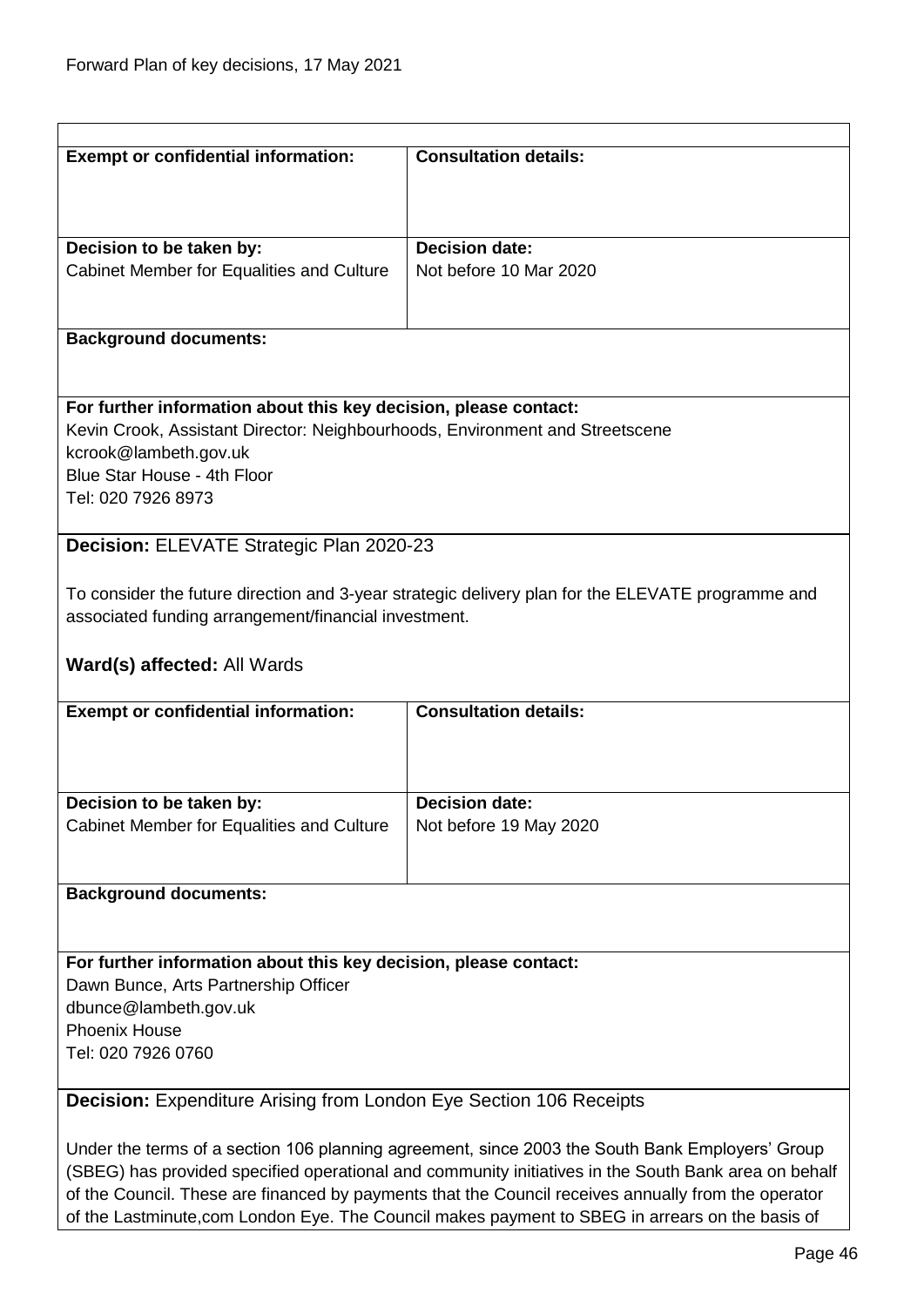goods provided and services rendered according to an agreed programme of work. The forecast expenditure in 2020/21 is £950,000 with the first quarterly payment being due for payment on 1 July 2020.

<span id="page-46-0"></span>

| Ward(s) affected: Bishop's                                                                                                                                                                                                                                                                                                                                                              |                              |  |
|-----------------------------------------------------------------------------------------------------------------------------------------------------------------------------------------------------------------------------------------------------------------------------------------------------------------------------------------------------------------------------------------|------------------------------|--|
| <b>Exempt or confidential information:</b>                                                                                                                                                                                                                                                                                                                                              | <b>Consultation details:</b> |  |
| Decision to be taken by:                                                                                                                                                                                                                                                                                                                                                                | <b>Decision date:</b>        |  |
| Cabinet Member for Equalities and Culture                                                                                                                                                                                                                                                                                                                                               | Not before 28 Jul 2020       |  |
| <b>Background documents:</b>                                                                                                                                                                                                                                                                                                                                                            |                              |  |
| For further information about this key decision, please contact:<br>Caroline Pitrakou, Programme Office Manager<br>cpitrakou@lambeth.gov.uk                                                                                                                                                                                                                                             |                              |  |
| Tel: 020 7926 1260                                                                                                                                                                                                                                                                                                                                                                      |                              |  |
| <b>Decision:</b> Extension of FMS contract – for Lambeth's cremators                                                                                                                                                                                                                                                                                                                    |                              |  |
| The decision is to approve a 12-month extension of the existing contract with FMS for the supply and<br>maintenance of our two cremators at Lambeth and West Norwood crematoria, from 1 July 2020 to 30<br>June 2021. This is needed because of changes to the procurement process for securing new<br>cremators, which has delayed the overall process.<br>Ward(s) affected: All Wards |                              |  |
|                                                                                                                                                                                                                                                                                                                                                                                         |                              |  |
| <b>Exempt or confidential information:</b>                                                                                                                                                                                                                                                                                                                                              | <b>Consultation details:</b> |  |
| Decision to be taken by:                                                                                                                                                                                                                                                                                                                                                                | <b>Decision date:</b>        |  |
| Cabinet Member for Equalities and Culture                                                                                                                                                                                                                                                                                                                                               | Not before 25 Aug 2020       |  |
| <b>Background documents:</b>                                                                                                                                                                                                                                                                                                                                                            |                              |  |
| For further information about this key decision, please contact:                                                                                                                                                                                                                                                                                                                        |                              |  |
| Kevin Crook, Assistant Director: Neighbourhoods, Environment and Streetscene<br>kcrook@lambeth.gov.uk<br>Blue Star House - 4th Floor                                                                                                                                                                                                                                                    |                              |  |
| Tel: 020 7926 8973                                                                                                                                                                                                                                                                                                                                                                      |                              |  |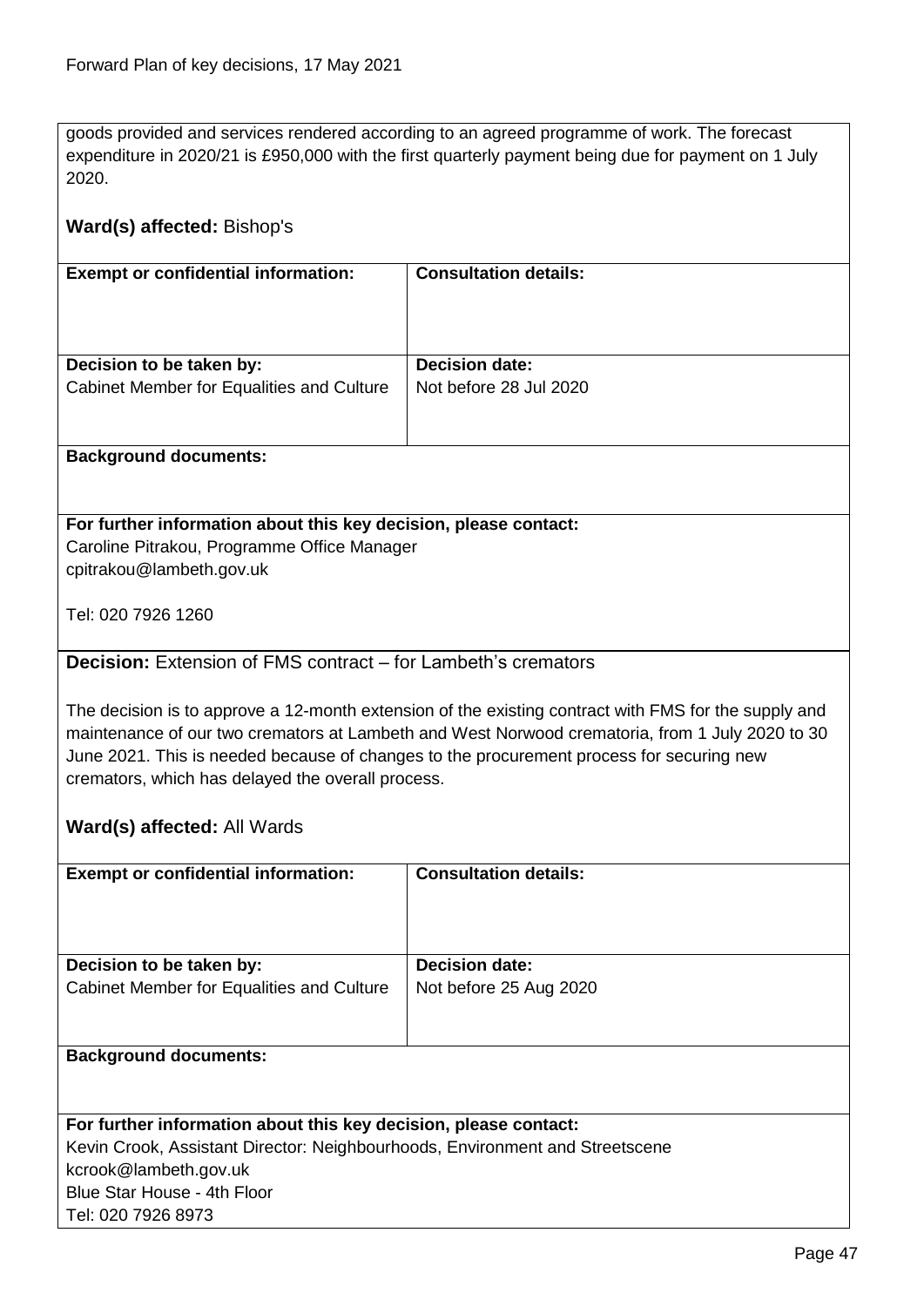#### <span id="page-47-0"></span>**Decision:** Lambeth Country Show 2021 - 2024 – Procurement – Various Lots

We are seeking to implement multiple three year fixed price contract agreements as part of the tender with an agreement for an extension for a further year for each contract. The annual value of the combined contracts is £338,938. As this report seeks to implement a three year fixed contract, the total value of the contract is £1,016,814. The agreement for an extension for a further one year brings the total maximum combined contracts value to an estimated £1,355,753.

| <b>Exempt or confidential information:</b>                       | <b>Consultation details:</b> |
|------------------------------------------------------------------|------------------------------|
|                                                                  |                              |
|                                                                  |                              |
|                                                                  |                              |
|                                                                  |                              |
| Decision to be taken by:                                         | <b>Decision date:</b>        |
| Cabinet Member for Equalities and Culture                        | Not before 22 Sep 2020       |
|                                                                  |                              |
|                                                                  |                              |
|                                                                  |                              |
| <b>Background documents:</b>                                     |                              |
|                                                                  |                              |
|                                                                  |                              |
|                                                                  |                              |
| For further information about this key decision, please contact: |                              |
| Fathia Abdi, Risk Management Officer                             |                              |
| fabdi@lambeth.gov.uk                                             |                              |
| <b>Olive Morris House</b>                                        |                              |
| Tel: 020 7926 3013                                               |                              |

<span id="page-47-1"></span>

| <b>Decision: Parks Capital Investment Plan 2020-25</b>                       |                              |  |
|------------------------------------------------------------------------------|------------------------------|--|
|                                                                              |                              |  |
| Ward(s) affected: All Wards                                                  |                              |  |
| <b>Exempt or confidential information:</b>                                   | <b>Consultation details:</b> |  |
|                                                                              |                              |  |
|                                                                              |                              |  |
|                                                                              |                              |  |
| Decision to be taken by:                                                     | Decision date:               |  |
| Cabinet Member for Equalities and Culture                                    | Not before 25 Nov 2020       |  |
|                                                                              |                              |  |
|                                                                              |                              |  |
| <b>Background documents:</b>                                                 |                              |  |
|                                                                              |                              |  |
|                                                                              |                              |  |
| For further information about this key decision, please contact:             |                              |  |
| Kevin Crook, Assistant Director: Neighbourhoods, Environment and Streetscene |                              |  |
| kcrook@lambeth.gov.uk                                                        |                              |  |
| Blue Star House - 4th Floor                                                  |                              |  |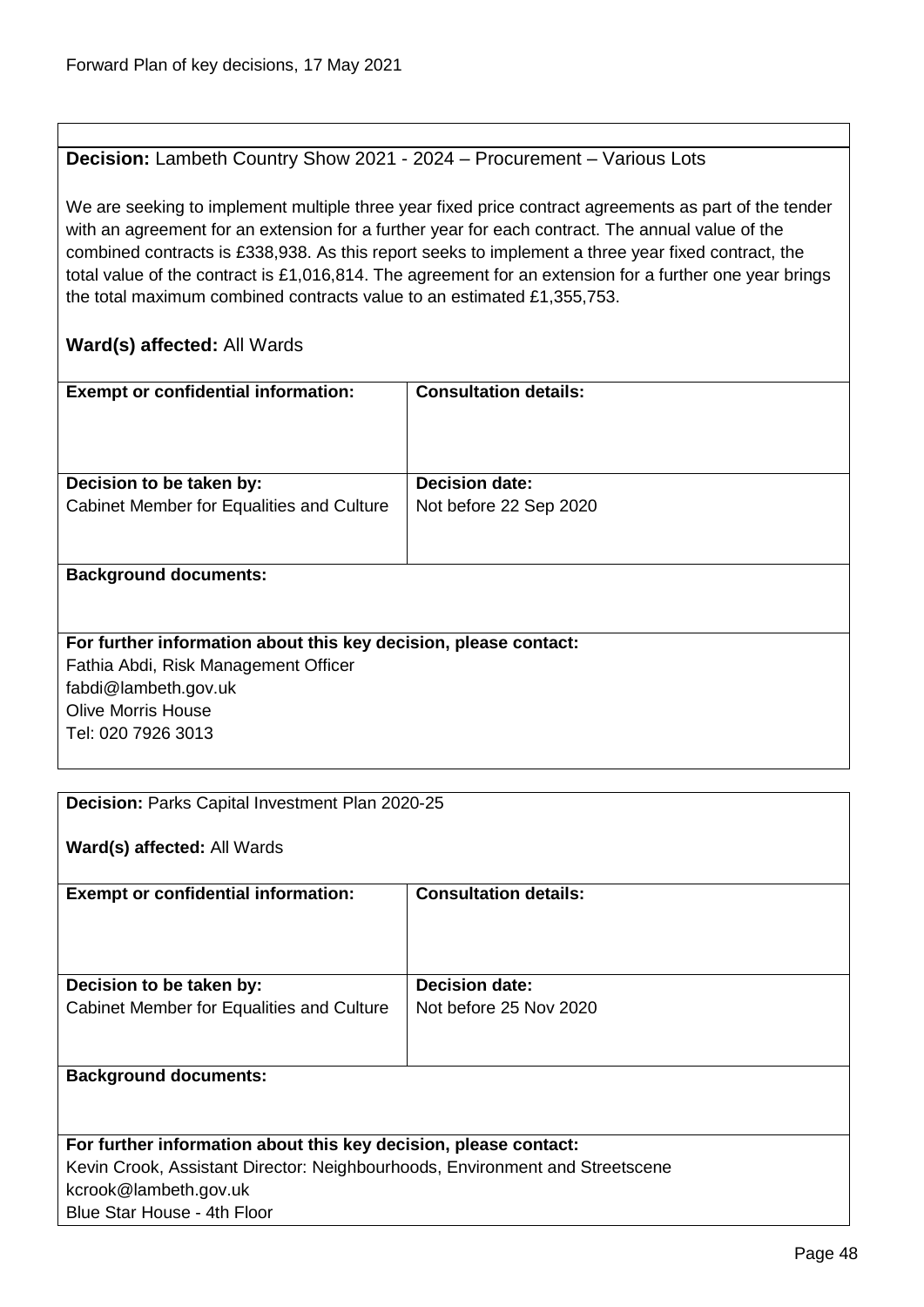#### Tel: 020 7926 8973

#### <span id="page-48-0"></span>**Decision:** Kennington Park Funding Allocation

The 5-year capital plan allocated £6,000,000 for investment in green spaces

The Cabinet paper requests that £1,300,000 of this funding be made available for the delivery of detailed designs and construction in Kennington Park

#### **Ward(s) affected:** Oval

| <b>Exempt or confidential information:</b> | <b>Consultation details:</b> |
|--------------------------------------------|------------------------------|
| Decision to be taken by:                   | <b>Decision date:</b>        |
| Cabinet Member for Equalities and Culture  | Not before 23 Dec 2020       |

#### **Background documents:**

**For further information about this key decision, please contact:** Dan Thomas, Programme Manager (Parks & Special Projects) dthomas4@lambeth.gov.uk

<span id="page-48-1"></span>**Decision:** Library Stock Contract for the Purchase of Books and DVDs

Lambeth Libraries and Archives to continue as a member of the Central Buying Consortium (CBC) for the purpose of buying physical stock for Lambeth Libraries. CBC carry out the tendering process on behalf of all its members complying with both UK and EU procurement law. Lambeth Libraries and Archives request permission to continue to purchase stock using the suppliers appointed through the CBC tender process. This provides the most cost-effective means of stock acquisition.

| <b>Exempt or confidential information:</b>                            | <b>Consultation details:</b>                    |
|-----------------------------------------------------------------------|-------------------------------------------------|
| Decision to be taken by:<br>Cabinet Member for Equalities and Culture | <b>Decision date:</b><br>Not before 19 Jan 2021 |
| <b>Background documents:</b>                                          |                                                 |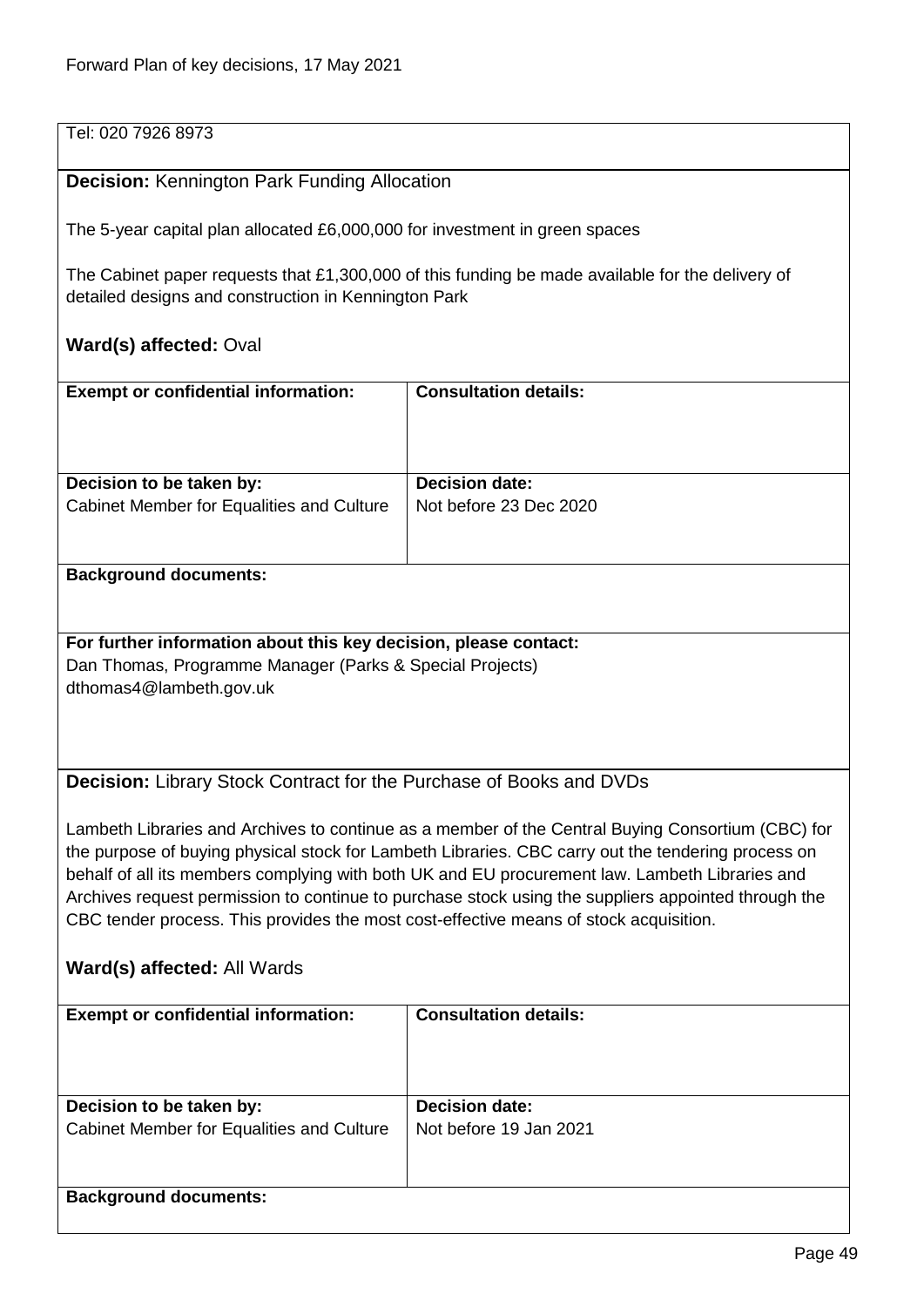### **For further information about this key decision, please contact:** Zoe Dixon, Library Hubs Manager, Susanna Barnes, Head of Service Libraries and Archives zcdixon@lambeth.gov.uk, SBarnes@lambeth.gov.uk

<span id="page-49-0"></span>**Decision:** Leisure Services Provision

#### **Ward(s) affected:** All Wards

| <b>Exempt or confidential information:</b>                          | <b>Consultation details:</b>                    |
|---------------------------------------------------------------------|-------------------------------------------------|
| Decision to be taken by:<br>Cabinet Member for the Voluntary Sector | <b>Decision date:</b><br>Not before 27 Oct 2020 |
| and Leisure                                                         |                                                 |

#### **Background documents:**

#### **For further information about this key decision, please contact:**

Kevin Crook, Assistant Director: Neighbourhoods, Environment and Streetscene kcrook@lambeth.gov.uk Blue Star House - 4th Floor Tel: 020 7926 8973

<span id="page-49-1"></span>**Decision:** Leisure Services Contract - Covid-19 Support Payment (Phase 2)

Report proposes a second relief payment to GLL to cover their operational deficit from 1 July 2020 to 31 March 2021 as a result of the pandemic. This to be funded from the National Leisure Recovery Fund grant and the Development Pot

| <b>Exempt or confidential information:</b>                                         | <b>Consultation details:</b>                   |
|------------------------------------------------------------------------------------|------------------------------------------------|
| Decision to be taken by:<br>Cabinet Member for the Voluntary Sector<br>and Leisure | <b>Decision date:</b><br>Not before 2 Mar 2021 |
| <b>Background documents:</b>                                                       |                                                |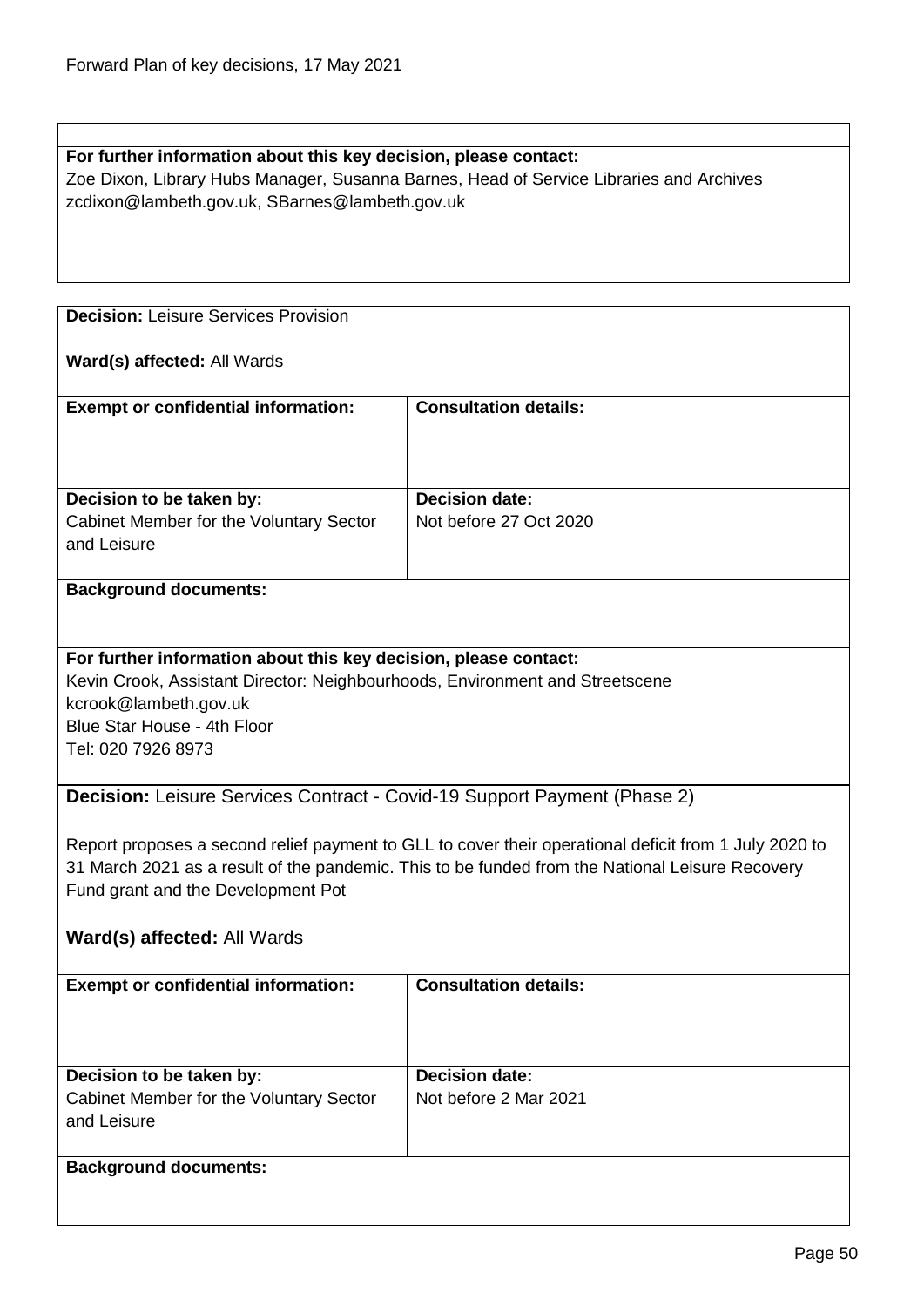**For further information about this key decision, please contact:** Kevin Crook, Assistant Director: Neighbourhoods, Environment and Streetscene kcrook@lambeth.gov.uk Blue Star House - 4th Floor Tel: 020 7926 8973

<span id="page-50-0"></span>**Decision:** Contract Award to Emmaus Lambeth for the Emergency Support Scheme (under waiver)

To approve spend which occurred with Emmaus Lambeth in 2019/20 for the delivery of the Emergency Support Scheme, and to extend the existing contract for their services for an additional 12 months, through 31 March 2022.

|  |  | Ward(s) affected: All Wards |
|--|--|-----------------------------|
|--|--|-----------------------------|

| <b>Exempt or confidential information:</b>             | <b>Consultation details:</b> |
|--------------------------------------------------------|------------------------------|
| Decision to be taken by:                               | <b>Decision date:</b>        |
| Cabinet Member for the Voluntary Sector<br>and Leisure | Not before 6 Apr 2021        |

#### **Background documents:**

**For further information about this key decision, please contact:** Jamey Fisher Perkins, Economic Inclusion Manager - Enterprise, Jobs and Skills jfisher3@lambeth.gov.uk

<span id="page-50-1"></span>**Decision:** Station to Station Business Improvement District Re-ballot 2021

A cabinet member decision is required to 'formally consider the Station to Station BID proposal and instruct the Returning Officer to hold the necessary renewal ballot'.

The council is statutorily bound to consider the BID proposal and hold a ballot on the BIDs behalf unless the proposal conflicts any formally adopted and published policy by the council or it is likely to have a significantly disproportionate financial burden on any person or class of persons.

| Ward(s) affected: Gipsy Hill; Knight's Hill; Thurlow Park |
|-----------------------------------------------------------|
|-----------------------------------------------------------|

| <b>Exempt or confidential information:</b> | <b>Consultation details:</b> |
|--------------------------------------------|------------------------------|
|                                            |                              |
|                                            |                              |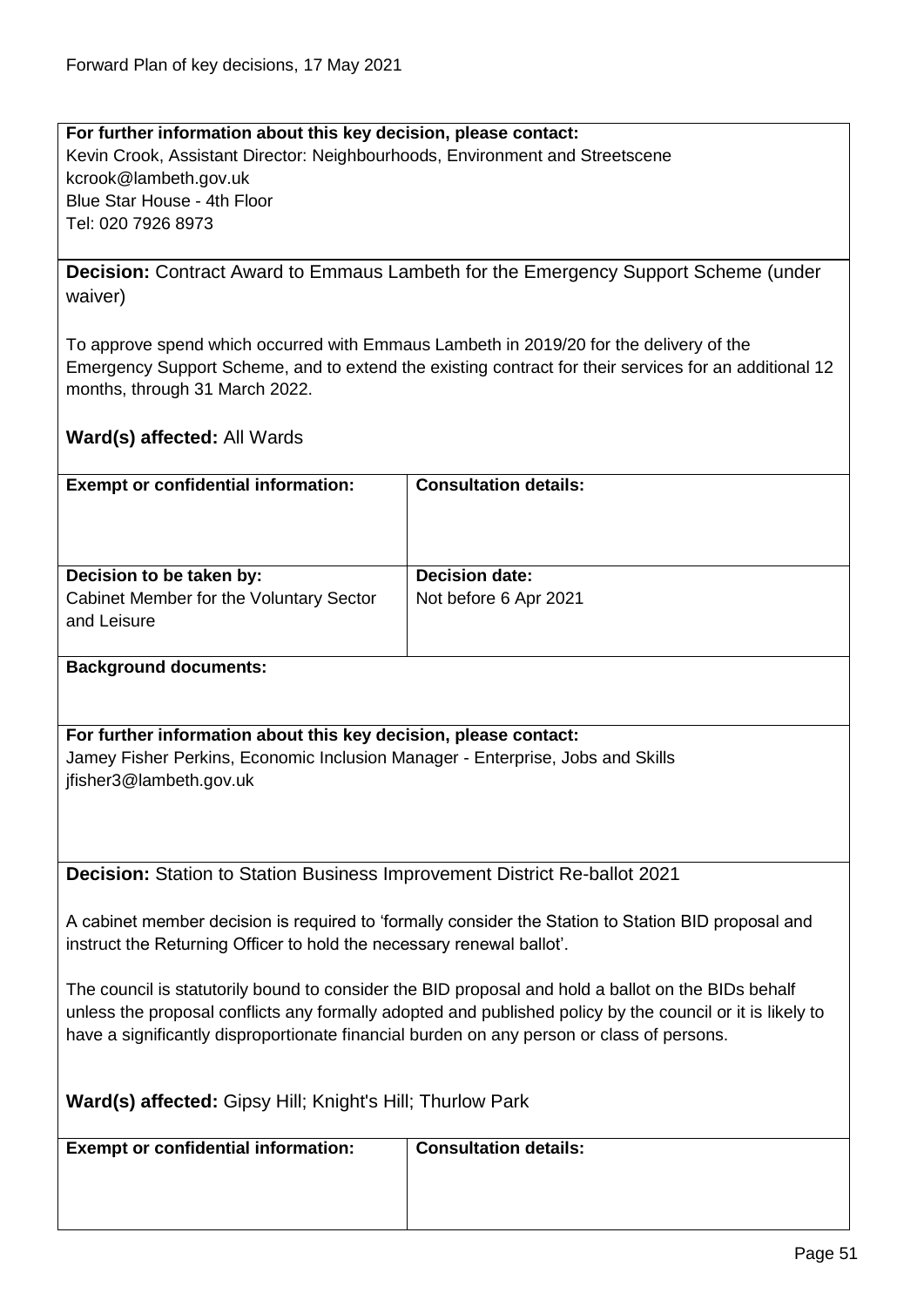<span id="page-51-1"></span><span id="page-51-0"></span>

| Decision to be taken by:                                                                  | <b>Decision date:</b>                                                                                     |  |  |
|-------------------------------------------------------------------------------------------|-----------------------------------------------------------------------------------------------------------|--|--|
| Cabinet Member for the Voluntary Sector                                                   | Not before 29 May 2021                                                                                    |  |  |
| and Leisure                                                                               |                                                                                                           |  |  |
|                                                                                           |                                                                                                           |  |  |
|                                                                                           |                                                                                                           |  |  |
| <b>Background documents:</b>                                                              |                                                                                                           |  |  |
|                                                                                           |                                                                                                           |  |  |
|                                                                                           |                                                                                                           |  |  |
| For further information about this key decision, please contact:                          |                                                                                                           |  |  |
| Sally Dickens, Economic Development Officer                                               |                                                                                                           |  |  |
| sdickens@lambeth.gov.uk                                                                   |                                                                                                           |  |  |
|                                                                                           |                                                                                                           |  |  |
|                                                                                           |                                                                                                           |  |  |
|                                                                                           |                                                                                                           |  |  |
| <b>Decision:</b> Vauxhall One Business Improvement District Re-ballot 2021                |                                                                                                           |  |  |
|                                                                                           |                                                                                                           |  |  |
|                                                                                           | A cabinet member decision is required to 'formally consider the Vauxhall One BID proposal and             |  |  |
| instruct the Returning Officer to hold the necessary renewal ballot'.                     |                                                                                                           |  |  |
|                                                                                           |                                                                                                           |  |  |
|                                                                                           | The council is statutorily bound to consider the BID proposal and hold a ballot on the BIDs behalf        |  |  |
|                                                                                           | unless the proposal conflicts any formally adopted and published policy by the council or it is likely to |  |  |
|                                                                                           |                                                                                                           |  |  |
| have a significantly disproportionate financial burden on any person or class of persons. |                                                                                                           |  |  |
|                                                                                           |                                                                                                           |  |  |
|                                                                                           |                                                                                                           |  |  |
| Ward(s) affected: Oval; Prince's                                                          |                                                                                                           |  |  |
|                                                                                           |                                                                                                           |  |  |
| <b>Exempt or confidential information:</b>                                                | <b>Consultation details:</b>                                                                              |  |  |
|                                                                                           |                                                                                                           |  |  |
|                                                                                           |                                                                                                           |  |  |
|                                                                                           |                                                                                                           |  |  |
| Decision to be taken by:                                                                  | <b>Decision date:</b>                                                                                     |  |  |
| Cabinet Member for the Voluntary Sector                                                   | Not before 29 May 2021                                                                                    |  |  |
| and Leisure                                                                               |                                                                                                           |  |  |
|                                                                                           |                                                                                                           |  |  |
| <b>Background documents:</b>                                                              |                                                                                                           |  |  |
|                                                                                           |                                                                                                           |  |  |
|                                                                                           |                                                                                                           |  |  |
| For further information about this key decision, please contact:                          |                                                                                                           |  |  |
| Sally Dickens, Economic Development Officer                                               |                                                                                                           |  |  |
| sdickens@lambeth.gov.uk                                                                   |                                                                                                           |  |  |
|                                                                                           |                                                                                                           |  |  |
|                                                                                           |                                                                                                           |  |  |
|                                                                                           |                                                                                                           |  |  |
|                                                                                           |                                                                                                           |  |  |
| <b>Decision: Kickstart Scheme</b>                                                         |                                                                                                           |  |  |
|                                                                                           |                                                                                                           |  |  |
| Agreement of approach to Lambeth Council and Better Placed tri-borough Kickstart schemes  |                                                                                                           |  |  |
|                                                                                           |                                                                                                           |  |  |
| Ward(s) affected: All Wards                                                               |                                                                                                           |  |  |
|                                                                                           |                                                                                                           |  |  |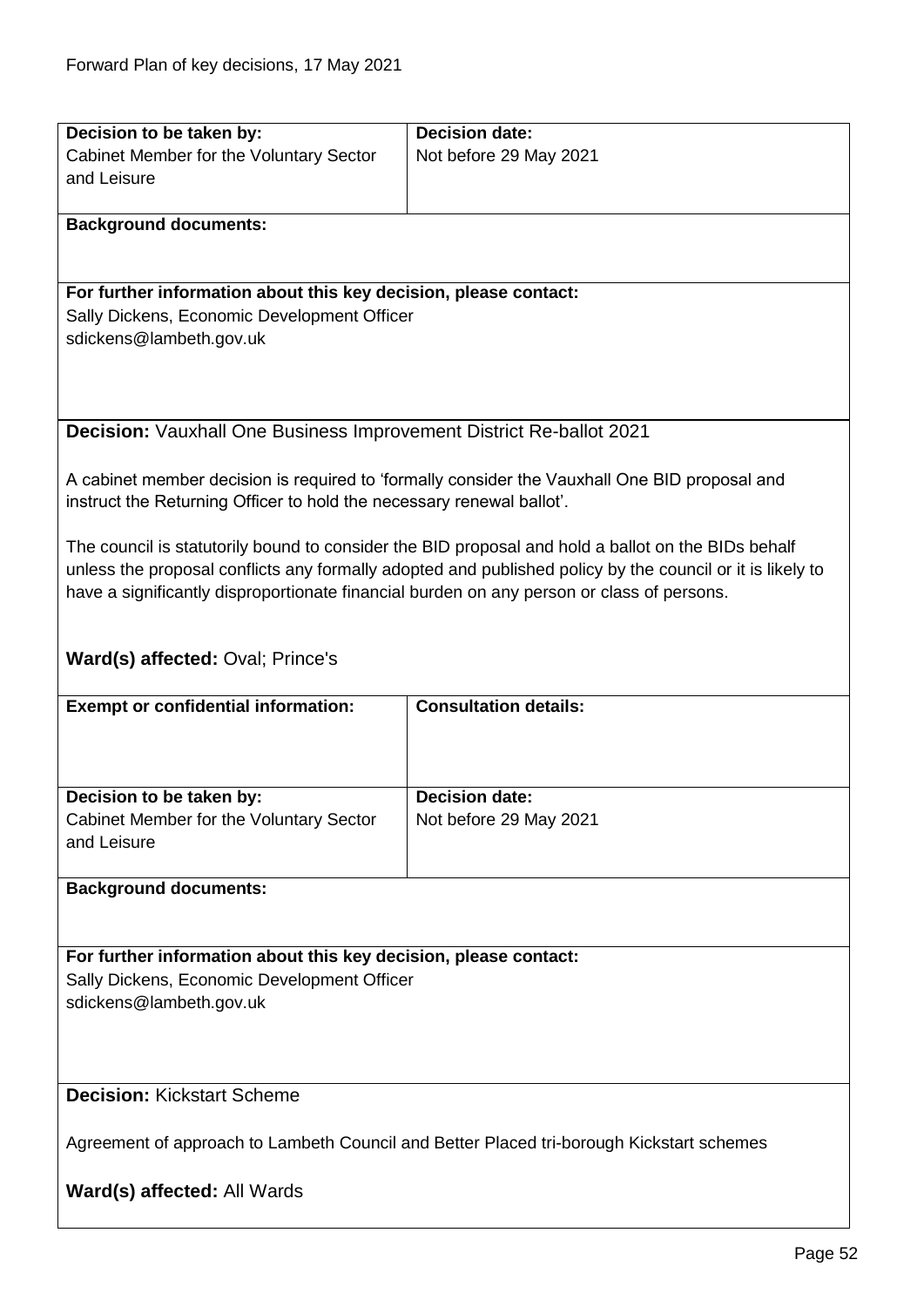| <b>Exempt or confidential information:</b>                       | <b>Consultation details:</b> |
|------------------------------------------------------------------|------------------------------|
|                                                                  |                              |
| Decision to be taken by:                                         | <b>Decision date:</b>        |
| Deputy Leader of the Council (Jobs, Skills                       | Not before 9 Mar 2021        |
| and Community Safety)                                            |                              |
|                                                                  |                              |
| <b>Background documents:</b>                                     |                              |
|                                                                  |                              |
|                                                                  |                              |
| For further information about this key decision, please contact: |                              |
| Jacqueline Faulkner, Acting Head of Economic Inclusion           |                              |
| jfaulkner@lambeth.gov.uk                                         |                              |
|                                                                  |                              |
|                                                                  |                              |
|                                                                  |                              |
| <trailer_section></trailer_section>                              |                              |

</TRAILER\_SECTION> <LAYOUT\_SECTION>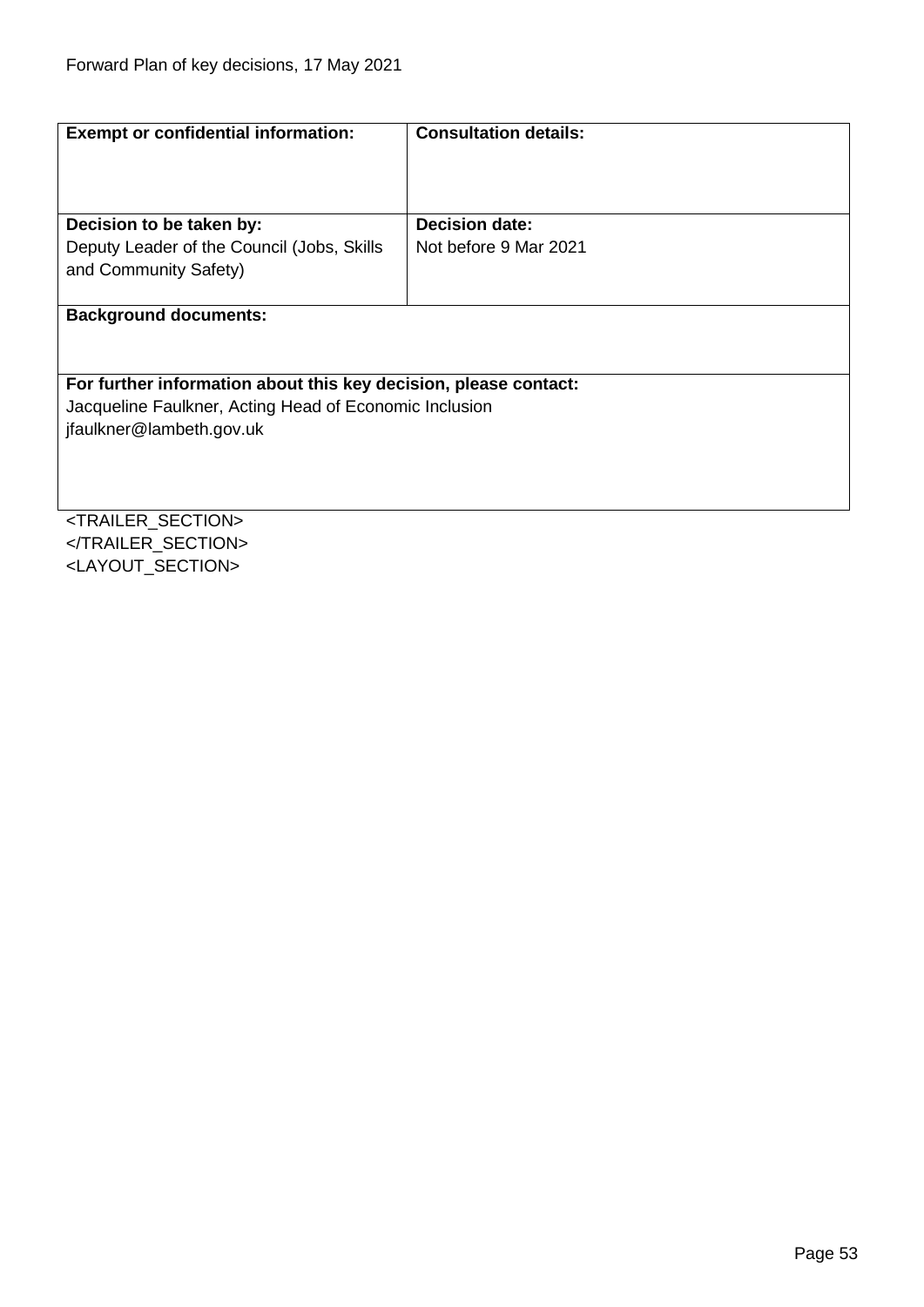| <b>Decision: FIELD_TITLE</b>                                     |                              |  |
|------------------------------------------------------------------|------------------------------|--|
|                                                                  |                              |  |
| <b>FIELD SUMMARY</b>                                             |                              |  |
|                                                                  |                              |  |
|                                                                  |                              |  |
| Ward(s) affected: FIELD_WARDS                                    |                              |  |
|                                                                  | <b>Consultation details:</b> |  |
| <b>Exempt or confidential information:</b>                       |                              |  |
| FIELD_LIKELY_EXEMPTION CLASS                                     | FIELD CONSULTATION           |  |
| FIELD LIKELY REASON TEXT                                         | <b>FIELD CONSULTEES</b>      |  |
|                                                                  |                              |  |
| Decision to be taken by:                                         | <b>Decision date:</b>        |  |
| FIELD_DMTITLE                                                    | FIELD DUE DATE               |  |
|                                                                  | FIELD_USE_URGENCY_EXPLAIN    |  |
|                                                                  |                              |  |
| <b>Background documents:</b>                                     |                              |  |
| <b>FIELD ATTACHMENTS</b>                                         |                              |  |
|                                                                  |                              |  |
| For further information about this key decision, please contact: |                              |  |
| FIELD OFFICER TITLE                                              |                              |  |
| FIELD_OFFICER_EMAIL                                              |                              |  |
| FIELD OFFICER ADDR                                               |                              |  |
| FIELD_OFFICER_TEL                                                |                              |  |
|                                                                  |                              |  |
|                                                                  |                              |  |
|                                                                  |                              |  |
| <heading_layout_section></heading_layout_section>                |                              |  |
| Decision: FIELD_TITLE                                            |                              |  |
|                                                                  |                              |  |
| <b>FIELD SUMMARY</b>                                             |                              |  |
|                                                                  |                              |  |
| Ward(s) affected: FIELD WARDS                                    |                              |  |
|                                                                  |                              |  |

</HEADING\_LAYOUT\_SECTION> <TITLE\_ONLY\_LAYOUT\_SECTION>